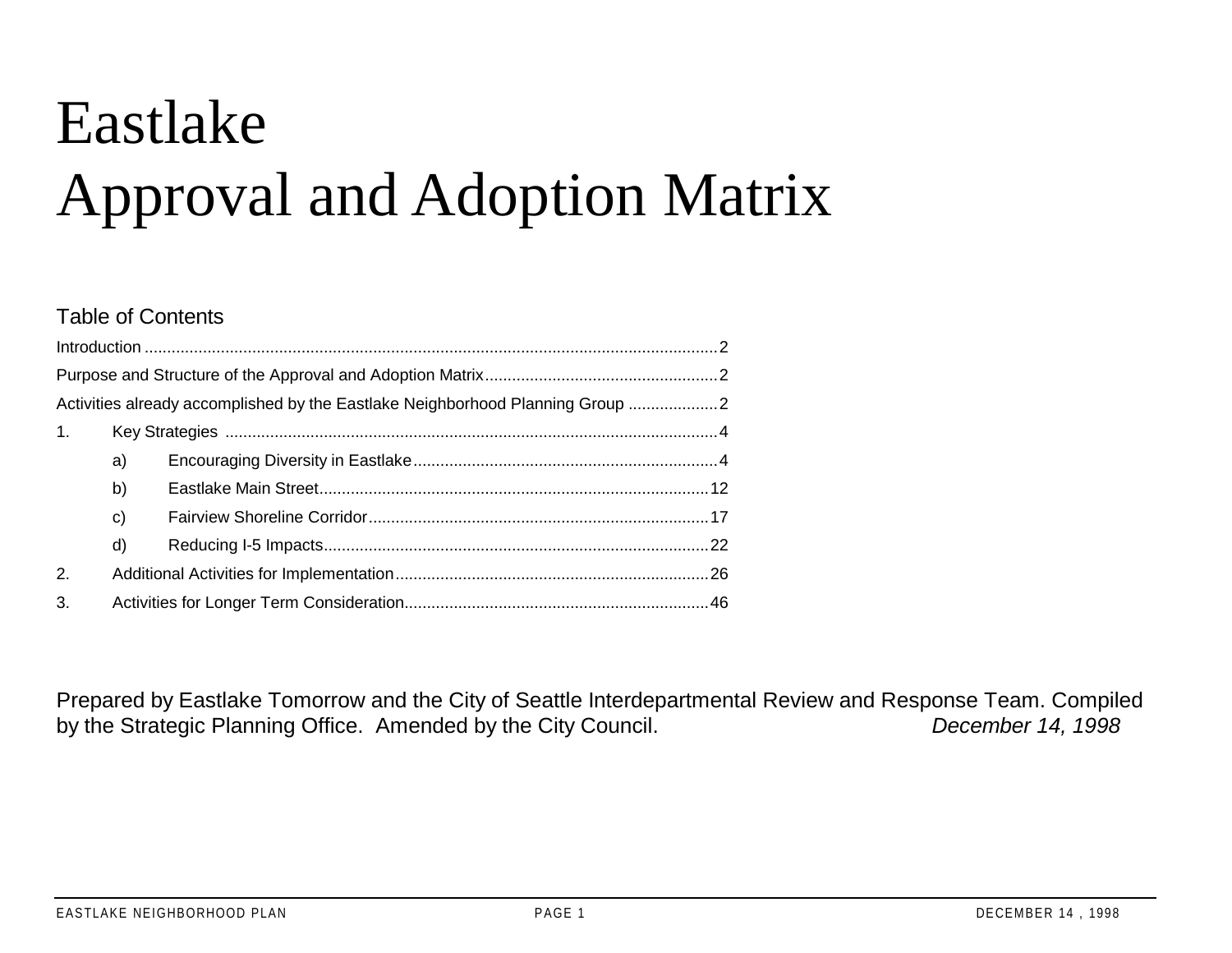## *Introduction*

## *PURPOSE AND STRUCTURE OF THE APPROVAL AND ADOPTION MATRIX*

Through the City of Seattle's Neighborhood Planning Program, 37 neighborhoods all over Seattle are preparing neighborhood plans. These plans enable people in neighborhoods to articulate a collective vision for growth and change over the next 20 years and identify activities to help them achieve that vision. The plans are also intended to flesh out the City's Comprehensive Plan. Because each plan is unique, this Approval and Adoption Matrix has been designed as a standard format for the City to establish its work program in response to the recommended activities proposed in the specific neighborhood plan.

The matrix is divided into three sections:

I. *Key Strategies*: usually complex projects or related activities that the neighborhood considers critical to the successful implementation of the neighborhood plan.

- II. *Additional Activities for Implementation:* clearly defined activities that are not directly associated with a Key Strategy, ranging from high to low in priority.
- III. *Activities for Longer Term Consideration:* activities that, for a variety of reasons, are not yet ready for a formal City response or are intended to be implemented several years in the future.

The neighborhood planning group or its consultant generally fill in the Activity, Priority, Time Frame, Cost Estimates and Implementor columns. The Executive Response and Executive Recommended Action columns are filled in by City departments. Staff from almost every City department have participated in these planning efforts and in the preparation of this Matrix. The Council Action Taken column is filled in by the City Council. Ultimately, the City Council will approve the Matrix by resolution along with the neighborhood plan.

## *ACTIVITIES ALREADY ACCOMPLISHED BY THE EASTLAKE NEIGHBORHOOD PLANNING GROUP*

#### *Landscaped Medians on Eastlake Avenue*

In previous planning work, the Eastlake community recommended medians and a center turn lane on Eastlake Avenue. As part of phase I neighborhood planning, volunteers secured property owner agreement and SEATRAN prepared the preliminary design. Three landscaped medians were installed by the Seattle Public Utilities as part of a major sewer expansion project.

#### *North Gateway Triangle Park*

Also as part of the 1996-1997 sewer expansion project, the north gateway triangle park was rehabilitated with funds from SPU and guidance from SEATRAN. For the North

Gateway Project, a long term community effort, the rehabilitation is an important jump start to Eastlake Tomorrow's vision to create an attractive, identifiable entrance to the adjoining neighborhoods of University District, Eastlake and Portage Bay/Roanoke Park.

#### *Community Art Projects*

Using a combination of funding sources from combined sewer overflow mitigation and a Neighborhood Matching Fund grant, Eastlake commissioned and installed terrific art projects, the Eastlake Avenue Dreamboats and Cornerstones. The Eastlake Dreamboats reflect the relationship of the Eastlake community to maritime activity on its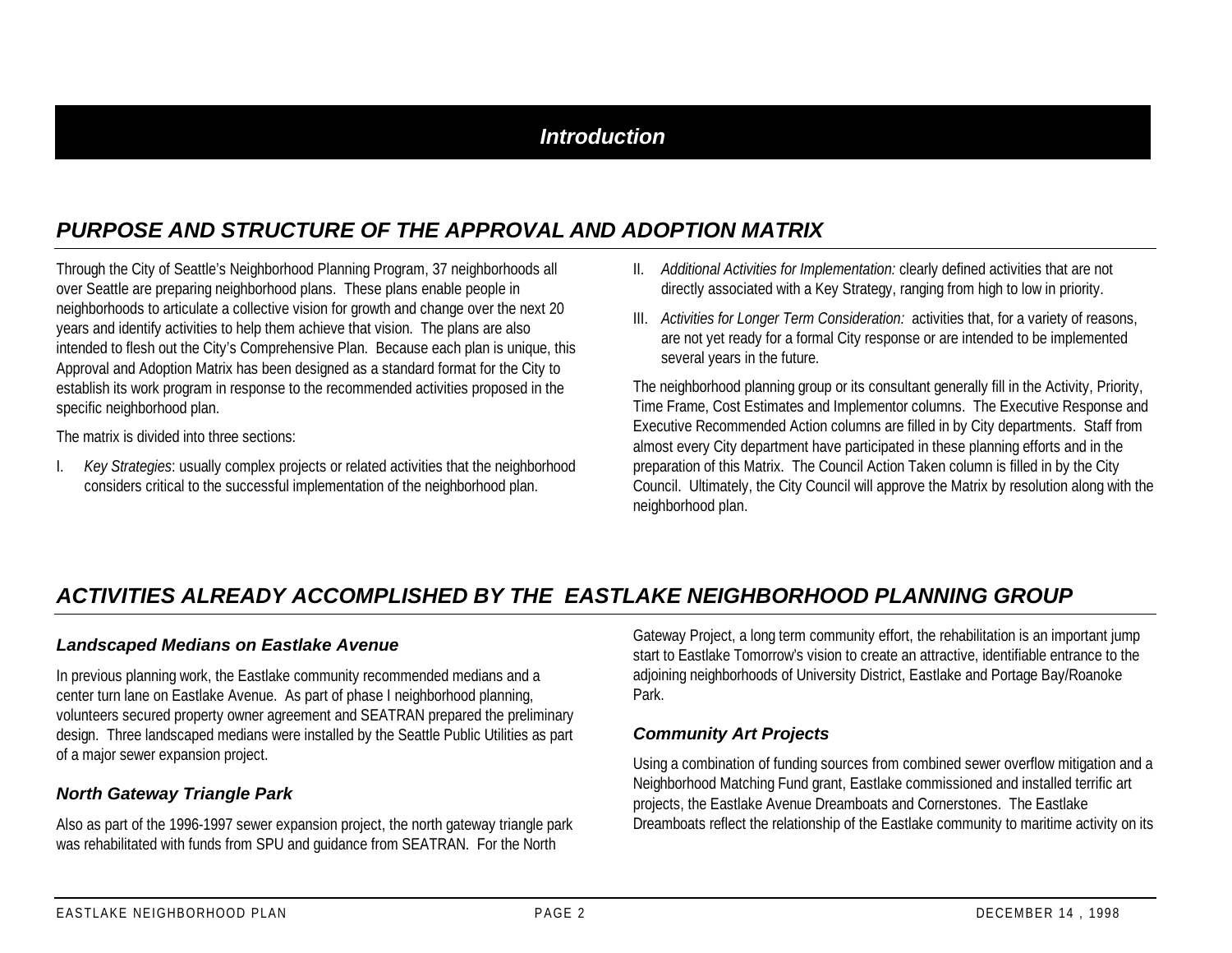shores, while the Cornerstones cleverly evoke the funding source – sewer expansion – by depicting different microorganisms.

#### *Walkway on Fairview Avenue East and Topographic and Land Survey*

A two block walkway with plantings and more efficient parking was installed along the west side of Fairview Avenue E in front of NOAA. During phase II, this project was carefully negotiated by Eastlake Tomorrow in collaboration with SEATRAN and a University of Washington design studio. In addition, a walkway design for Fairview Avenue E, south of NOAA, has been completed, with a public-private partnership for funding the project. To facilitate the collaboration on the Fairview Avenue E. design, SEATRAN conducted the area's first ever topographic and land survey!

#### *Open Space Connection Between Rogers Playfield and Seward School*

One of the desired outcomes of the Eastlake plan has been to create a safe and functional open space connecting Rogers Playfield and the Seward School. As part of the phase II work, a collaborative public process involving the community, Parks Department, SEATRAN, and Seattle School District reached an agreement for improvement of Rogers Playfield and redesign as a Type IV Green Street for the closed section of Franklin Avenue.

#### *Eastlake Avenue Main Street Improvements*

Eastlake believes that a well-organized attractive main street with a combination of businesses and housing creates a focus for the community. During the planning process, a successful one-day experiment with a farmer's market in the neighborhood was conducted. In addition, a volunteer group for neighborhood cleanup has been organized and, with cooperation from Seattle Public Utilities, several abandoned vehicles have been removed – contributing greatly to the ambiance of the area.

#### *I-5 Noise Reduction*

One of the critical issues affecting the quality of life in Eastlake is the noise generated by traffic on I-5. In consultation with Eastlake Tomorrow's transportation planning team, the Washington State Department of Transportation has reduced the hours of operation of the I-5 express lanes, thereby reducing noise from the Ship Canal Bridge. WSDOT has also agreed to restore the Ship Canal Bridge to a high priority status for noise mitigation, should funding become available.

#### *Pedestrian and Bicycle Counts*

One of the goals of the Eastlake plan is to reduce dependence on the auto and encourage pedestrian and bicycle alternatives. At the urging of the Eastlake neighborhood planning process, SEATRAN and the University of Washington conducted a pedestrian/bicycle count across the University Bridge -- the first done in decades!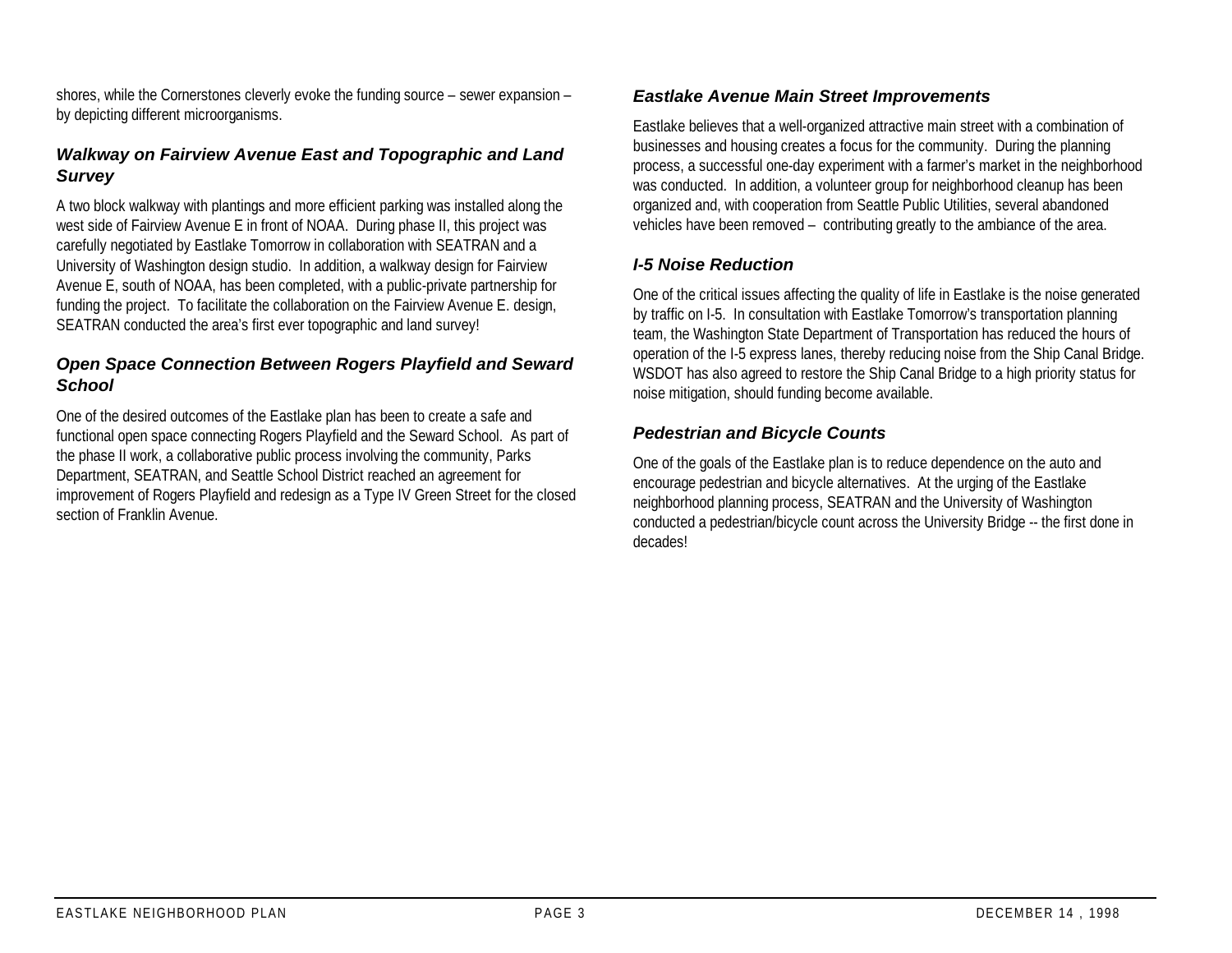## *I. Key Strategies*

Each Key Strategy consists of activities for a single complex project or theme that the neighborhood considers critical to achieving its vision for the future. While the Key Strategies are high priorities for the neighborhood, they are also part of a twenty-year plan, so the specific activities within each Key Strategy may be implemented over the span of many years.

The Executive recognizes the importance of the Key Strategies to the neighborhood that developed them. Given the number of Key Strategies that will be proposed from the 37 planning areas, priorities will have to be set and projects phased over time. The Executive will coordinate efforts to sort through the Key Strategies. During this sorting process, departments will complete the next level of feasibility analysis. This may include developing rough cost estimates for the activities within each Key Strategy; identifying potential funding sources and mechanisms; establishing priorities for the Key Strategies within each plan, as well as priorities among plans; and developing phased

implementation and funding strategies. The City will involve neighborhoods in a public process so that neighborhoods can help to establish citywide priorities. The results of these efforts will determine which strategies and activities are to be given priority for City response in 1998-2000 versus later implementation.

The department most involved with the activities for a Key Strategy is designated as the lead. Otherwise, DON is designated as the lead. Other participating departments are also identified.

The Executive Response lists activities already underway, and other tasks that the Executive has committed to commence during the remainder of this year or the next biennium.

## *A. ENCOURAGING DIVERSITY IN EASTLAKE*

#### *Description*

Diversity has been an important neighborhood goal since the 1992 Eastlake Tomorrow framework plan, and it has been defined to include not just a mix of ethnicities and incomes, but also interaction between the neighborhood and the local school, and preserving history and diverse housing types, commercial spaces, and architectural styles.

## *Integrated Executive Response*

This strategy has several themes: recommendations to ensure that the neighborhood has a range of housing types affordable to a wide variety of households; increasing accessibility; and increasing the connections between the neighborhood and local school. Encouraging diversity is challenging, since the conditions that lead to a diverse neighborhood are governed by economic as well as social conditions. The Executive Response to many of the specific recommendations in this strategy highlights this challenge. The City must find the balance among competing policy goals, such as encouraging diversity in Eastlake, and maximizing the number of affordable housing units the City's limited housing resources can fund. Therefore, while many of the housing recommendations in this strategy are consistent with the Mayor's Housing Action Agenda, they require evaluation in a citywide context. Nonetheless, the Executive finds this goal consistent with the Comprehensive Plan, encourages the Eastlake community to pursue it and will provide support where possible.

*Lead Department:* Office of Housing

*Participating Departments:* DON, SEATRAN, SPO, DPR, DCLU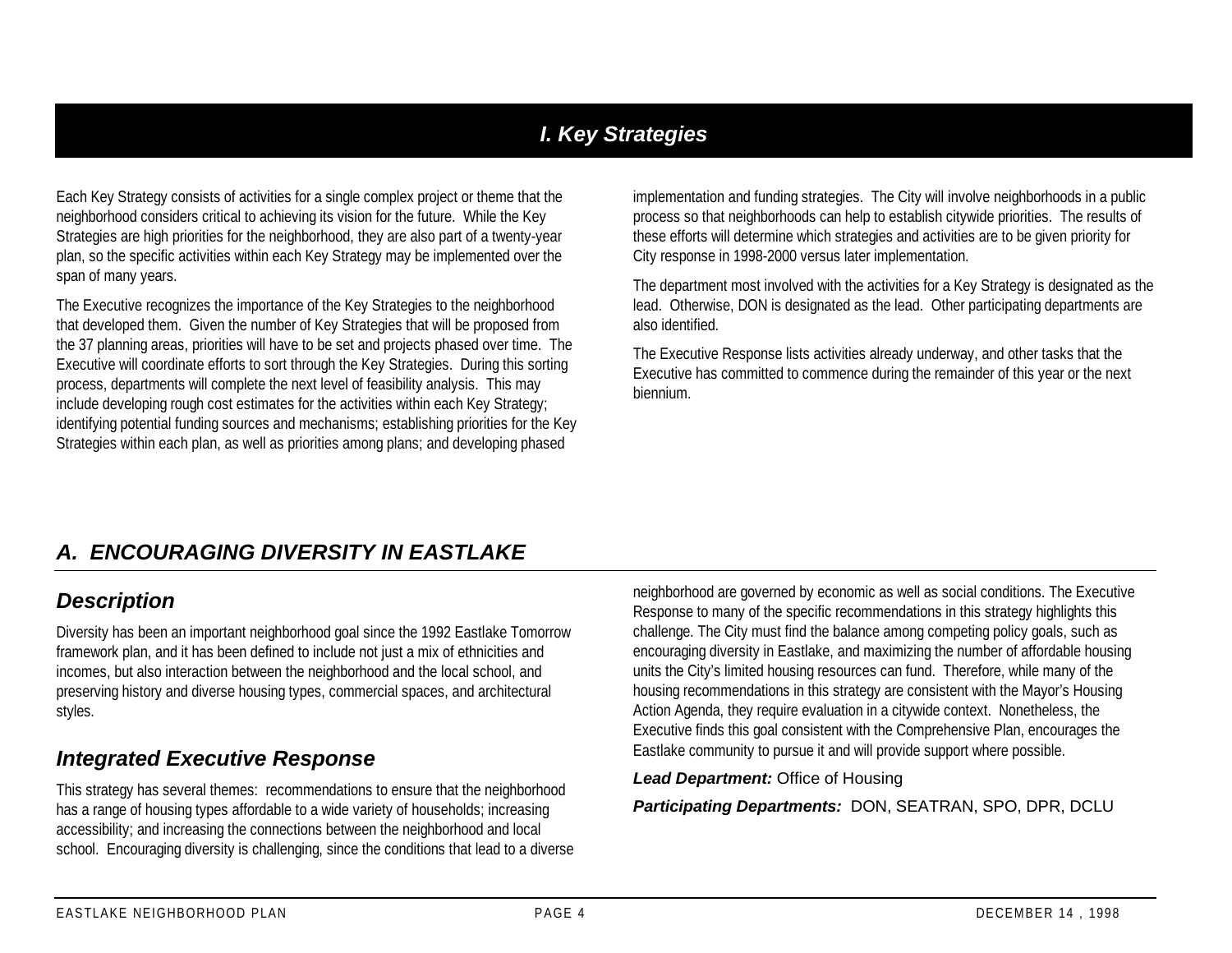#### *Activities Already Underway*

1. The conceptual design for a Green Street on the 2500 block of Franklin Avenue has been approved by SEATRAN.

#### *Tasks to be Undertaken in 1998-2000*

- 1. The housing recommendations in this strategy will be evaluated by Office of Housing in 1999-2000. Office of Housing can help the community find a nonprofit housing developer interested in pursuing projects in Eastlake. City housing policy issues, such as the level of subsidy permitted per unit, are deliberated and decided annually in the Council's Housing, Human Services & Civil Rights Committee. The Eastlake Community is encouraged to participate in this process, and to raise these issues there.
- 2. DCLU will work with the community to develop land use regulations and design guidelines to meet the community's and the City's goals (see AH 1.5, CD 3).
- 3. Identify those activities in this Key Strategy that are good candidates for next steps for implementation considering priorities, possible funding sources and departmental staffing capabilities.

*Council Action Taken: Council affirms the Executive* Comments for the Encouraging Diversity activities, with the following additions:

For Activity AH 1.2: The members of the Neighborhoods, Growth Planning and Civic Engagement Committee will write a letter asking the Director of the Office of Housing to evaluate Eastlake's proposal in activity AH 1.2, and bring to Council an analysis of options for siting more low income housing in neighborhoods with high land values. The Committee will also schedule a briefing on the City's current policies regarding this issue.

For Activity AH 1.10: Council recognizes that Eastlake Tomorrow's position on the tax abatement program is as stated in a November 10, 1998 Eastlake Tomorrow letter to the City.

For Activity CD 4: Because household growth in the Eastlake Residential Urban Village is more than halfway toward meeting its growth target of 380 households, the review under the Comprehensive Plan policy L61 should be considered. The Executive is developing that review process and will complete its work by the end of 1998. Members of the Eastlake Neighborhood planning committee should be included in the review of the proposal for a review process. It seems likely that Eastlake will reach the threshold for early review under the new program. If Eastlake is included in the program, their growth targets will be reviewed according to that process and review will occur in the year 2000.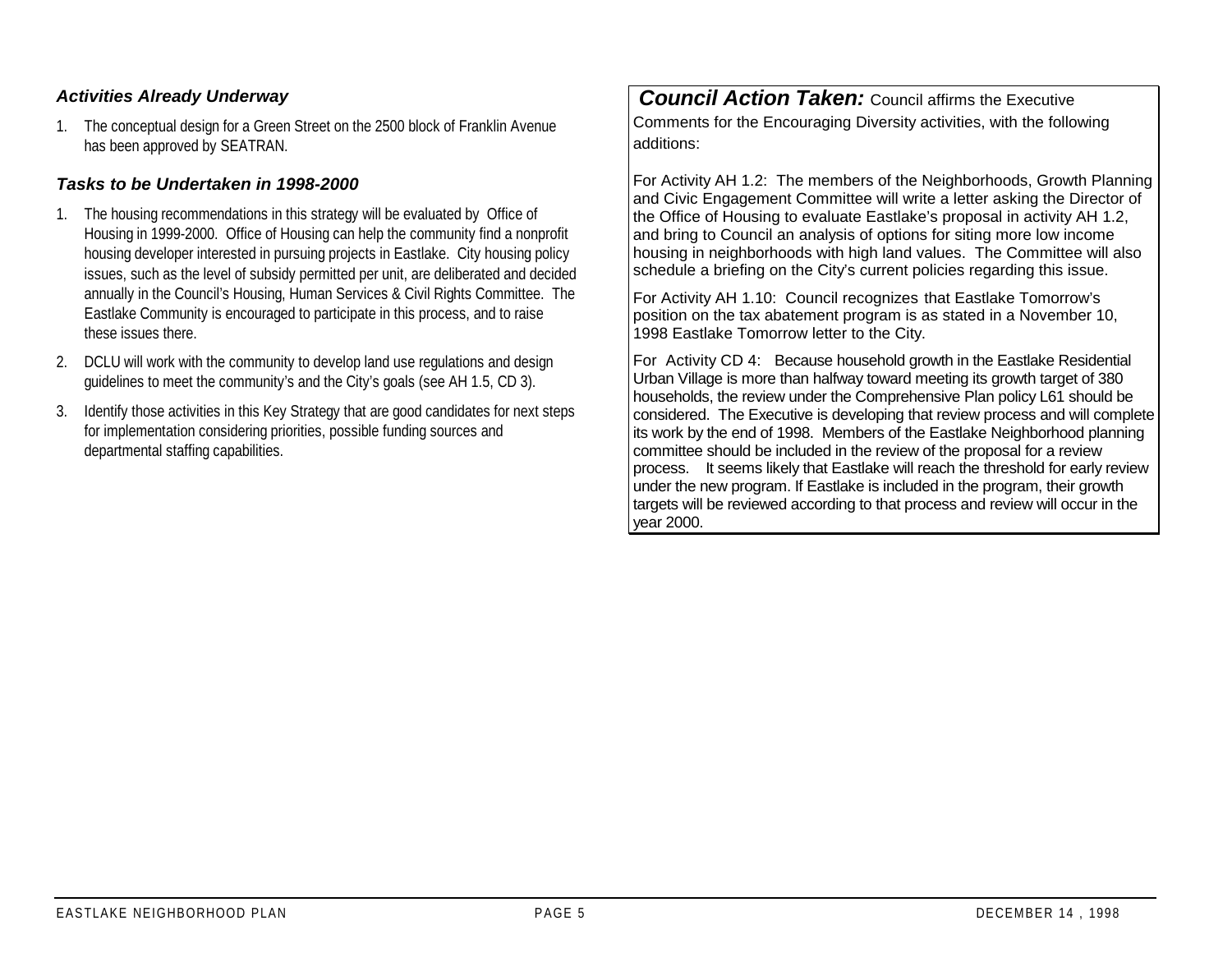| #                                                               | <b>Activity</b>                                                                                                                                                                                                                                                                                        | <b>Priority</b> | <b>Time Frame</b> | Cost<br><b>Estimate</b> | <b>Implementor</b>                             | <b>Executive Comments</b>                                                                                                                                                                                                                                                                                                                                                                                                                                                                                                                                                   |
|-----------------------------------------------------------------|--------------------------------------------------------------------------------------------------------------------------------------------------------------------------------------------------------------------------------------------------------------------------------------------------------|-----------------|-------------------|-------------------------|------------------------------------------------|-----------------------------------------------------------------------------------------------------------------------------------------------------------------------------------------------------------------------------------------------------------------------------------------------------------------------------------------------------------------------------------------------------------------------------------------------------------------------------------------------------------------------------------------------------------------------------|
| <b>Diversity</b>                                                |                                                                                                                                                                                                                                                                                                        |                 |                   |                         |                                                |                                                                                                                                                                                                                                                                                                                                                                                                                                                                                                                                                                             |
| D 1.1                                                           | Develop a plan to encourage more ethnic diversity<br>among residents                                                                                                                                                                                                                                   |                 |                   |                         | Community,<br>Office of Housing,<br><b>OCR</b> | Department of Human Services has an<br>'Undoing Racism" group, a sub-group of<br>which would be willing to work with the<br>neighborhood on this initiative. The Office<br>for Civil Rights may also be a valuable<br>resource.                                                                                                                                                                                                                                                                                                                                             |
| D 1.3<br>T 2.6<br>T <sub>2.2</sub><br>T2.10<br>T <sub>5.2</sub> | Work with SEATRAN and King County Metro for a<br>transportation network that is accessible to seniors,<br>children, and the disabled. Includes T 2.2 (longer walk<br>signal); T 2.10 (curb ramps); T 2.6 (disability-friendly<br>crossings) and T 5.2 (maximum two blocks between<br>local bus stops). |                 |                   |                         | KC/Metro.<br><b>SEATRAN</b>                    | The Mayor's Recommended Transporta-<br>tion Strategic Plan would involve the City<br>with King County Metro and the<br>neighborhoods to study possible bus stop<br>consolidations on certain priority routes<br>and corridors. The neighborhood's<br>concerns will be taken into account if this<br>strategy is implemented on routes that<br>serve Eastlake.                                                                                                                                                                                                               |
| D 1.4                                                           | Work with the Seattle School District to make the<br>Options Program at Seward (TOPS) more available to<br>neighborhood children by establishing neighborhood<br>residency as the top priority for Seward assignment                                                                                   |                 |                   |                         | School Dist.<br>Office for<br>Education        | To establish neighborhood residency as<br>the top priority for Seward assignment<br>would require a change in Seattle School<br>District student assignment policy needing<br>School Board ratification. The current<br>student assignment plan gives equal<br>access to Eastlake neighborhood students<br>with students residing in several central<br>city clusters or zones. Councilmembers<br>Choe and Conlin sent a letter dated<br>11/10/98 to the Seattle School District<br>requesting that Eastlake children be given<br>equal access to this neighborhood school. |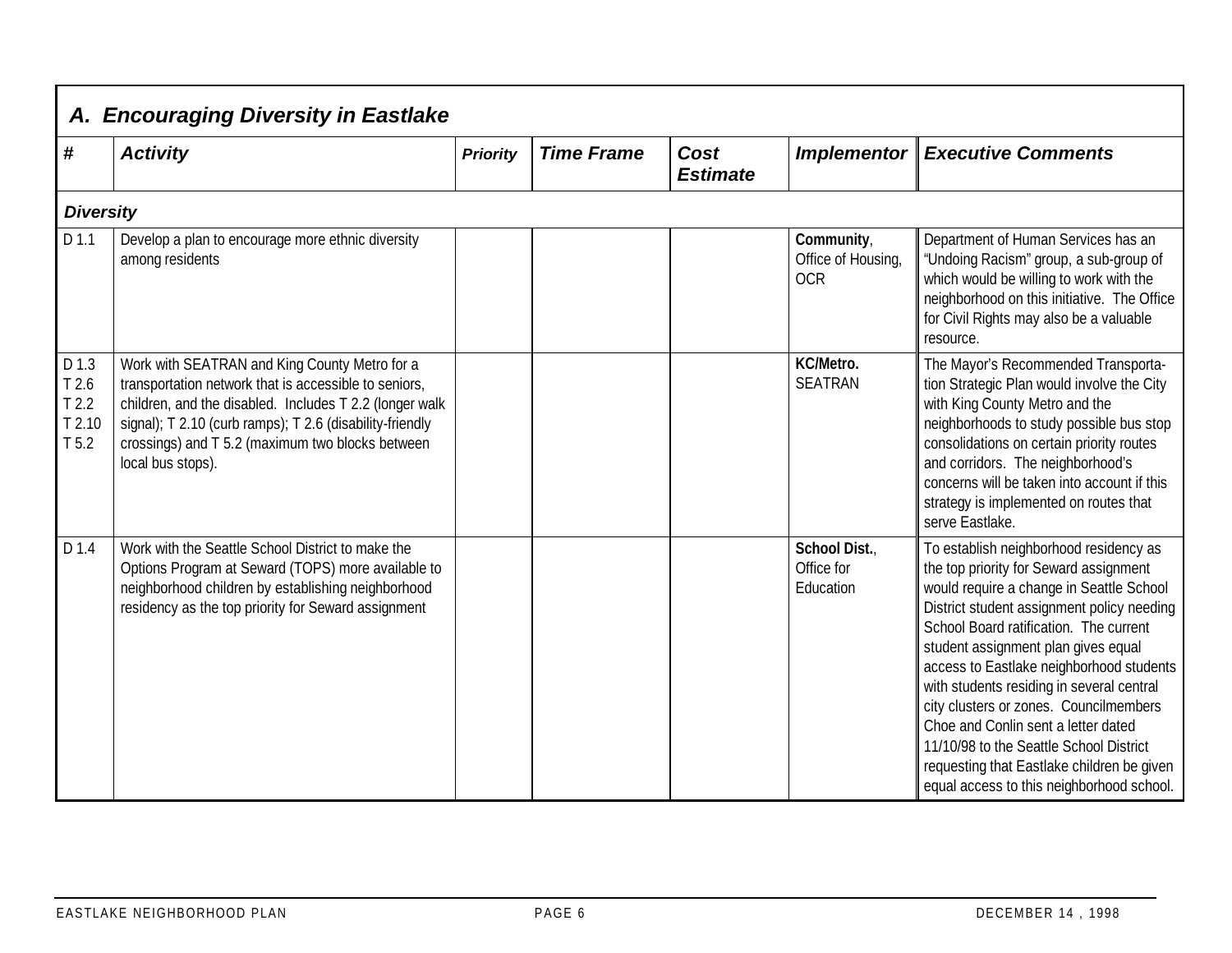|                 | A. Encouraging Diversity in Eastlake                                                                                                                                                                                                                                                                                                                                                                                                                      |                 |                   |                         |                          |                                                                                                                                                                                                                                                                                                                                                                                                                                                                                            |  |  |
|-----------------|-----------------------------------------------------------------------------------------------------------------------------------------------------------------------------------------------------------------------------------------------------------------------------------------------------------------------------------------------------------------------------------------------------------------------------------------------------------|-----------------|-------------------|-------------------------|--------------------------|--------------------------------------------------------------------------------------------------------------------------------------------------------------------------------------------------------------------------------------------------------------------------------------------------------------------------------------------------------------------------------------------------------------------------------------------------------------------------------------------|--|--|
| #               | <b>Activity</b>                                                                                                                                                                                                                                                                                                                                                                                                                                           | <b>Priority</b> | <b>Time Frame</b> | Cost<br><b>Estimate</b> | <b>Implementor</b>       | <b>Executive Comments</b>                                                                                                                                                                                                                                                                                                                                                                                                                                                                  |  |  |
| D 2.2           | Develop a program to increase interaction between<br>businesses and community residents and<br>acknowledge their respective importance and<br>contributions to the community.                                                                                                                                                                                                                                                                             |                 |                   |                         | Community                | This is a community-based activity.                                                                                                                                                                                                                                                                                                                                                                                                                                                        |  |  |
| <b>Housing</b>  |                                                                                                                                                                                                                                                                                                                                                                                                                                                           |                 |                   |                         |                          |                                                                                                                                                                                                                                                                                                                                                                                                                                                                                            |  |  |
| AH 1.1<br>D 1.2 | Encourage the City to facilitate housing in Eastlake<br>that is affordable regardless of social or economic<br>status.                                                                                                                                                                                                                                                                                                                                    |                 |                   |                         | Office of Housing        | This is consistent with existing City policy.                                                                                                                                                                                                                                                                                                                                                                                                                                              |  |  |
| AH 1.2          | Implement the City's Comprehensive Plan Policy H37<br>allowing higher subsidy or production costs per unit in<br>neighborhoods like Eastlake where land values are<br>higher. Do so by: (1) setting aside \$1 million/year in<br>City housing funds to competitively fund such projects;<br>and (2) requiring that at least \$1 million/year in City<br>housing be offered for such projects as a challenge<br>fund to match the next year's fundraising. |                 |                   |                         | <b>Office of Housing</b> | The Office of Housing already allows<br>slightly higher development costs in more<br>expensive areas to encourage the<br>availability of housing throughout the city.<br>However, this means fewer overall<br>housing units are produced than would<br>otherwise be the case. In recognition of<br>the extreme housing demand currently in<br>place, Office of Housing is hesitant to<br>expand the existing policy. See the<br>Council Action Box, page 5, for<br>additional information. |  |  |
| AH 1.3          | Provide funding incentives to the Seattle Housing<br>Authority, private developers, non-profit housing de-<br>velopers, land trusts, etc., to acquire, rehabilitate or<br>develop low or moderate income subsidized multi-fam-<br>ily housing projects in high land value neighborhoods<br>like Eastlake.                                                                                                                                                 |                 |                   |                         | <b>Office of Housing</b> | See prior response to AH 1.2                                                                                                                                                                                                                                                                                                                                                                                                                                                               |  |  |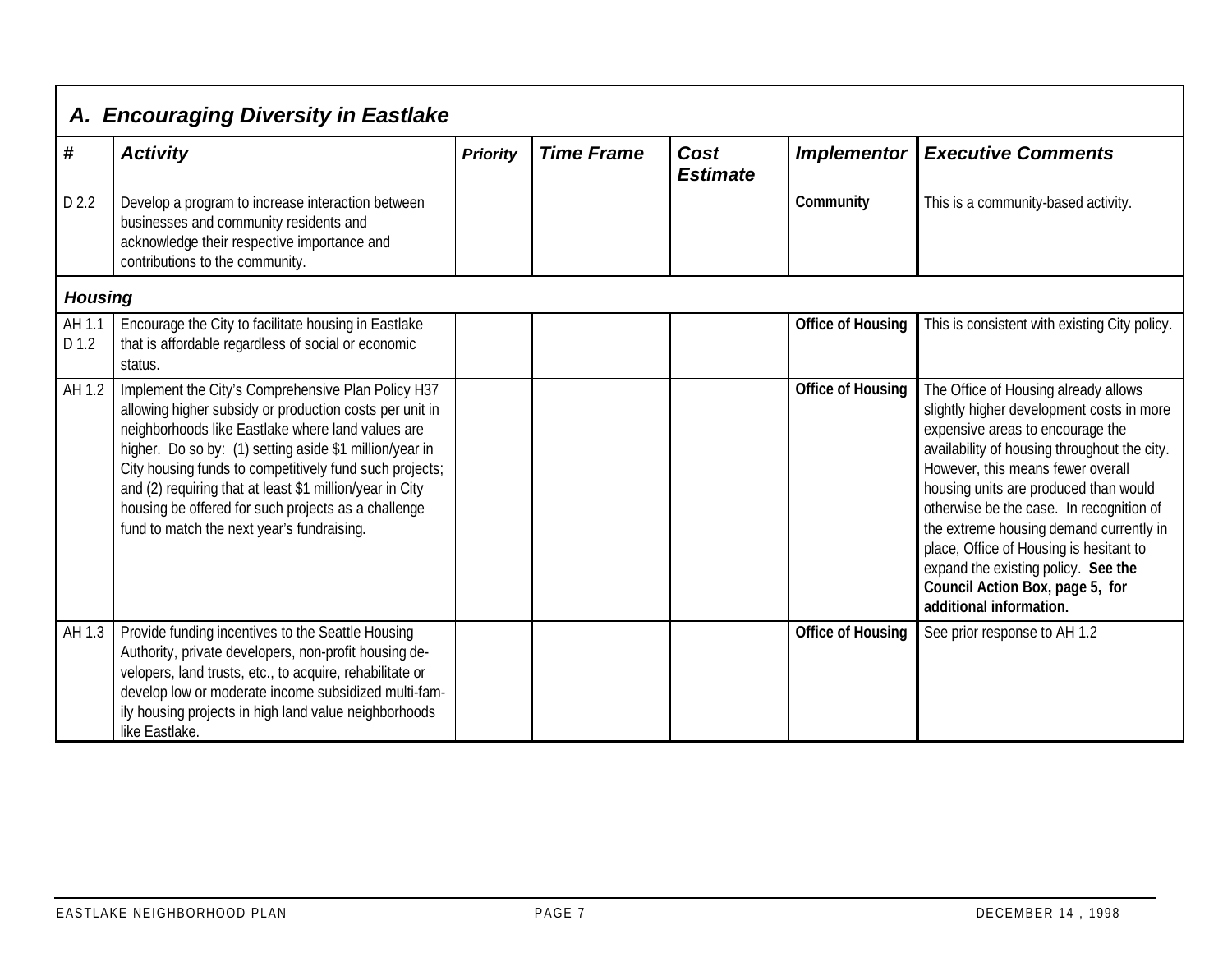|        | A. Encouraging Diversity in Eastlake                                                                                                                                                                                                                                                                                                                                |                 |                   |                         |                                          |                                                                                                                                                                                                                                                                                                                                                                                                                                                                                                                                                                                                                                                                                                                                                                                                                                                                                                                              |  |  |
|--------|---------------------------------------------------------------------------------------------------------------------------------------------------------------------------------------------------------------------------------------------------------------------------------------------------------------------------------------------------------------------|-----------------|-------------------|-------------------------|------------------------------------------|------------------------------------------------------------------------------------------------------------------------------------------------------------------------------------------------------------------------------------------------------------------------------------------------------------------------------------------------------------------------------------------------------------------------------------------------------------------------------------------------------------------------------------------------------------------------------------------------------------------------------------------------------------------------------------------------------------------------------------------------------------------------------------------------------------------------------------------------------------------------------------------------------------------------------|--|--|
| #      | <b>Activity</b>                                                                                                                                                                                                                                                                                                                                                     | <b>Priority</b> | <b>Time Frame</b> | Cost<br><b>Estimate</b> | Implementor                              | <b>Executive Comments</b>                                                                                                                                                                                                                                                                                                                                                                                                                                                                                                                                                                                                                                                                                                                                                                                                                                                                                                    |  |  |
| AH 1.5 | Prepare policies and regulations for use, development<br>standard, and permitting changes outlined in<br>recommendation CD 1 (Eastlake Avenue Pedestrian<br>District) to achieve mixed use and single purpose<br>residential projects on commercial and neighborhood<br>commercial zoned properties that are not part of<br>Eastlake's commercial core and corners. |                 |                   |                         | DCLU, Community                          | Early in 1999, DCLU will work with the<br>community to develop a regulatory<br>program that meets both the community's<br>goals as expressed in Recommendation<br>CD-1 in the Plan and the City's needs.                                                                                                                                                                                                                                                                                                                                                                                                                                                                                                                                                                                                                                                                                                                     |  |  |
| AH 1.6 | Encourage alternative and non-traditional housing<br>solutions such as office studios, loft studios, live/work<br>units, house sharing, small lot projects, cottage hous-<br>ing, and 'mother-in-law" apartments. (similar to CD-7)                                                                                                                                 |                 |                   |                         | Community,<br>DCLU, Office of<br>Housing | Office of Housing can help the community<br>identify an interested developer who could<br>then work with the City on a specific<br>project.                                                                                                                                                                                                                                                                                                                                                                                                                                                                                                                                                                                                                                                                                                                                                                                  |  |  |
| AH 1.4 | Prepare a community-based study of the possibility of<br>providing land use code development standard<br>departures for covenanted low-income housing in<br>Eastlake, including parking reductions and /or density<br>and height increases                                                                                                                          |                 |                   |                         | Community,<br>DCLU, Office of<br>Housing | Any analysis from Eastlake that would<br>demonstrate that development standards<br>should be altered to better reflect the<br>characteristics of low-income housing is<br>welcome. Showing that low-income<br>housing has a lower demand for parking<br>would be a good basis on which to apply<br>reduced parking requirements. Since<br>development standards address specific<br>impacts of uses, it is important to demon-<br>strate a connection between the aspect of<br>the use and the related development stan-<br>dards. This will probably prove difficult for<br>density and height. Also, the results of<br>such an analysis will have citywide appli-<br>cation as the impacts of uses typically do<br>not change across geographic lines.<br>Office of Housing is interested in working<br>with the neighborhood on this proposal, as<br>it could be considered part of the Mayor's<br>Housing Action Agenda. |  |  |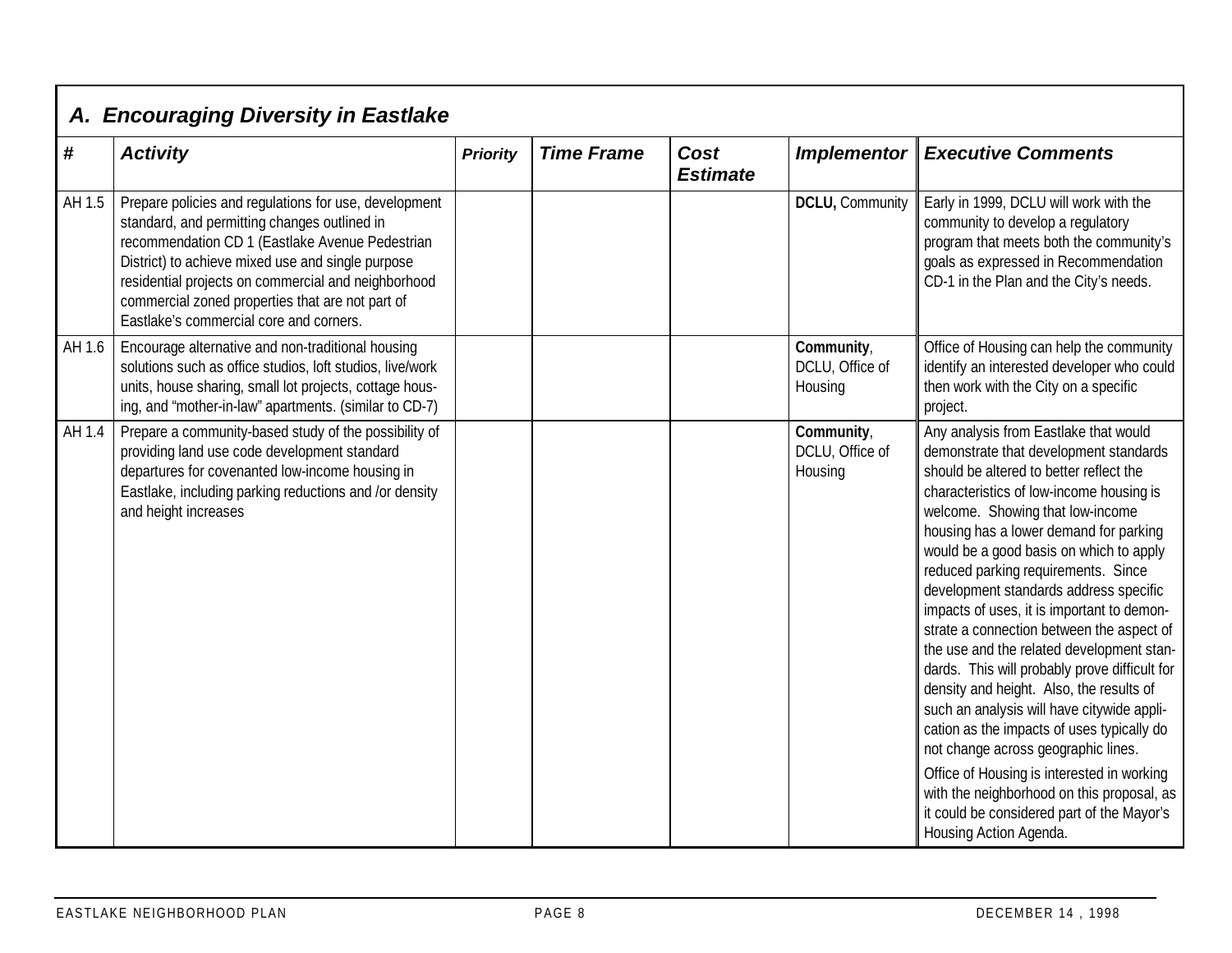|            | A. Encouraging Diversity in Eastlake                                                                                                                                                                                                                                                                          |                 |                   |                         |                                 |                                                                                                                                                                                                                                                                                                                                                                                                               |
|------------|---------------------------------------------------------------------------------------------------------------------------------------------------------------------------------------------------------------------------------------------------------------------------------------------------------------|-----------------|-------------------|-------------------------|---------------------------------|---------------------------------------------------------------------------------------------------------------------------------------------------------------------------------------------------------------------------------------------------------------------------------------------------------------------------------------------------------------------------------------------------------------|
| #          | <b>Activity</b>                                                                                                                                                                                                                                                                                               | <b>Priority</b> | <b>Time Frame</b> | Cost<br><b>Estimate</b> | <b>Implementor</b>              | <b>Executive Comments</b>                                                                                                                                                                                                                                                                                                                                                                                     |
| AH 1.8     | Extend the scope of the existing program for transfer of<br>development rights (under which downtown projects<br>purchase more development capacity by funding<br>housing projects downtown) by allowing covenanted<br>low-income housing projects in neighborhoods like<br>Eastlake to receive the benefits. |                 |                   |                         | DCLU, Office of<br>Housing, SPO | The transfer or sale of unused density<br>created to protect existing low-income<br>housing and historic structures in Eastlake<br>most likely would have to be used<br>(transferred and received) in the Eastlake<br>neighborhood. Experience with the TDR<br>program downtown suggests that the<br>complexity of the program and the<br>expense involved in administering it may<br>not match the benefits. |
| AH 1.9     | Encourage pilot projects in Eastlake to promote<br>affordable housing using such tools as community land<br>trusts, use of government-owned land, etc.                                                                                                                                                        |                 |                   |                         | <b>Office of Housing</b>        | The Office of Housing already has money<br>for and is pursuing such initiatives and<br>can help Eastlake identify an interested<br>developer or organization who could work<br>with the City on a specific project.                                                                                                                                                                                           |
|            |                                                                                                                                                                                                                                                                                                               |                 |                   |                         |                                 | There is no City-owned property in<br>Eastlake suitable for housing. The<br>community is encouraged to research<br>property ownership for other public<br>property owners and approach those<br>agencies if lands suitable for housing are<br>identified.                                                                                                                                                     |
| AH<br>1.10 | Expand the Mayor's proposed new tax abatement<br>program to promote housing projects in Eastlake that<br>are covenanted to serve those with low to low-<br>moderate incomes.                                                                                                                                  |                 |                   |                         | SPO, Office of<br>Housing       | SPO and Office of Housing will work with<br>the community to evaluate this proposal.<br>While Eastlake does not meet the criteria<br>currently proposed for the program, future<br>revisions may expand the program to<br>assist production of low income housing in<br>neighborhoods desiring this. See also the<br>Council Action Taken box, page 5.                                                        |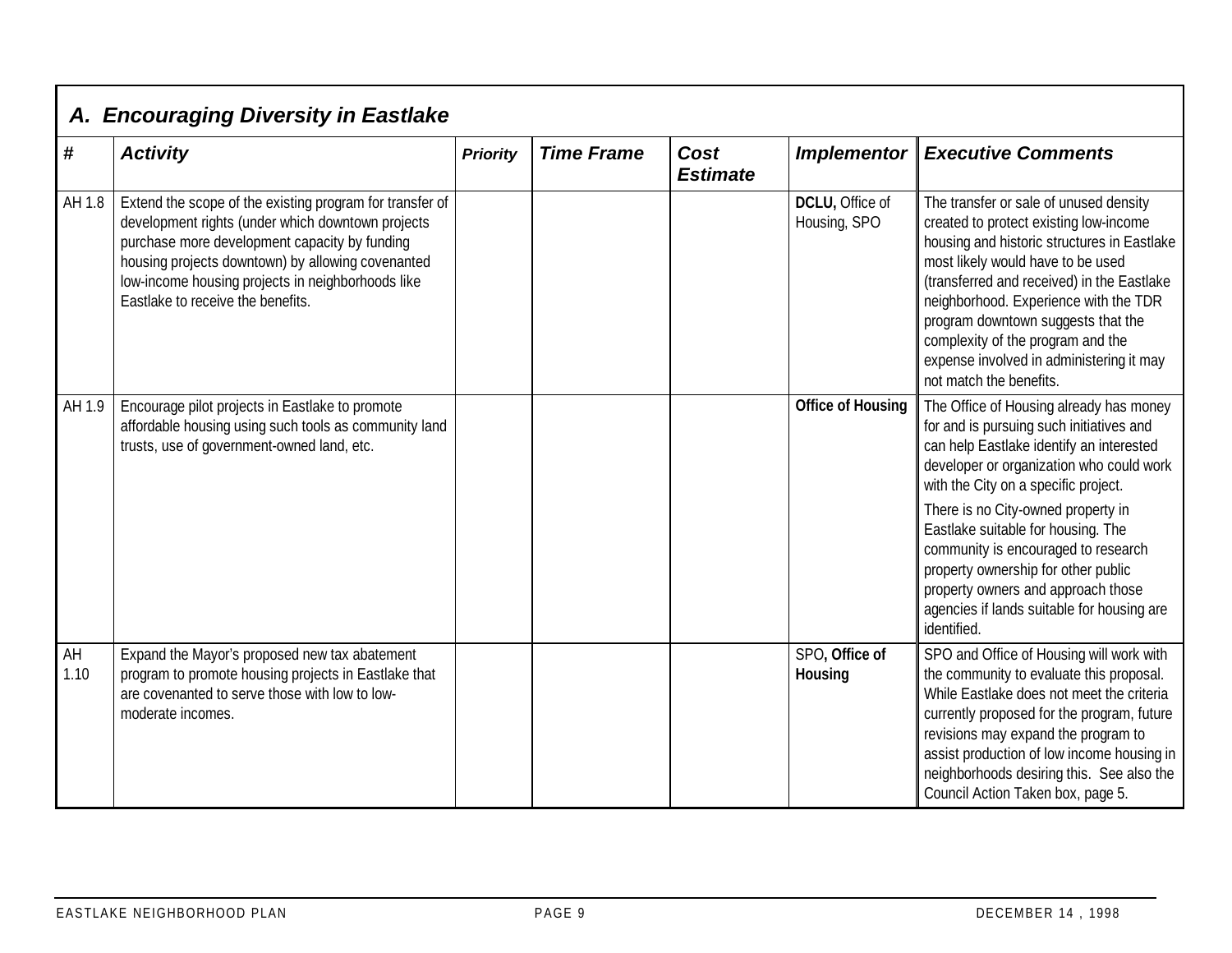|                   | A. Encouraging Diversity in Eastlake                                                                                                              |                 |                   |                         |                               |                                                                                                                                                                                                                                                                                                                                                                                                                                                                                                                                                                                                                                                                                                                                                                                                                                      |
|-------------------|---------------------------------------------------------------------------------------------------------------------------------------------------|-----------------|-------------------|-------------------------|-------------------------------|--------------------------------------------------------------------------------------------------------------------------------------------------------------------------------------------------------------------------------------------------------------------------------------------------------------------------------------------------------------------------------------------------------------------------------------------------------------------------------------------------------------------------------------------------------------------------------------------------------------------------------------------------------------------------------------------------------------------------------------------------------------------------------------------------------------------------------------|
| $\boldsymbol{\#}$ | <b>Activity</b>                                                                                                                                   | <b>Priority</b> | <b>Time Frame</b> | Cost<br><b>Estimate</b> | <b>Implementor</b>            | <b>Executive Comments</b>                                                                                                                                                                                                                                                                                                                                                                                                                                                                                                                                                                                                                                                                                                                                                                                                            |
|                   | <b>Transportation</b>                                                                                                                             |                 |                   |                         |                               |                                                                                                                                                                                                                                                                                                                                                                                                                                                                                                                                                                                                                                                                                                                                                                                                                                      |
| T <sub>2.2</sub>  | Extend signaled walk time at Eastlake and Louisa;<br>Eastlake and Fuhrman intersection; Eastlake and<br>Roanoke intersection; Eastlake & Allison. |                 |                   |                         | <b>SEATRAN</b>                | The community needs to specify the time<br>of day and the problem that needs to be<br>addressed at these intersections.<br>SEATRAN can then make adjustments<br>that meet the needs of the people who<br>use that intersection. SEATRAN will<br>modify walk signal timing for signals that<br>regularly serve people with disablitiies.<br>SEATRAN will respond to an agency that<br>calls and will contact any agency that has<br>expressed interest (if provided an agency<br>contact). SEATRAN has contacted the<br>Deaf-Blind Service Center and has not<br>received a response to date.<br>SEATRAN will test its recently modified<br>policy on pedestrian push buttons at<br>intersections indicated in the Plan.<br>SEATRAN will report to the Council's<br>Transportation Commttee by June 1999<br>on results of this study. |
| T 5.2             | Maintain a maximum distance of two blocks between<br>local bus stops                                                                              |                 |                   |                         | <b>KC/Metro</b>               | See D 1.3. The closer bus stops are to<br>each other, the more delay bus passeng-<br>ers experience, and the larger the need<br>for shelters. Closer stop spacing im-<br>proves riders' access, however, a number<br>of factors must be considered including:<br>safety, overall travel time, impacts to both<br>current and potential riders.                                                                                                                                                                                                                                                                                                                                                                                                                                                                                       |
|                   | <b>Community Design</b>                                                                                                                           |                 |                   |                         |                               |                                                                                                                                                                                                                                                                                                                                                                                                                                                                                                                                                                                                                                                                                                                                                                                                                                      |
| CD <sub>3</sub>   | Evaluate a design guideline providing incentives for the<br>preservation, renovation, and continued use of existing                               |                 |                   |                         | Community,<br>DCLU, DON Urban | DCLU: This is an interesting proposal that<br>could be evaluated as part of a collective                                                                                                                                                                                                                                                                                                                                                                                                                                                                                                                                                                                                                                                                                                                                             |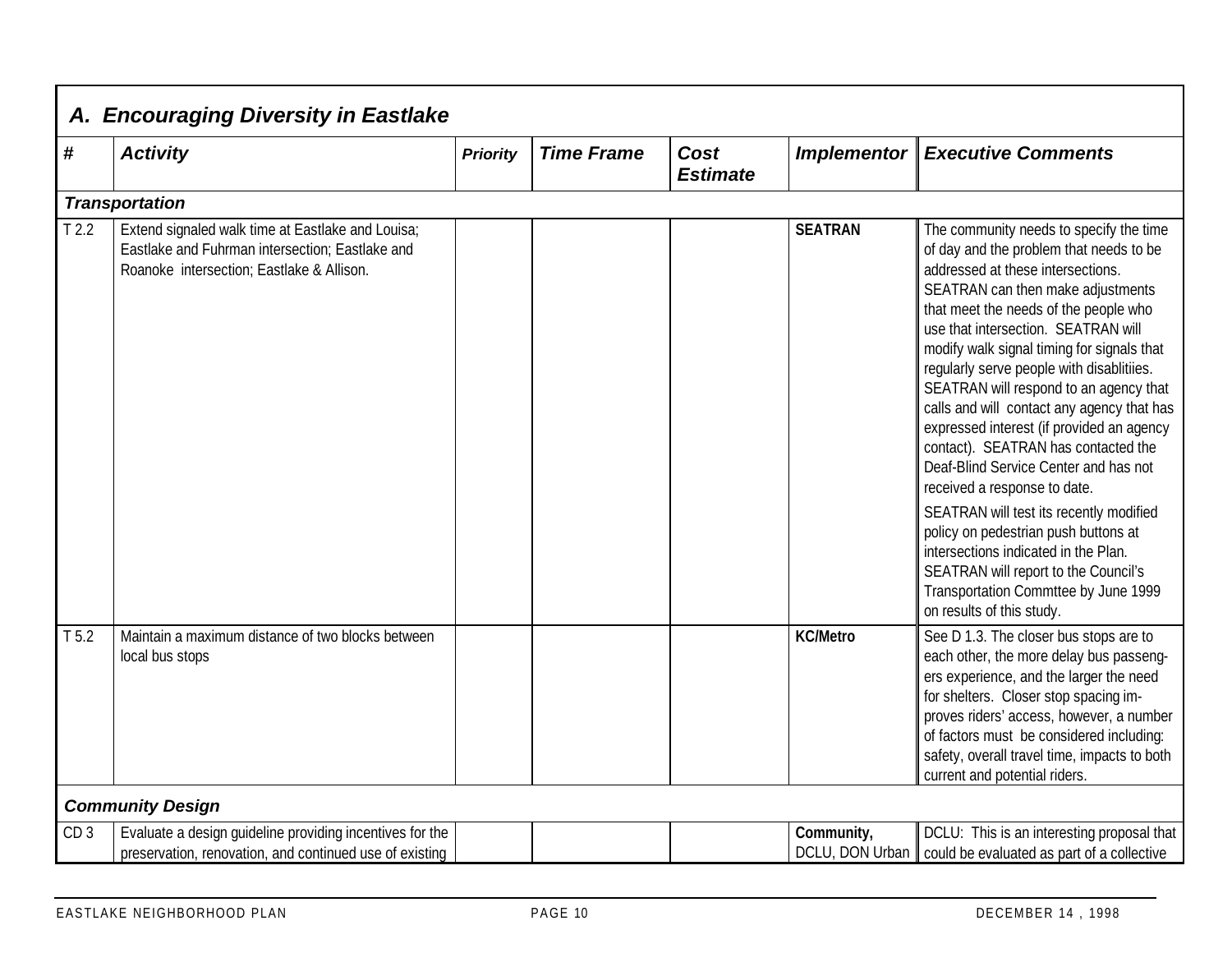|                   | A. Encouraging Diversity in Eastlake                                                                       |                 |                   |                         |                                |                                                                                                                                                                                                                                                                                                                                                                                                                                                                                                                                                                                                                                                                                                    |  |  |  |
|-------------------|------------------------------------------------------------------------------------------------------------|-----------------|-------------------|-------------------------|--------------------------------|----------------------------------------------------------------------------------------------------------------------------------------------------------------------------------------------------------------------------------------------------------------------------------------------------------------------------------------------------------------------------------------------------------------------------------------------------------------------------------------------------------------------------------------------------------------------------------------------------------------------------------------------------------------------------------------------------|--|--|--|
| $\boldsymbol{\#}$ | <b>Activity</b>                                                                                            | <b>Priority</b> | <b>Time Frame</b> | Cost<br><b>Estimate</b> | <b>Implementor</b>             | <b>Executive Comments</b>                                                                                                                                                                                                                                                                                                                                                                                                                                                                                                                                                                                                                                                                          |  |  |  |
|                   | structures.                                                                                                |                 |                   |                         | Conservation                   | action on neighborhood specific guide-<br>lines in 1999 after the neighborhood plans<br>have been adopted.                                                                                                                                                                                                                                                                                                                                                                                                                                                                                                                                                                                         |  |  |  |
|                   |                                                                                                            |                 |                   |                         |                                | DON: A survey, conducted by the com-<br>munity (or its consultant), to determine<br>which buildings are eligible for landmark<br>status would be useful. Urban Conser-<br>vation can advise; if the recommendation<br>is for buildings that may not qualify for<br>landmark designation, expanding the<br>existing design review process to include<br>rehabilitation could be considered.                                                                                                                                                                                                                                                                                                         |  |  |  |
| CD <sub>4</sub>   | Monitor Eastlake's residential growth and adopt<br>measures to pace residential growth, if needed.         |                 |                   |                         | SPO, Community,<br><b>DCLU</b> | The Strategic Planning Office (SPO)<br>monitors growth in urban villages and<br>issues a monitoring report every two<br>years. The most recent was published<br>this summer. One purpose of this<br>monitoring is to identify those areas where<br>growth is occurring too quickly or slowly<br>so that measures can be considered to<br>either pace growth or encourage it. In<br>addtion, SPO is currently developing a<br>recommended process and work program<br>to implement Policy L61 of the<br>Comprehensive Plan. The Department<br>will involve interested neighborhoods<br>(inluding Eastlake) in the review of that<br>work program. See also the Council<br>Action Taken box, page 5. |  |  |  |
| CD 18             | Ensure that Seward School remains a public school<br>and a focus of community identity and activities by   |                 |                   |                         | Community, SPO<br>DON Urban    | The Executive supports these activities.                                                                                                                                                                                                                                                                                                                                                                                                                                                                                                                                                                                                                                                           |  |  |  |
|                   | participating in the Seward SAC and the TOPS Site<br>Council, supporting the school's landmark designation |                 |                   |                         | Conservation                   |                                                                                                                                                                                                                                                                                                                                                                                                                                                                                                                                                                                                                                                                                                    |  |  |  |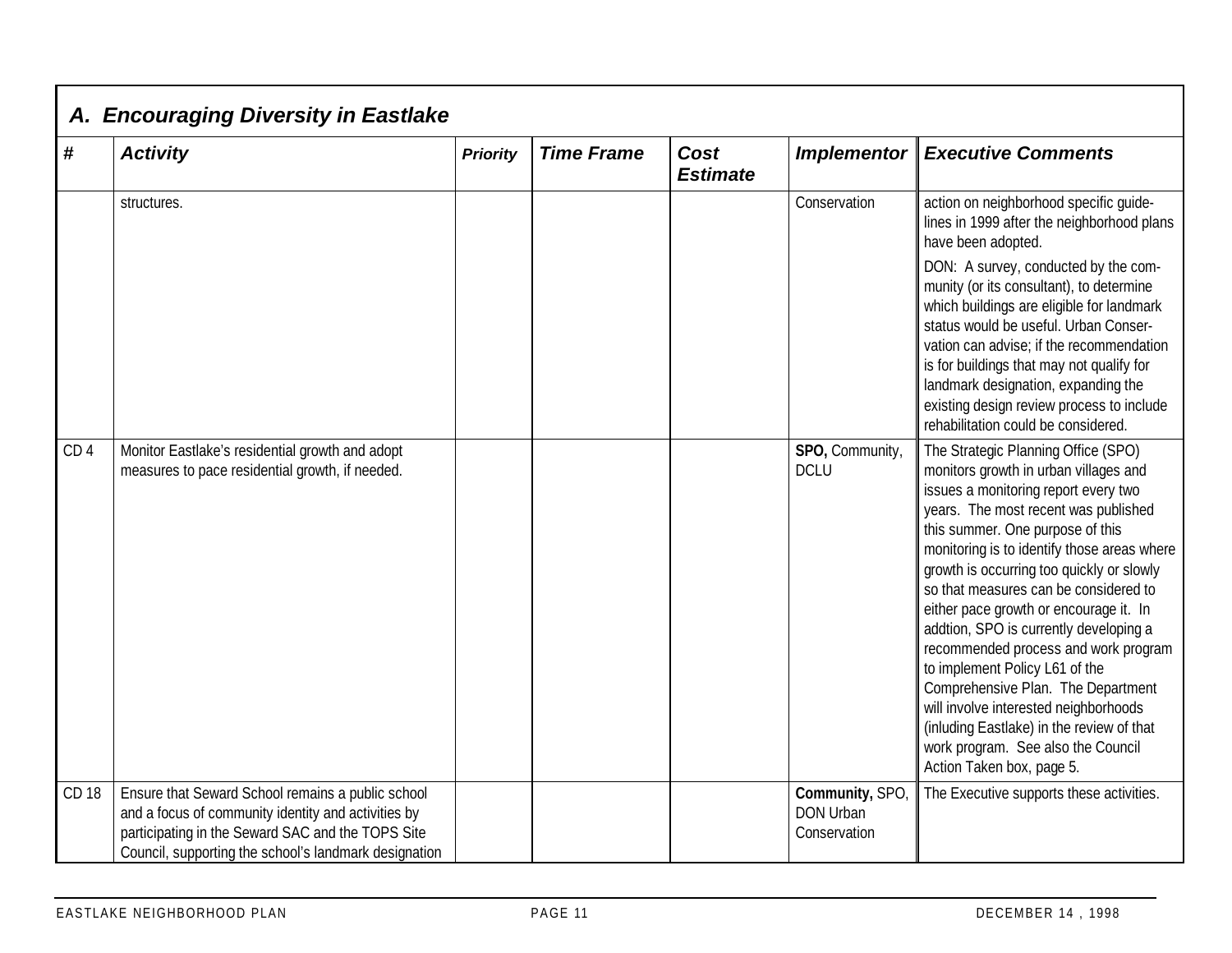|                 | A. Encouraging Diversity in Eastlake                                                                                                                                                                           |                 |                   |                         |                                                      |                                                                                                                                                                                                                                                                                                                                          |  |  |
|-----------------|----------------------------------------------------------------------------------------------------------------------------------------------------------------------------------------------------------------|-----------------|-------------------|-------------------------|------------------------------------------------------|------------------------------------------------------------------------------------------------------------------------------------------------------------------------------------------------------------------------------------------------------------------------------------------------------------------------------------------|--|--|
| #               | <b>Activity</b>                                                                                                                                                                                                | <b>Priority</b> | <b>Time Frame</b> | Cost<br><b>Estimate</b> | Implementor                                          | <b>Executive Comments</b>                                                                                                                                                                                                                                                                                                                |  |  |
|                 | and working with TOPS and the School District on<br>matters of mutual interest.                                                                                                                                |                 |                   |                         |                                                      |                                                                                                                                                                                                                                                                                                                                          |  |  |
|                 | <b>Open Space</b>                                                                                                                                                                                              |                 |                   |                         |                                                      |                                                                                                                                                                                                                                                                                                                                          |  |  |
| OS <sub>8</sub> | Consistent with agreed upon design and uses, improve<br>Rogers Playfield and the 2500 block of Franklin<br>Avenue as a Type IV Green Street and an integrated<br>public open space shared by the community and |                 |                   |                         | Community, DPR,<br>SEATRAN, School<br>District, TOPS | The conceptual design for the Type IV<br>Green Street proposed by the<br>school/community has been approved by<br>SEATRAN.                                                                                                                                                                                                               |  |  |
|                 | school.                                                                                                                                                                                                        |                 |                   |                         |                                                      | For those improvements not included in<br>DPR's capital improvement program, the<br>community could consider applying for a<br>Neighborhood Matching Fund grant.<br>Certain playfield improvements may be<br>appropriate for the King County Youth<br>Sports Facility grant. This grant requires a<br>match and funding is very limited. |  |  |

## *B. EASTLAKE MAIN STREET*

## *Description*

This strategy accepts Eastlake Avenue's arterial status, but works to make it safer and more pleasant for pedestrians, bicyclists, transit riders, and local traffic. The strategy also selects parts of Eastlake Avenue for emphasis respectively as business areas and residential areas. For the commercial sections of Eastlake Avenue, this strategy has the additional meaning that, on a selective basis, we will pursue the "Main Street" program for business district vitality that is promoted by the state Department of Community, Trade, and Economic Development.

## *Integrated Executive Response*

Eastlake Avenue is the main street for the neighborhood. Its defines the character of the neighborhood. This strategy is consistent with the Comprehensive Plan. It is designed to improve the quality of the environment for pedestrians and the local business district and to guide future development to more clearly delineate residential and commercial areas.

While directed toward a single goal, the individual activities in this strategy could be implemented independently of one another. It would be helpful to the City if the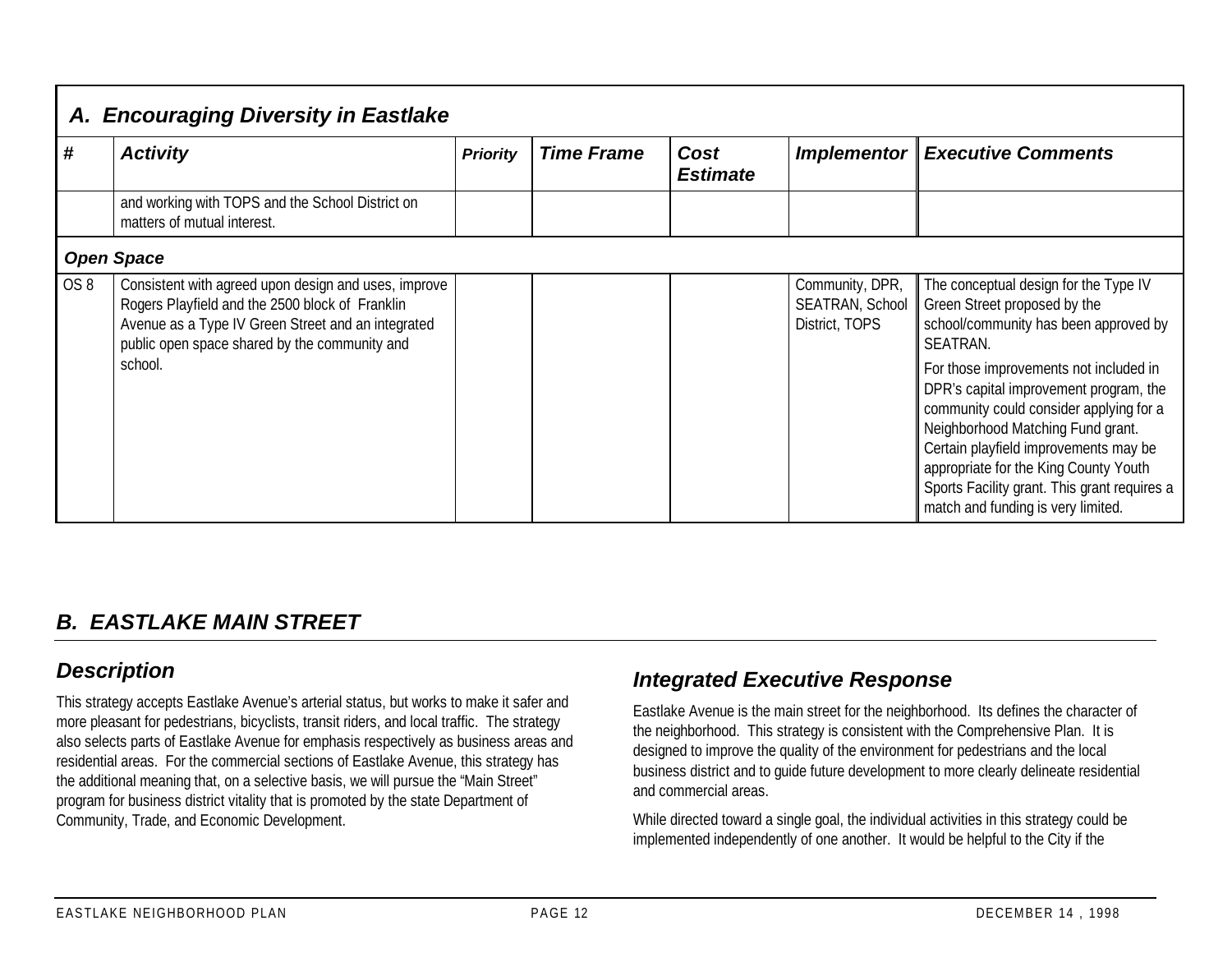neighborhood set priorities among these activities, recognizing that most likely, the activities will be implemented as opportunities arise.

Support of area business and property owners will be important, since accessibility of properties along Eastlake Avenue could be affected. One suggestion is to identify a local business organization to take the lead for the community in implementing this strategy.

#### *Lead Department:* OED

*Participating Departments:* SEATRAN, DCLU, SPO, SAC, DON

#### *Activities Already Underway*

1. The Office of Economic Development (OED) can provide the business district with information on the National Trust for Historic Preservation Main Street Program. OED can assist the planning group with project development and implementation.

#### *Tasks to be Undertaken in 1998-2000*

- 1. In early 1999, Sound Transit will publish the "Locally Preferred Alternative," including the preferred alignments and station locations. This will indicate what facilities, if any, will be intended for Eastlake.
- 2. Identify those activities in this Key Strategy that are good candidates for next steps for implementation considering priorities, possible funding sources and departmental staffing capabilities.
- 3. Early in 1999, DCLU will work with the community to develop a regulatory program that meets both the community's goals as expressed in Recommendation CD-1 in the Plan and the City's needs.

*Council Action Taken: Council affirms the Executive* Comments on the Eastlake Main Street activities.

|                           | <b>B.</b> Eastlake Main Street                                                                                                                                                                                                                                                                                                                      |                 |                   |                      |                                      |                                                                                                                                                                                                                                 |  |  |  |
|---------------------------|-----------------------------------------------------------------------------------------------------------------------------------------------------------------------------------------------------------------------------------------------------------------------------------------------------------------------------------------------------|-----------------|-------------------|----------------------|--------------------------------------|---------------------------------------------------------------------------------------------------------------------------------------------------------------------------------------------------------------------------------|--|--|--|
| #                         | <b>Activity</b>                                                                                                                                                                                                                                                                                                                                     | <b>Priority</b> | <b>Time Frame</b> | <b>Cost Estimate</b> |                                      | <b>Implementor Executive Comments</b>                                                                                                                                                                                           |  |  |  |
|                           | <b>Community Design</b>                                                                                                                                                                                                                                                                                                                             |                 |                   |                      |                                      |                                                                                                                                                                                                                                 |  |  |  |
| CD <sub>1</sub><br>(M5.1) | Implement an "Eastlake Avenue<br>Pedestrian District" (EAPD).<br>1. In 1999, prepare policies and<br>regulations for Council consideration on<br>the first phase of the EAPD which would<br>tailor existing zoning along Eastlake<br>Avenue to: strengthen neighborhood<br>commercial development in Eastlake's<br>commercial core and at strategic |                 |                   |                      | DCLU,<br>Community<br><b>SEATRAN</b> | Early in 1999, DCLU will work with the community to develop a<br>regulatory program that strives to meet both the community's<br>goals as expressed in Recommendation CD-1 in the Plan and<br>the City's needs. Also see AH 1.5 |  |  |  |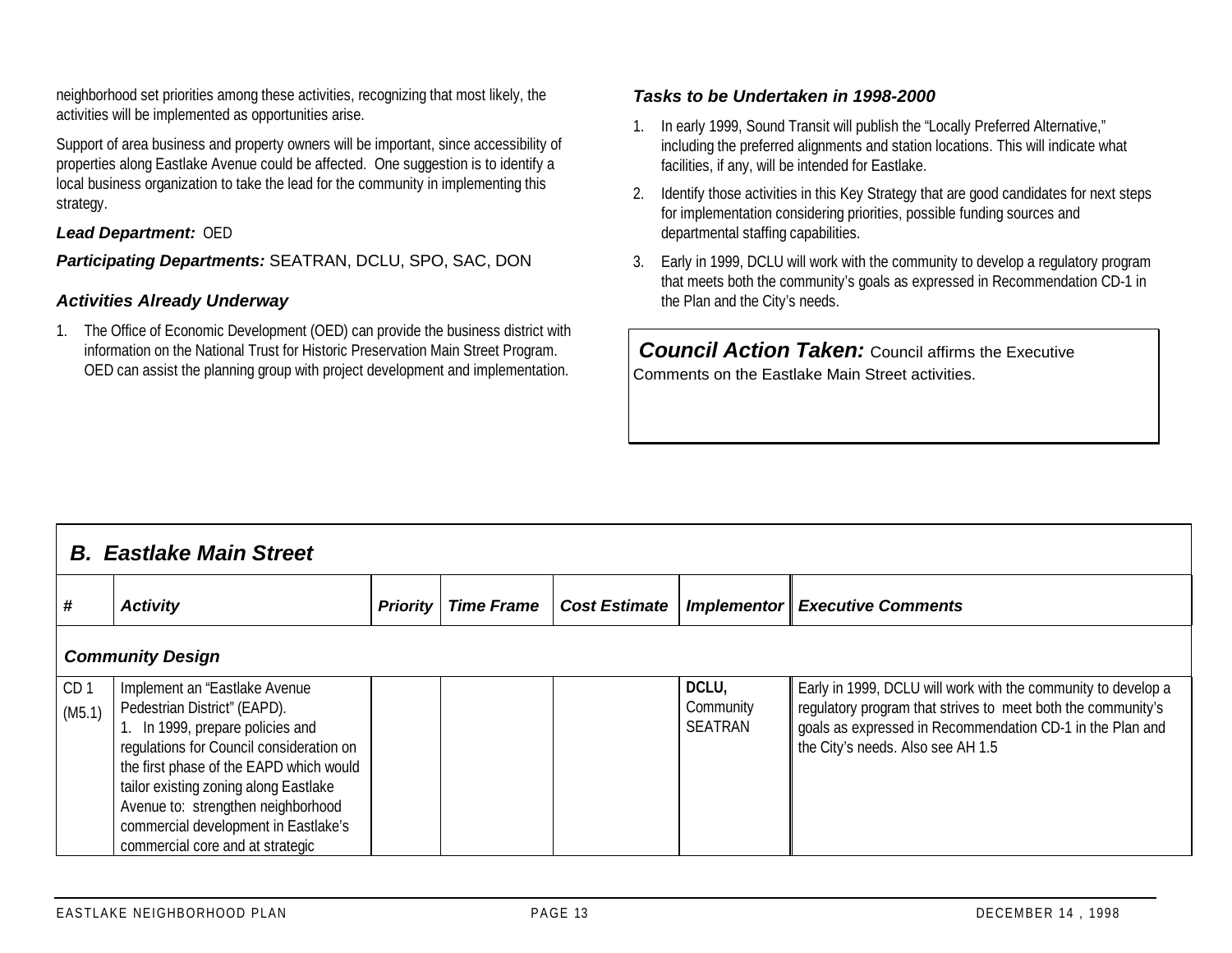|         | <b>B. Eastlake Main Street</b>                                                                                                                                                                                                                                                                                                                                                                                                                                                                                                                                                  |                 |                   |                      |                                           |                                                                                                                                                                                                                                                                                                                                                                                                                                                                                                                                                           |  |  |  |
|---------|---------------------------------------------------------------------------------------------------------------------------------------------------------------------------------------------------------------------------------------------------------------------------------------------------------------------------------------------------------------------------------------------------------------------------------------------------------------------------------------------------------------------------------------------------------------------------------|-----------------|-------------------|----------------------|-------------------------------------------|-----------------------------------------------------------------------------------------------------------------------------------------------------------------------------------------------------------------------------------------------------------------------------------------------------------------------------------------------------------------------------------------------------------------------------------------------------------------------------------------------------------------------------------------------------------|--|--|--|
| #       | <b>Activity</b>                                                                                                                                                                                                                                                                                                                                                                                                                                                                                                                                                                 | <b>Priority</b> | <b>Time Frame</b> | <b>Cost Estimate</b> | <b>Implementor</b>                        | <b>Executive Comments</b>                                                                                                                                                                                                                                                                                                                                                                                                                                                                                                                                 |  |  |  |
|         | corners; increase residential<br>development and character in areas<br>between the neighborhood commercial<br>nodes; develop neighborhood serving<br>businesses and uses at street level; and<br>direct vehicle access and parking to<br>alleys and sidestreets. Specific<br>elements of the first phase of the EAPD<br>are described on pages IV-14 through<br>IV-19 and in Figures IV.2 and IV.3 of the<br>plan.<br>2. In a subsequent phase of the EAPD,<br>develop and implement streetscape<br>standards for Eastlake Avenue. (see<br>details in Community Design chapter) |                 |                   |                      |                                           |                                                                                                                                                                                                                                                                                                                                                                                                                                                                                                                                                           |  |  |  |
|         | <b>Main Streets</b>                                                                                                                                                                                                                                                                                                                                                                                                                                                                                                                                                             |                 |                   |                      |                                           |                                                                                                                                                                                                                                                                                                                                                                                                                                                                                                                                                           |  |  |  |
| $M$ 2.1 | Install street-level amenities such as<br>litter cans, bus shelters and benches,<br>and trees.                                                                                                                                                                                                                                                                                                                                                                                                                                                                                  |                 |                   |                      | Community,<br>SEATRAN,<br><b>KC/Metro</b> | These improvements are generally installed by the community<br>with maintenance being taken care of by the abutting property<br>owner. Other neighborhoods have funded similar projects<br>through a Business Improvement Area. A street use permit is<br>needed for most of these improvements.<br>Street tree plantings can be a good community-based activity,<br>often funded by the Neighborhood Matching Fund. Technical<br>assistance is available from the SEATRAN Arborist's Office or<br>the Seattle City Light Urban Tree Replacement Program. |  |  |  |
| M 2.3   | Continue the "cornerstones" sidewalk art<br>on additional street corners.                                                                                                                                                                                                                                                                                                                                                                                                                                                                                                       |                 |                   |                      | Community,<br>SEATRAN, SAC                | Additional funding will need to be found to implement this<br>recommendation. Sources include: percent for art, or<br>neighborhood matching fund. A street use permit is required.                                                                                                                                                                                                                                                                                                                                                                        |  |  |  |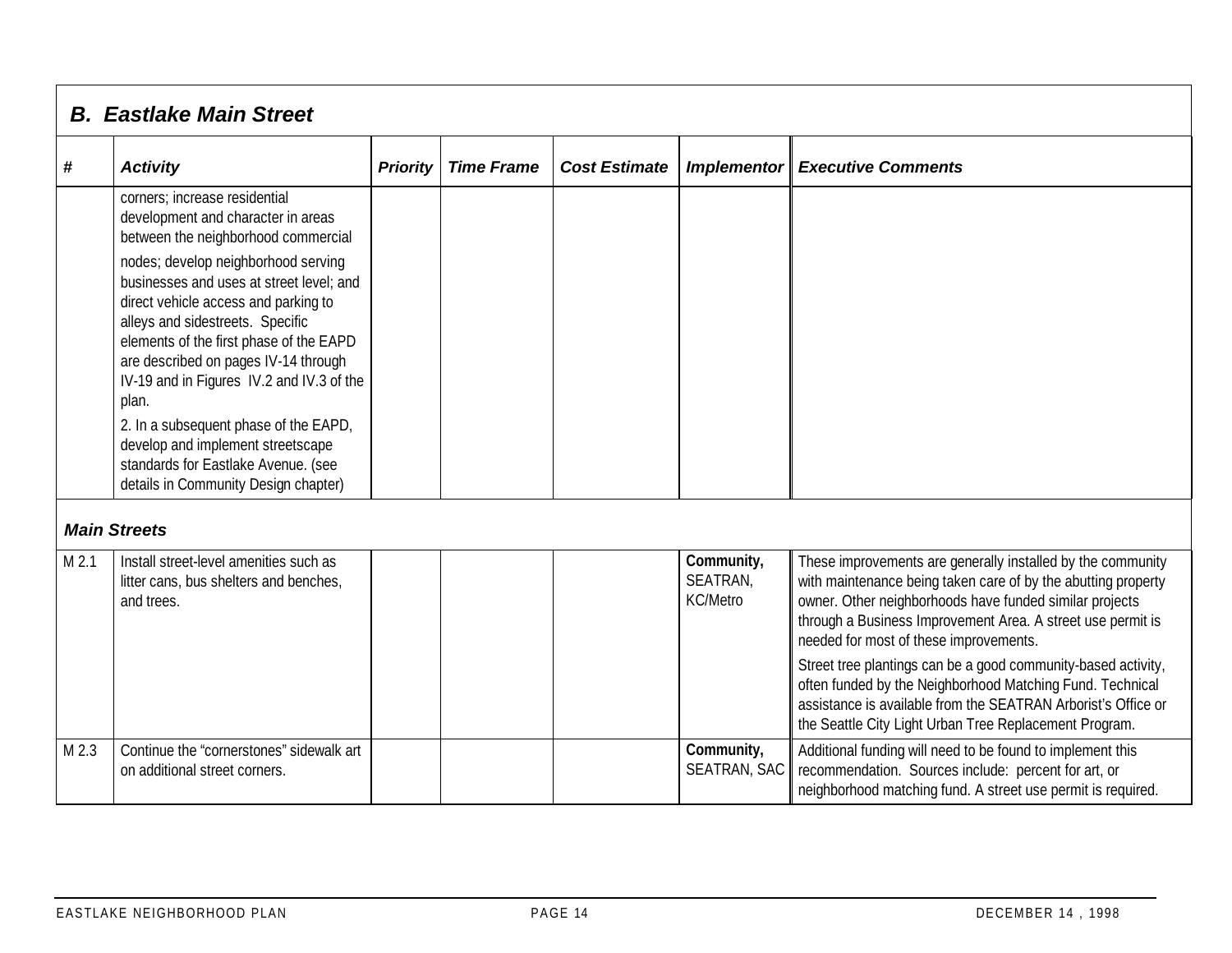| <b>B. Eastlake Main Street</b> |  |
|--------------------------------|--|
|                                |  |

| #                                       | <b>Activity</b>                                                                                                                                                                                                                                                            | <b>Priority</b> | <b>Time Frame</b> | <b>Cost Estimate</b> | Implementor                         | <b>Executive Comments</b>                                                                                                                                                                                                                                                                                                                                                                                                                                                                            |
|-----------------------------------------|----------------------------------------------------------------------------------------------------------------------------------------------------------------------------------------------------------------------------------------------------------------------------|-----------------|-------------------|----------------------|-------------------------------------|------------------------------------------------------------------------------------------------------------------------------------------------------------------------------------------------------------------------------------------------------------------------------------------------------------------------------------------------------------------------------------------------------------------------------------------------------------------------------------------------------|
| M 3.1<br>T <sub>5.1</sub>               | Work with King County Metro to<br>establish that all express buses that use<br>Eastlake Avenue will stop at least twice<br>in the neighborhood.                                                                                                                            |                 |                   |                      | KC/Metro,<br>SPO,<br><b>SEATRAN</b> | If a sufficient number of riders would take advantage of this<br>service, it might be worth the potential increase in travel time on<br>these express routes. The City will ask KC/Metro to measure the<br>trade-offs. Adding stops on express routes through Eastlake will<br>provide better access for people traveling to and from the<br>Eastlake neighborhood southbound in the afternoon, Monday<br>through Saturday, but it could inconvenience riders traveling<br>through the neighborhood. |
| M 3.2                                   | Move one block north some of the HOV-<br>only parking places that now interfere<br>with retail parking on the east side of<br>Eastlake Avenue between Lynn and<br>Louisa streets.                                                                                          |                 |                   |                      | <b>SEATRAN</b><br>Community,        | SEATRAN will review the TMP agreement(s) and look for<br>alternative HOV spaces.                                                                                                                                                                                                                                                                                                                                                                                                                     |
| M 3.3<br>T <sub>2</sub><br><b>OS 14</b> | Install planted medians in the Eastlake<br>Avenue center lane when this is<br>supported by the abutting property<br>owners.                                                                                                                                                |                 |                   |                      | <b>SEATRAN,</b><br><b>FIRE</b>      | SEATRAN staff have worked with the Eastlake neighborhood on<br>this proposal. Medians, in general, have been approved, pend-<br>ing property owner approval. The Fire Department will need to<br>review specific designs to ensure emergency vehicle access, as<br>Eastlake Avenue is a Principal Emergency Response Route.                                                                                                                                                                          |
| M 3.4<br>$T$ 1.3                        | Eliminate the current peak period<br>parking prohibition on Harvard Avenue,<br>and explore reducing the hours or<br>dropping entirely the current peak period<br>parking prohibition on Eastlake Avenue<br>that creates a second lane in the<br>direction of peak commute. |                 |                   |                      | <b>SEATRAN</b>                      | Dropping or curtailing the peak period parking restriction on<br>Eastlake does not appear feasible because this street is a<br>principal arterial, emergency response route, and a major transit<br>route. Adjustment to Harvard Ave. are more possible.<br>If these issues are top priorities for the community, they will be<br>prioritized through the Sector work program and limited<br>implementation funds may be available for SEATRAN to do a<br>study for Harvard Ave and/or Eastlake Ave. |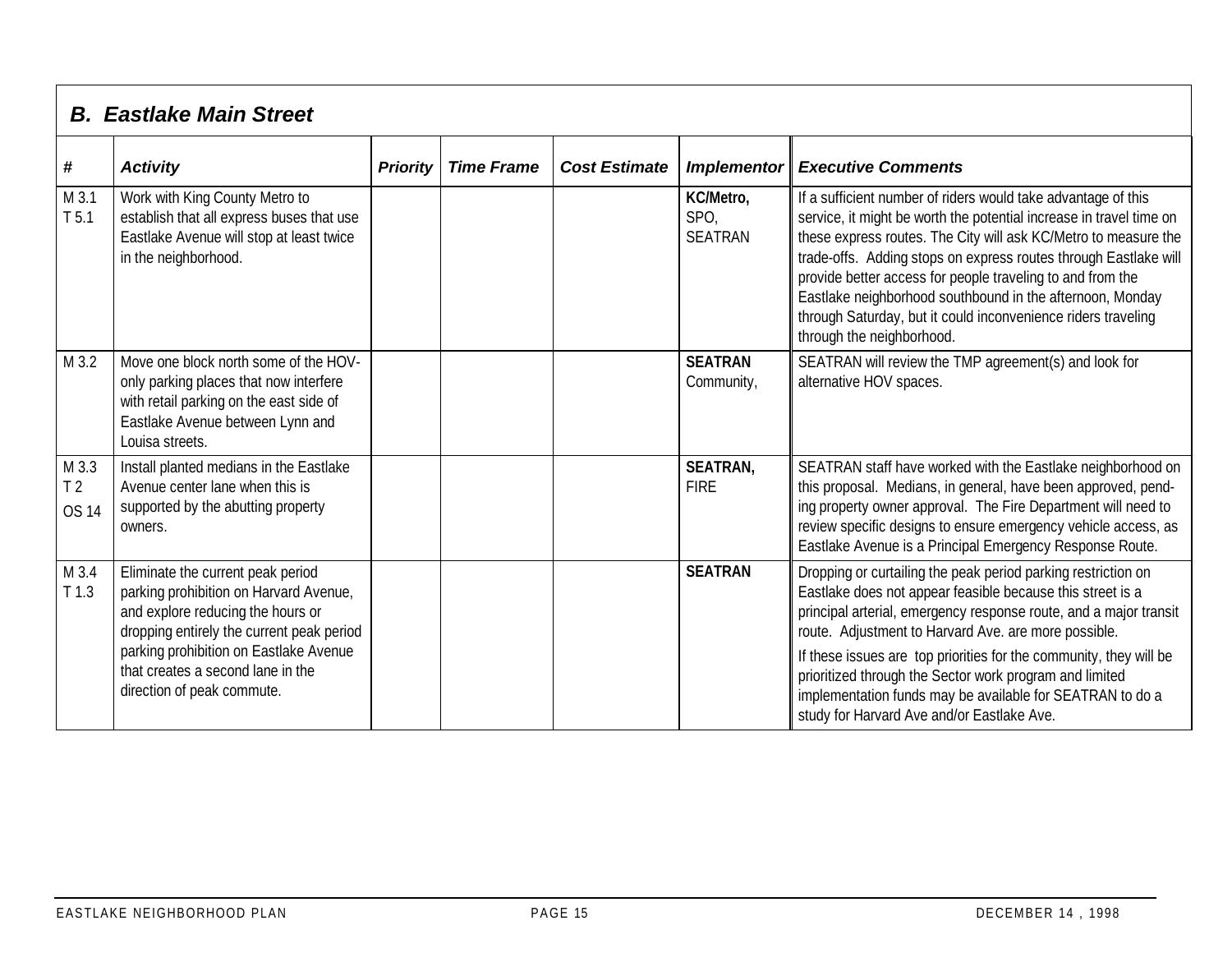|                  | <b>B.</b> Eastlake Main Street                                                                                                                                                                               |                 |                   |                      |                                                      |                                                                                                                                                                                                                                                                                                                                                                                                                                                                                                                                                                              |  |  |  |  |  |
|------------------|--------------------------------------------------------------------------------------------------------------------------------------------------------------------------------------------------------------|-----------------|-------------------|----------------------|------------------------------------------------------|------------------------------------------------------------------------------------------------------------------------------------------------------------------------------------------------------------------------------------------------------------------------------------------------------------------------------------------------------------------------------------------------------------------------------------------------------------------------------------------------------------------------------------------------------------------------------|--|--|--|--|--|
| #                | <b>Activity</b>                                                                                                                                                                                              | <b>Priority</b> | <b>Time Frame</b> | <b>Cost Estimate</b> | <b>Implementor</b>                                   | <b>Executive Comments</b>                                                                                                                                                                                                                                                                                                                                                                                                                                                                                                                                                    |  |  |  |  |  |
|                  | <b>Transportation</b>                                                                                                                                                                                        |                 |                   |                      |                                                      |                                                                                                                                                                                                                                                                                                                                                                                                                                                                                                                                                                              |  |  |  |  |  |
| T <sub>1.1</sub> | On Eastlake Avenue south of Boston<br>Street to Fairview Avenue, establish a<br>center turn lane, reducing the existing<br>lanes from six to five (two lanes are<br>normally for parking).                   |                 |                   |                      | <b>SEATRAN</b>                                       | SEATRAN staff have worked with the Eastlake neighborhood on<br>this proposal and the concept is acceptable.  A center left turn<br>lane would probably require peak hour restriction. This<br>recommendation requires a petition signed by 60% of the<br>abutting property owners.                                                                                                                                                                                                                                                                                           |  |  |  |  |  |
| T <sub>2.5</sub> | Install a mid-block crossing of Eastlake<br>Avenue at Shelby Street. Fairview-<br>Olmsted Park will open in 1998 just west<br>of this intersection, and the Shelby<br>hillclimb is proposed just east of it. |                 |                   |                      | <b>SEATRAN,</b><br><b>DPR</b>                        | This intersection may be appropriate for a mid-block crossing<br>once the abutting property is developed as a park and the need<br>for and best placement of a mid-block crossing can be<br>evaluated. Parks and SEATRAN will coordinate on this<br>recommendation.                                                                                                                                                                                                                                                                                                          |  |  |  |  |  |
| T <sub>7.1</sub> | Light rail should not be on the surface of,<br>or elevated above, any Eastlake streets.                                                                                                                      |                 |                   |                      | Sound Transit,<br>SP <sub>O</sub>                    | The City's preferred light rail alignment serves First Hill and<br>Capitol Hill, rather than going through Eastlake. The Eastlake<br>alignment is being evaluated as an alternative in case the pre-<br>ferred alignment proves unfeasible. Currently the Executive<br>considers it very unlikely that the light rail system will be routed<br>through Eastlake. If, however, an Eastlake alignment is<br>selected, then the City's substantial station area planning<br>resources would be applied in the area to address issues such<br>as this and those raised in T 7.6. |  |  |  |  |  |
| $T$ 7.4          | A monorail line on Eastlake Avenue<br>cannot be recommended because of<br>view blockage, loss of property values<br>and privacy, loss of street space, and<br>possible taking of property.                   |                 |                   |                      | Elevated<br><b>Transit</b><br>Company,<br><b>SPO</b> | The Executive supports this position.                                                                                                                                                                                                                                                                                                                                                                                                                                                                                                                                        |  |  |  |  |  |
| T 7.6            | Oppose a light rail station in Eastlake if<br>there are not strong protections against<br>inundation by up-zoned commercial<br>development and by commuters arriving<br>by car.                              |                 |                   |                      | Sound Transit,<br>SP <sub>O</sub>                    | See T 7.1                                                                                                                                                                                                                                                                                                                                                                                                                                                                                                                                                                    |  |  |  |  |  |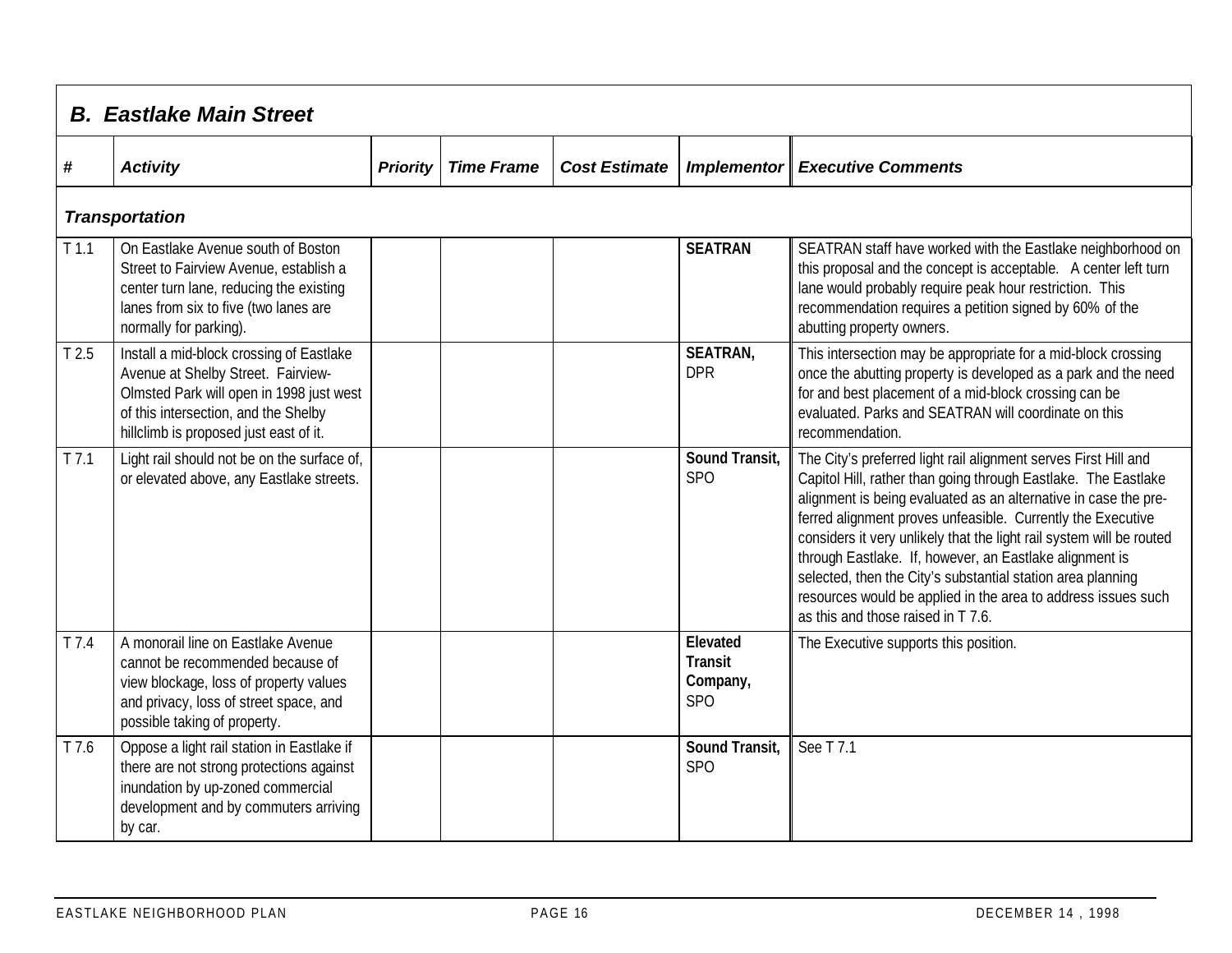|                           | <b>B. Eastlake Main Street</b>                                                                                           |                 |                   |                      |             |                                                                                                                                                                                                                                                                                                                                                                                                                                                                                                                     |  |  |  |  |  |
|---------------------------|--------------------------------------------------------------------------------------------------------------------------|-----------------|-------------------|----------------------|-------------|---------------------------------------------------------------------------------------------------------------------------------------------------------------------------------------------------------------------------------------------------------------------------------------------------------------------------------------------------------------------------------------------------------------------------------------------------------------------------------------------------------------------|--|--|--|--|--|
| #                         | <b>Activity</b>                                                                                                          | <b>Priority</b> | <b>Time Frame</b> | <b>Cost Estimate</b> | Implementor | <b>Executive Comments</b>                                                                                                                                                                                                                                                                                                                                                                                                                                                                                           |  |  |  |  |  |
|                           | <b>North Gateway</b>                                                                                                     |                 |                   |                      |             |                                                                                                                                                                                                                                                                                                                                                                                                                                                                                                                     |  |  |  |  |  |
| ΝG<br>1.1,<br>1.2,<br>1.3 | Install a major art work under the free-<br>way at the intersection of Harvard and<br>Eastlake as a gateway to Eastlake. |                 |                   |                      | <b>SAC</b>  | SAC's goal is to develop, where feasible, site-specific art<br>projects that are integrated with City capital projects. If percent-<br>for-art-eligible City utility funds are used in the area, there may<br>be funds available for an art project at the North Gateway. The<br>state has a half-percent for art program which may also make<br>funds available. Otherwise, the community could consider<br>commissioning public art with the support of a Neighborhood<br>Matching Fund grant or state art funds. |  |  |  |  |  |

## *C. FAIRVIEW SHORELINE CORRIDOR*

## *Description*

In 1994 the Seattle Design Commission honored Fairview Avenue E. as a "street that works." This strategy seeks to protect and enhance Fairview's unique pedestrian attractions by applying traffic calming measures or separated walkways where appropriate, new or improved shoreline parks, and changes in City regulations tailored to preserve its character at different points.

## *Integrated Executive Response*

Fairview Avenue E. through the Eastlake neighborhood is part of the City's Urban Trails system. In addition to preserving an important part of the neighborhood's charm, maintaining the street's "country road" character contributes to Seattle's supply of great places to walk or bike. The Green Street designation and plan called for in this strategy is an important mechanism for maintaining the character of the street. Parcel-byparcel, it may redevelop over time. Without the Green Street designation and a Green

Street plan, each new development could be required to put in "citified" curbs, gutters and sidewalks. One challenge will be to encourage the type of driving behavior compatible with a country lane in the middle of the city.

#### *Lead Department:* SEATRAN

#### *Participating Departments:* DCLU, DPR

#### *Activities Already Underway*

- 1. Terry Pettus Park is already classified for the types of activities desired by the neighborhood. DPR will remove the No Swimming signs at Terry Pettus Park this spring as part of the department's regular process for updating signage, etc. The signs will be removed before the summer.
- 2. SEATRAN has waived the requirement that the sidewalk be in the right-of-way through Fairview-Olmsted Park to contribute to the country lane atmosphere of the street. Because of the limited clearance between an already-substandard width roadway and a pole on one side and a dock on the other, there *must* be a curb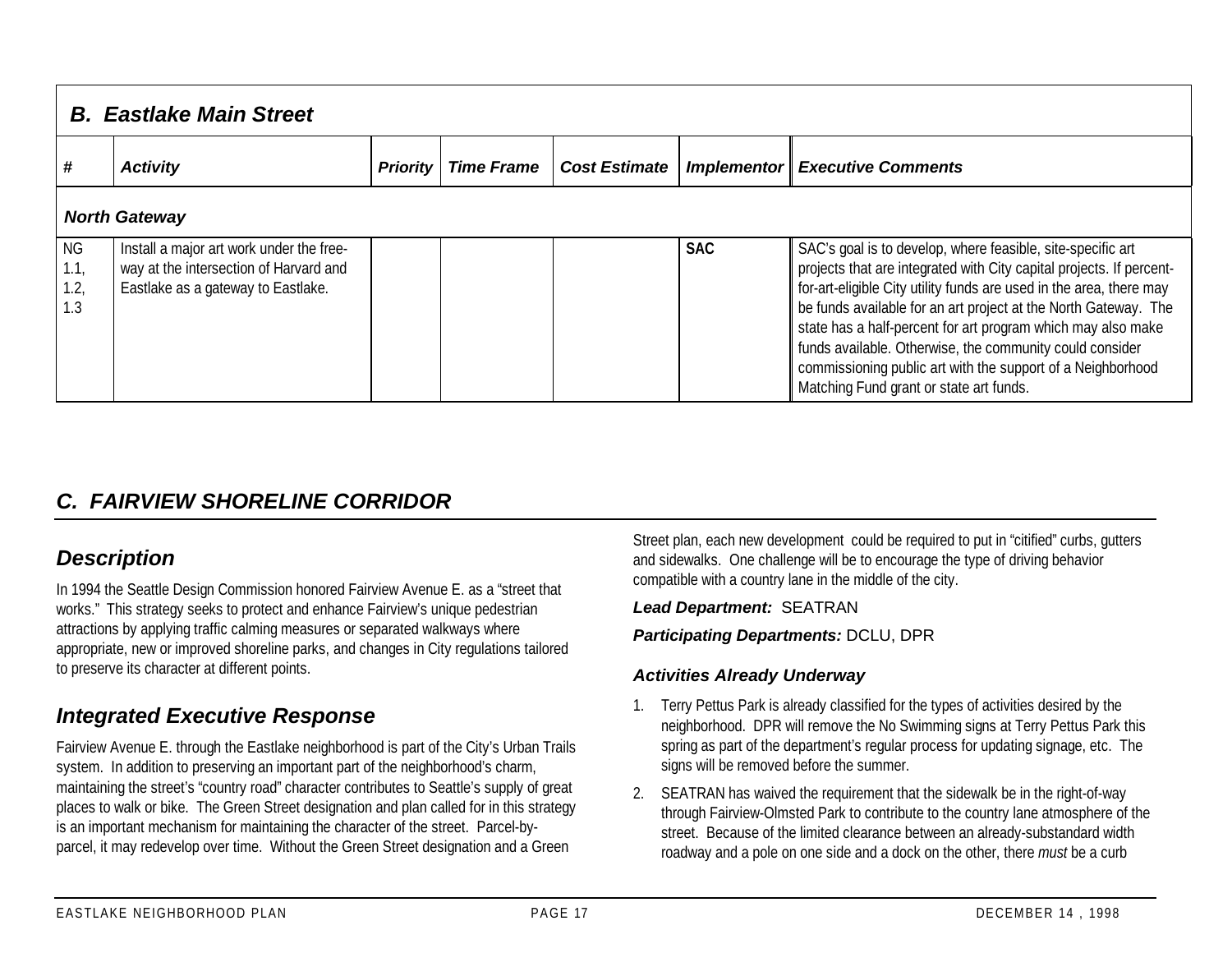along the park for both liability and safety reasons because the utility pole is only 2 feet from the edge of the roadway (instead of 3 feet). An extruded asphalt curb rather than a concrete one is acceptable to the community as a interim measure, pending a Green Street study. (See OS 1.2)

#### *Tasks to be Undertaken in 1998-2000*

- 1. DPR is doing some renovations at Lynn Street Park (see OS 1.3).
- 2. Fairview Olmsted park will be constructed beginning in 1998.
- 3. Continue to work with the community to try to develop a Green Street plan that meets the needs of residents and businesses and allows emergency vehicle access. The design and development of the Franklin Avenue Green Street is underway.
- 4. Identify those activities in this Key Strategy that are good candidates for next steps for implementation considering priorities, possible funding sources and departmental staffing capabilities.

*Council Action Taken:* Council affirms the Executive Comments on the Fairview Shoreline Corridor activities, with the following addition:

For Activity OS 12.2: In seeking to implement Eastlake Comprehensive Plan Policy E17, which reads "Seek to implement the City's urban trail system within this neighborhood by completing pedestrian connections" particular attention should be given to the gap in the Lake Union Trail extending from the Edgar Street end north to Hamlin Street along the Fairview Avenue East right of way.

|                         | C. Fairview Shoreline Corridor                                                                                                                                                                                                                           |                 |                   |                      |                                       |                                                                                                                                                                                                                      |  |  |  |  |
|-------------------------|----------------------------------------------------------------------------------------------------------------------------------------------------------------------------------------------------------------------------------------------------------|-----------------|-------------------|----------------------|---------------------------------------|----------------------------------------------------------------------------------------------------------------------------------------------------------------------------------------------------------------------|--|--|--|--|
| l #                     | <b>Activity</b>                                                                                                                                                                                                                                          | <b>Priority</b> | <b>Time Frame</b> | <b>Cost Estimate</b> | <b>Implementor</b>                    | <b>Executive Comments</b>                                                                                                                                                                                            |  |  |  |  |
| <b>Community Design</b> |                                                                                                                                                                                                                                                          |                 |                   |                      |                                       |                                                                                                                                                                                                                      |  |  |  |  |
| CD 15                   | Plan for the re-development of NOAA<br>and other major properties along the<br>Fairview shoreline in a way that streng-<br>thens Eastlake's existing industrial mar-<br>itime uses, recreational uses, shoreline<br>habitat and floating home community. |                 |                   |                      | OED, SPO,<br>Community, DON,<br>DCLU, | It will be important for the City and the community to work<br>together on this issue and plan ahead. The property<br>owners should be included in any planning for the site.                                        |  |  |  |  |
|                         | <b>Open Space</b>                                                                                                                                                                                                                                        |                 |                   |                      |                                       |                                                                                                                                                                                                                      |  |  |  |  |
| OS 1.1                  | Preserve and enhance Fairview Ave. E.<br>between Fuhrman and Hamlin as a<br>country lane by (1) designate it as a<br>Type III Green Street, and developing                                                                                               |                 |                   |                      | Community,<br><b>SEATRAN</b>          | Implementing a Green Street designation requires a<br>detailed streetscape plan. In this area, there are<br>unresolved issues with business access, emergency<br>access, and parking that could be addressed through |  |  |  |  |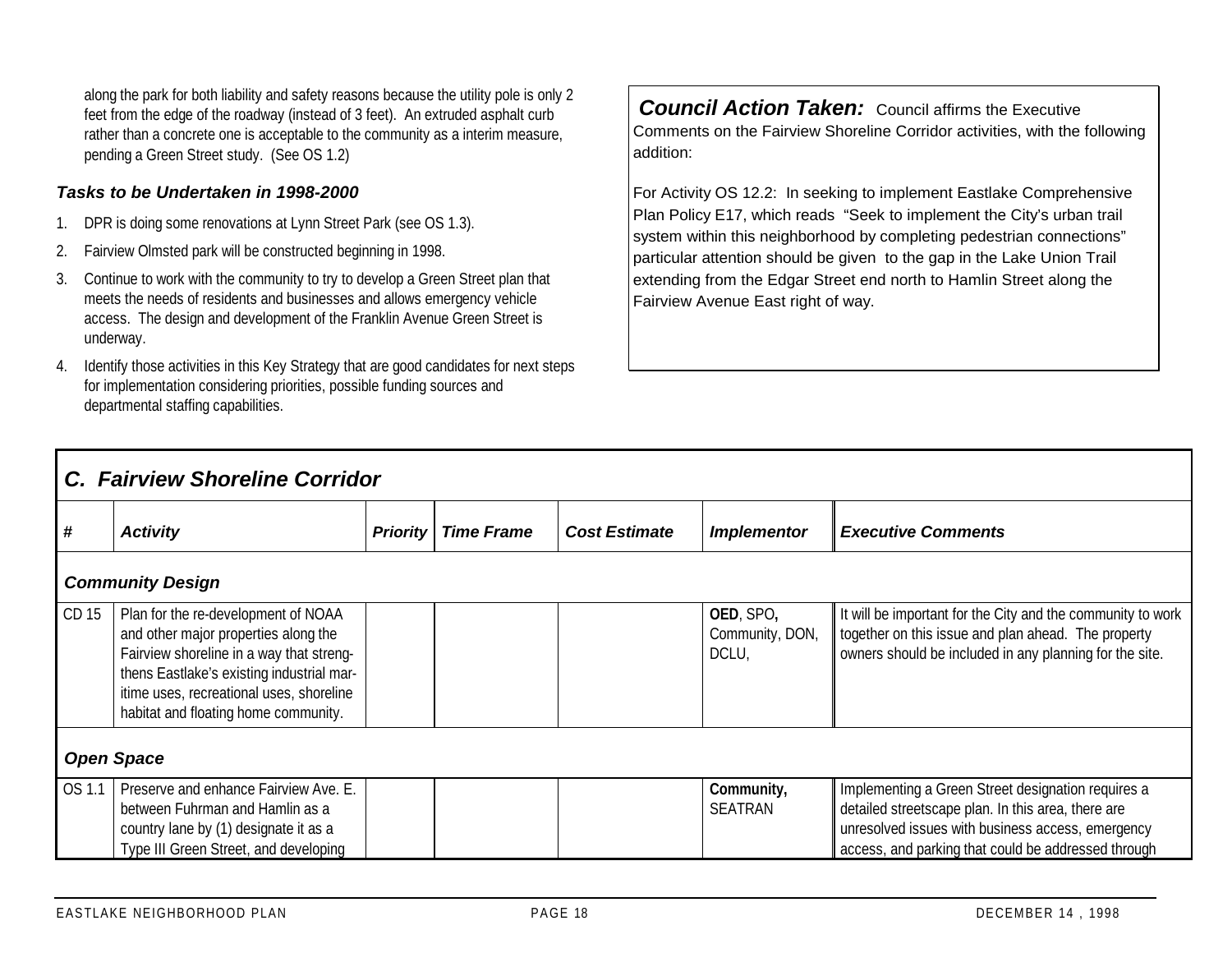|        | <b>C. Fairview Shoreline Corridor</b>                                                                                                                                                                                                                                                                                                                       |                 |                   |                      |                     |                                                                                                                                                                                                                                                                                                                                                                                                                                                                |
|--------|-------------------------------------------------------------------------------------------------------------------------------------------------------------------------------------------------------------------------------------------------------------------------------------------------------------------------------------------------------------|-----------------|-------------------|----------------------|---------------------|----------------------------------------------------------------------------------------------------------------------------------------------------------------------------------------------------------------------------------------------------------------------------------------------------------------------------------------------------------------------------------------------------------------------------------------------------------------|
| #      | <b>Activity</b>                                                                                                                                                                                                                                                                                                                                             | <b>Priority</b> | <b>Time Frame</b> | <b>Cost Estimate</b> | <b>Implementor</b>  | <b>Executive Comments</b>                                                                                                                                                                                                                                                                                                                                                                                                                                      |
|        | and implementing a plan for street and<br>streetscape improvements consistent<br>with the rural country lane (2) enhanc-<br>ing vegetation east of Fairview in the<br>half-block south of Fuhrman Ave. E.;<br>and (3) preparing and implementing a<br>study for traffic calming, traffic circula-<br>tion, pedestrian safety and on-street<br>parking.      |                 |                   |                      |                     | development of a such a plan. This task is usually<br>community-initiated. Other neighborhoods have used<br>Neighborhood Matching Grant funds for this purpose.<br>Second, funding has to be identified either from new<br>private development, a public agency, or a Local Improve-<br>ment District for installation of any improvements called<br>for in the streetscape plan. Some improvements may be<br>good candidates for a neighborhood bond or levy. |
| OS 1.2 | Complete Fairview Olmsted Park with-<br>out curbs or gutters ("country road").                                                                                                                                                                                                                                                                              |                 |                   |                      | <b>DPR</b>          | SEATRAN has issued a permit to DPR for a curb and<br>meandering sidewalk on the east side. On the west side,<br>DPR will install wheel stops and picnic benches where<br>cars are currently parked. To implement a part of this<br>activity, SEATRAN has agreed to use a wooden barrier<br>(that meets WASHDOT standards) on the park property.                                                                                                                |
| OS 1.3 | Enhance Fairview Ave. E. between<br>Roanoke and Newton as a shoreline<br>residential street by (1) designating it<br>as a Type III Green Street; (2) traffic<br>calming; (3) improving access and<br>amenities at Lynn St. Park; and (4) and<br>recognizing that this portion of the City-<br>designated urban trail is on the Fairview<br>Ave. E. roadway. |                 |                   |                      | <b>SEATRAN, DPR</b> | See response to OS 1.6 below.<br>DPR is currently planning to renovate the retaining wall at<br>the Lynn St. Park. At the same time, DPR hopes to clean<br>up the landscape, replace furnishings, and make ADA<br>improvements. Work is scheduled to begin fall 1998.<br>Additional improvements beyond those currently planned<br>at the Lynn Street Park may be appropriate for a<br>Neighborhood Matching Fund grant.                                       |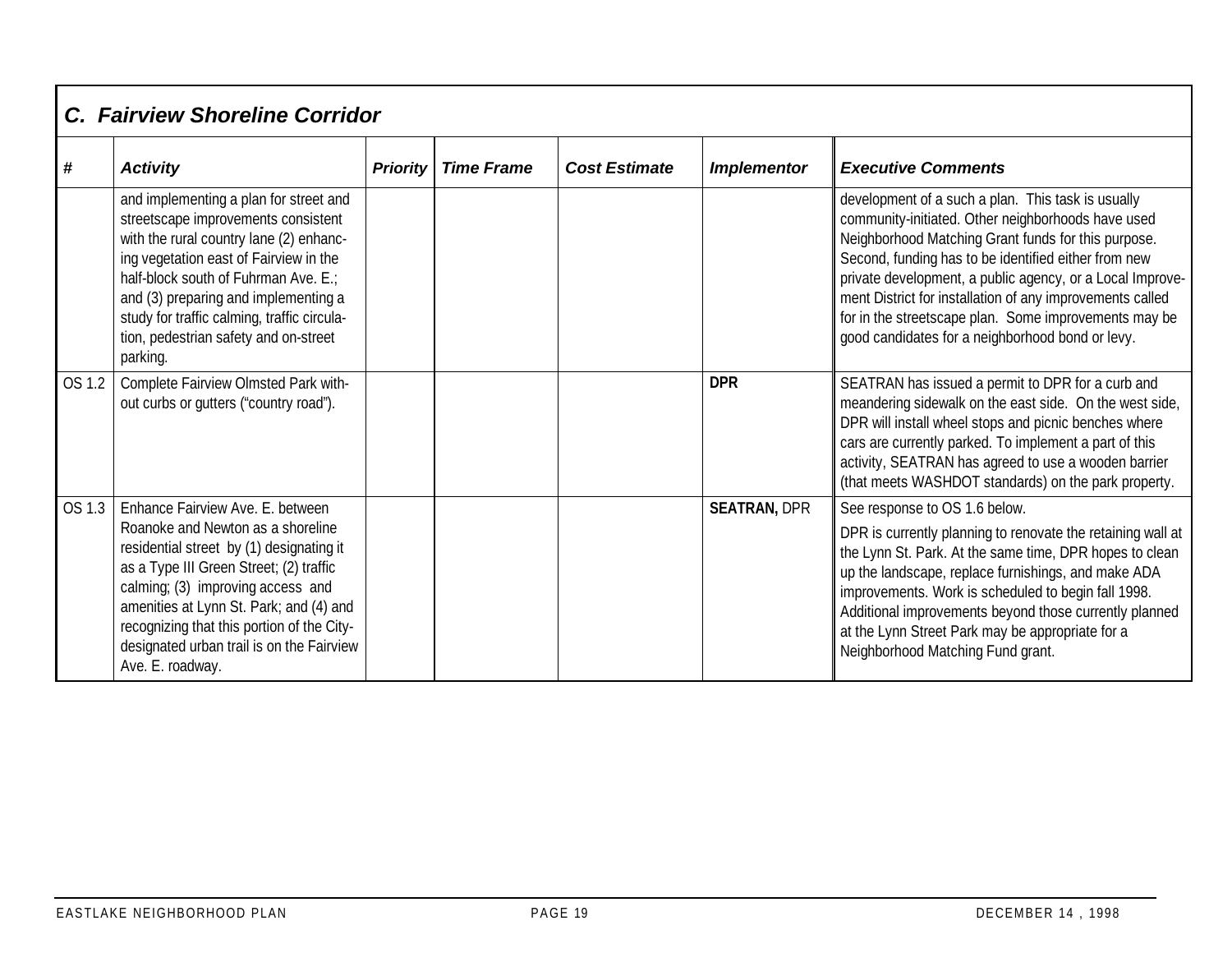|                   | C. Fairview Shoreline Corridor                                                                                                                                                                                                                                                                                                                                |                 |                   |                      |                                   |                                                                                                                                                                                                                                                                                                                                                                                                                                                                                                                                                                                                                                                                                                                                                                                                                                                                                        |  |  |  |  |  |
|-------------------|---------------------------------------------------------------------------------------------------------------------------------------------------------------------------------------------------------------------------------------------------------------------------------------------------------------------------------------------------------------|-----------------|-------------------|----------------------|-----------------------------------|----------------------------------------------------------------------------------------------------------------------------------------------------------------------------------------------------------------------------------------------------------------------------------------------------------------------------------------------------------------------------------------------------------------------------------------------------------------------------------------------------------------------------------------------------------------------------------------------------------------------------------------------------------------------------------------------------------------------------------------------------------------------------------------------------------------------------------------------------------------------------------------|--|--|--|--|--|
| $\#$              | <b>Activity</b>                                                                                                                                                                                                                                                                                                                                               | <b>Priority</b> | <b>Time Frame</b> | <b>Cost Estimate</b> | <b>Implementor</b>                | <b>Executive Comments</b>                                                                                                                                                                                                                                                                                                                                                                                                                                                                                                                                                                                                                                                                                                                                                                                                                                                              |  |  |  |  |  |
| OS 1.4            | Enhance Fairview Ave. E. between<br>Newton and Galer as a day use hub by<br>(1) extending the pedestrian path south<br>from NOAA to Fairview Ave. N.; (2)<br>preserving habitat and existing trees;<br>and (3) reclassifying Terry Pettus Park<br>for swimming and non-motorized<br>watercraft and remove no swimming<br>signs.                               |                 |                   |                      | SEATRAN, DPR,<br>Community        | SEATRAN: The next step is to develop a conceptual<br>design that is approved by the abutting property owners<br>and SEATRAN. This project could be a good candidate<br>for the Neighborhood Matching Fund or a neighborhood<br>bond. DPR: DPR preserves habitat and trees on DPR<br>property. Terry Pettus Park has been classified for hand-<br>carried, non-motorized boat launching. Swimming (but not<br>diving) is permitted at the site because motorized boats<br>are not allowed. This area will not be guarded nor will<br>there be any other support services for swimming. There<br>is a dock ladder which is designed for emergencies if<br>someone falls off the dock. DPR will remove the No<br>Swimming signs at Terry Pettus Park this spring as part of<br>the departments regular process for updating signage,<br>etc. The signs will be removed before the summer. |  |  |  |  |  |
| OS 1.6            | Preserve as open water the submerged<br>parcel (located in front of the Fairview<br>trestle between Eastlake and South<br>Lake Union), with a priority on habitat<br>and retaining public ownership.                                                                                                                                                          |                 |                   |                      | SCL, ESD                          | Following the prescribed City property disposal process,<br>Seattle City Light will notify the Executive Services<br>Department when it no longer needs this property. The<br>City will work with interested neighborhood groups to<br>evaluate and make recommendations on the disposition<br>of the property while trying to fulfill neighborhood goals as<br>a high priority.                                                                                                                                                                                                                                                                                                                                                                                                                                                                                                       |  |  |  |  |  |
| <b>OS</b><br>12.2 | Study through a public process that<br>includes affected property owners, a<br>pedestrian path connecting Fairview<br>Ave. E. just north of Mallard Cove and<br>the upper Edgar street end. If this<br>process is inconclusive, study other<br>routes, including an over-water route<br>that follows the Fairview Ave. right-of-<br>way through Mallard Cove. |                 |                   |                      | Community, DCLU<br><b>SEATRAN</b> | SeaTran will explore options through the street use permit<br>issuance process to secure pedestrian access for<br>connecting these two street ends. Other options include<br>conditioning future shoreline permits to require this<br>access or property acquisition. If this is a top priority for<br>the community, this will be prioritized through the Sector<br>work program and limited implementation funds may be<br>available for SEATRAN to do a study. See also the<br>Council Action Taken box page 17.                                                                                                                                                                                                                                                                                                                                                                    |  |  |  |  |  |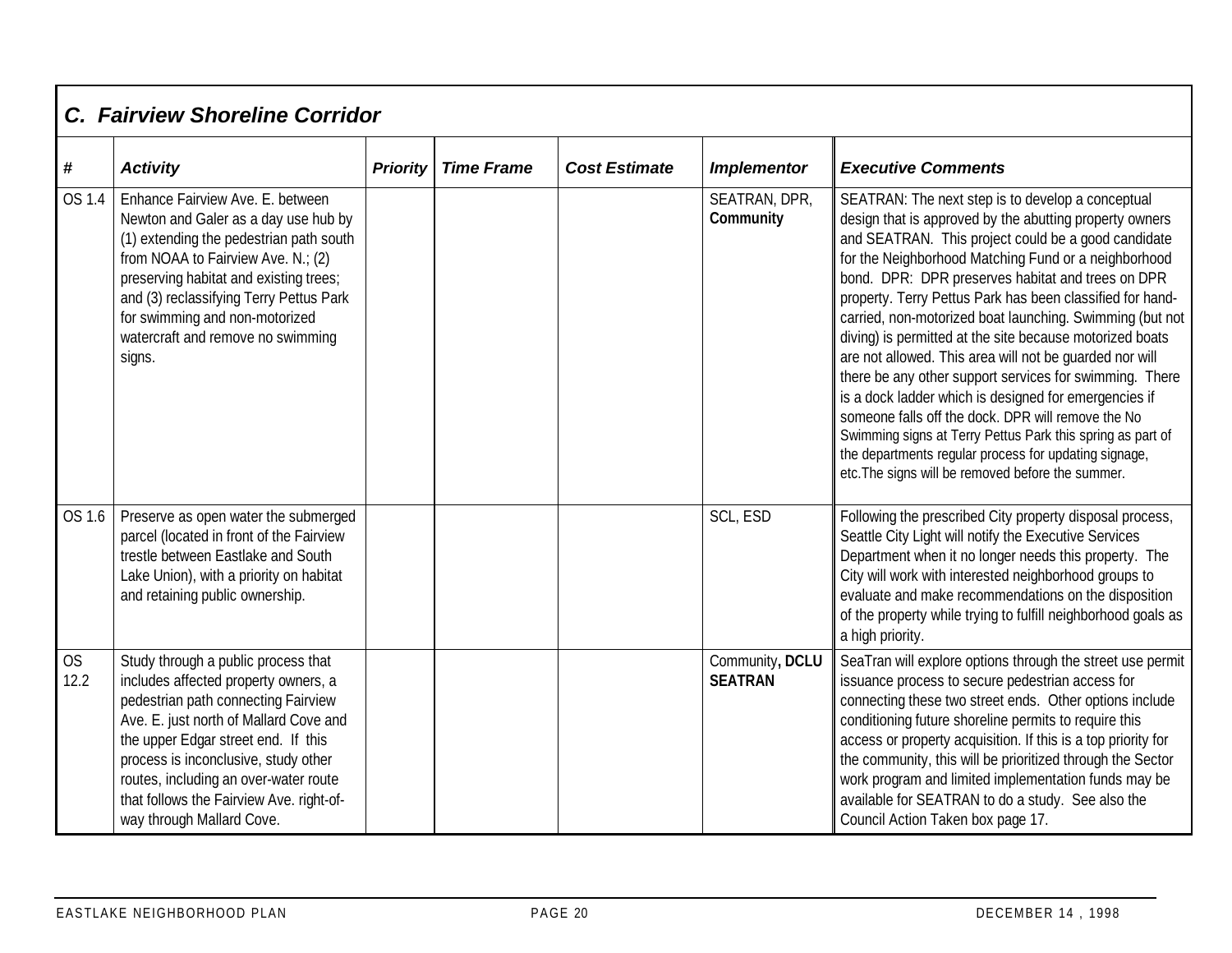|                   | C. Fairview Shoreline Corridor                                                                                                                                           |                 |                   |                      |                    |                                                                                                                                                                                                                                                                                                                                                                                                                                                                              |  |  |  |  |  |
|-------------------|--------------------------------------------------------------------------------------------------------------------------------------------------------------------------|-----------------|-------------------|----------------------|--------------------|------------------------------------------------------------------------------------------------------------------------------------------------------------------------------------------------------------------------------------------------------------------------------------------------------------------------------------------------------------------------------------------------------------------------------------------------------------------------------|--|--|--|--|--|
| #                 | <b>Activity</b>                                                                                                                                                          | <b>Priority</b> | <b>Time Frame</b> | <b>Cost Estimate</b> | <b>Implementor</b> | <b>Executive Comments</b>                                                                                                                                                                                                                                                                                                                                                                                                                                                    |  |  |  |  |  |
| <b>OS</b><br>22.1 | Improve existing street-end parks and<br>ensure their continued maintenance.                                                                                             |                 |                   |                      | Community, DPR     | The community could consider expanding to more parks<br>its involvement in DPR's Adopt -A-Park program.                                                                                                                                                                                                                                                                                                                                                                      |  |  |  |  |  |
|                   | <b>Transportation</b>                                                                                                                                                    |                 |                   |                      |                    |                                                                                                                                                                                                                                                                                                                                                                                                                                                                              |  |  |  |  |  |
| T1.6              | Install traffic calming measures at the<br>intersection of Fairview Ave. E. and E.<br>Newton Street.                                                                     |                 |                   |                      | <b>SEATRAN</b>     | SEATRAN: Through a Neighborhood Matching Fund<br>grant, SEATRAN staff developed a conceptual design for<br>this intersection. Fairview is the only fire access road to<br>the houseboats and other large residential buildings on<br>Lake Union. Emergency vehicle access will need to be<br>maintained. If the community can obtain funding for<br>construction, through another Neighborhood Matching<br>Fund grant, for example, SEATRAN will assist however<br>possible. |  |  |  |  |  |
| T <sub>1.7</sub>  | Redesign the intersection where<br>Fairview Ave. E. turns to the southwest<br>and becomes Fairview Ave. N. to<br>discourage drivers from making fast,<br>sweeping turns. |                 |                   |                      | <b>SEATRAN</b>     | If this is a top priority for the community, this will be<br>prioritized through the Sector work program and limited<br>implementation funds may be available for SEATRAN to<br>do conceptual design work. After that work is complete,<br>the coummunity would need to seek abutting property<br>owner approval before SEATRAN would move forward<br>with final design and construction (as funding is<br>available).                                                       |  |  |  |  |  |
| T3.3<br>OS 1.4    | Install a pedestrian walkway on the<br>west side of Fairview Ave. E. between<br>E. Blaine St. and Fairview Ave. N.                                                       |                 |                   |                      | <b>SEATRAN</b>     | SEATRAN is completing a base map of this area from<br>which detailed plans and cost estimates can be<br>generated.                                                                                                                                                                                                                                                                                                                                                           |  |  |  |  |  |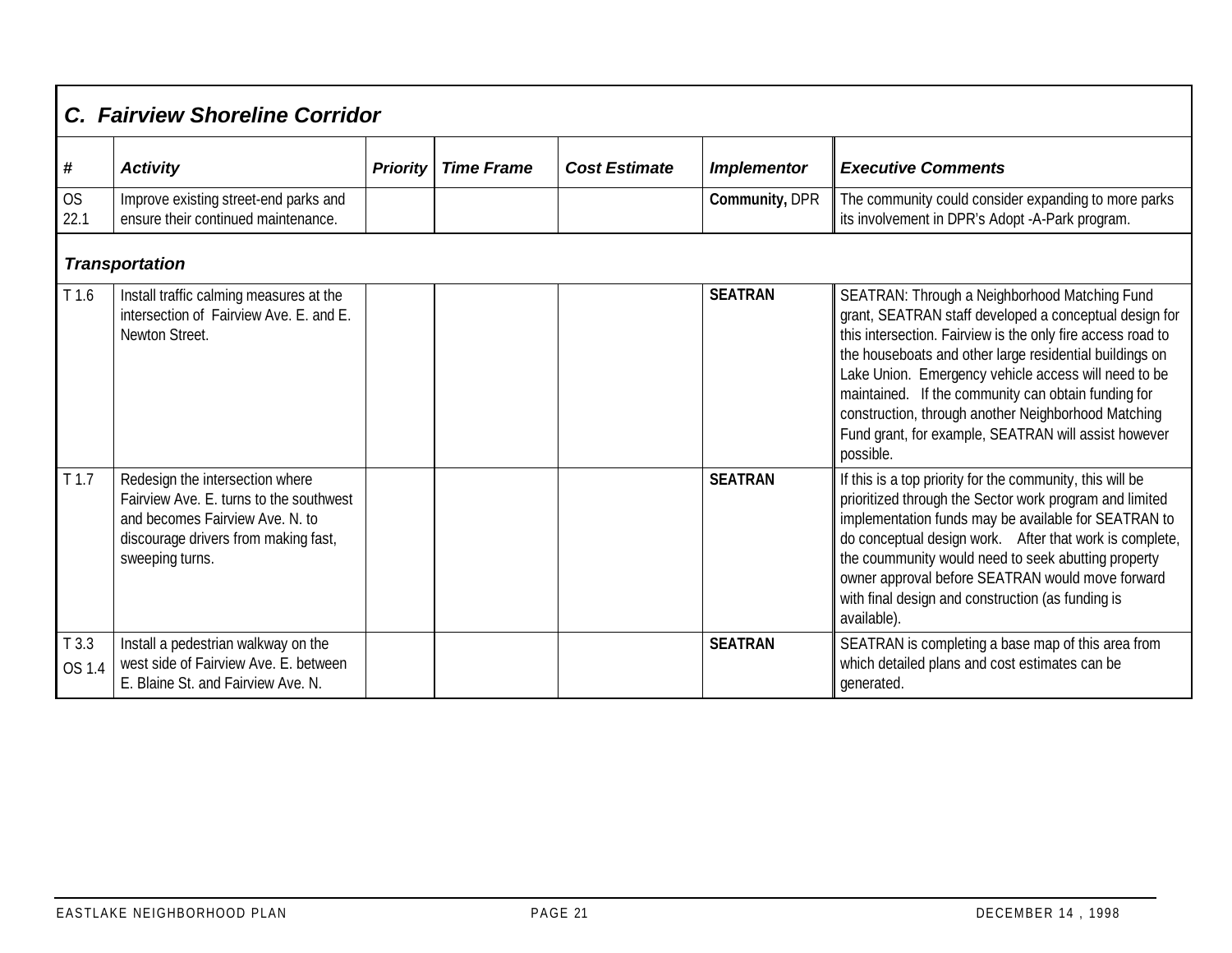## *Description*

Construction of Interstate 5 was a historic blow to the Eastlake and Portage Bay/Roanoke Park neighborhoods. This strategy seeks to restore long-broken pedestrian and bicycle connections and make it safer on City streets near the I-5 onand off-ramps. It also seeks to reduce noise and vibration to nearby homes and businesses, protect and improve the right-of-way lands, and ensure that proposed light rail and monorail lines not be another neighborhood-damaging corridor.

## *Integrated Executive Response*

If implemented, this strategy could contribute a great deal to the quality of life in Eastlake. Because the City is not the lead agency for many of the recommendations in this strategy, the Executive response focuses on helping the community convey its concerns to WSDOT and the state legislature.

#### *Lead Department: SPO*

*Participating Departments:* OIR, SEATRAN, SPU

#### *Activities Already Underway*

1. SEATRAN is negotiating with WSDOT concerning stairs between Franklin Ave E and Lakeview Blvd. E.

#### *Tasks to be Undertaken in 1998-2000*

- 1. SPO and OIR will pursue many of the issues listed below with WSDOT.
- 2. Activities T 6.1, 6.2, 6.4, 6.7 and 6.8 will be added to the City's legislative agenda for the next session.
- 3. SEATRAN will develop a conceptual plan for pedestrian access on the north side of the Roanoke Street bridge.
- 4. Sound Transit will publish the "Locally Preferred Alternative" for the light rail system early in 1999. This will indicate what facilities, if any, will be intended for Eastlake.

5. Identify those activities in this Key Strategy that are good candidates for next steps for implementation considering priorities, possible funding sources and departmental staffing capabilities.

*Council Action Taken: Council affirms the Executive* Comments for the Reducing I-5 Impacts activities, with the following additions:

**For Activities T 6.2, T 6.4, T 6.7, and T 6.8/OS 7.1/ OS 11.7 regarding I-5 noise and stormwater runoff: Councilmember Choe has exchanged letters with the State Department of Transportation regarding the Interstate-5 noise and stormwater runoff issues. The City's Office of Intergovernmental Relations has agreed to continue to lobby for state response to these activities.**

#### **For Activities T 3.6/OS 7.3, OS 7.5, and OS 7.2 (T 4.2):**

The Department of Parks and Recreation consideration of an off-leash area under I-5 should

- 1. incorporate design goals from the Eastlake Neighborhood Plan, including stairs, wheelchair accessible walkways, treatment facilities for stormwater runoff, safety lighting and callboxes, and public art and plantings;
- 2. integrate these features with an off-leash site in a comprehensive conceptual design; and
- 3. consult early and continuously with the Eastlake neighborhood.

If this wheelchair/pedestrian/bike connection is prioritized through the Sector work program, and any funds are made available for SEATRAN to do a study, SEATRAN should coordinate with the Department of Parks and Recreation in planning for this area for purposes identified in the Eastlake Plan.

**The Council would like to acknowledge a December 8, 1998 letter to the City Council from Ken Bounds, Director of the Department of Parks and Recreation. The letter says in part: "We have provided the architect [who will do preliminary conceptual drawings for a potential dog off-leash area under I-5 between Newton and Galer] with the Eastlake Community Plan recommendations for the site, and have asked that these elements be incorporated into the preliminary design. I understand that the Eastlake group has requested that any design effort related to this site include the entire area under I-5, and that this effort not assume that an off-leash area would be an element of the site design. However, the off-leash areas funding is provided to address a programmatic need and is necessary for us to successfully achieve the**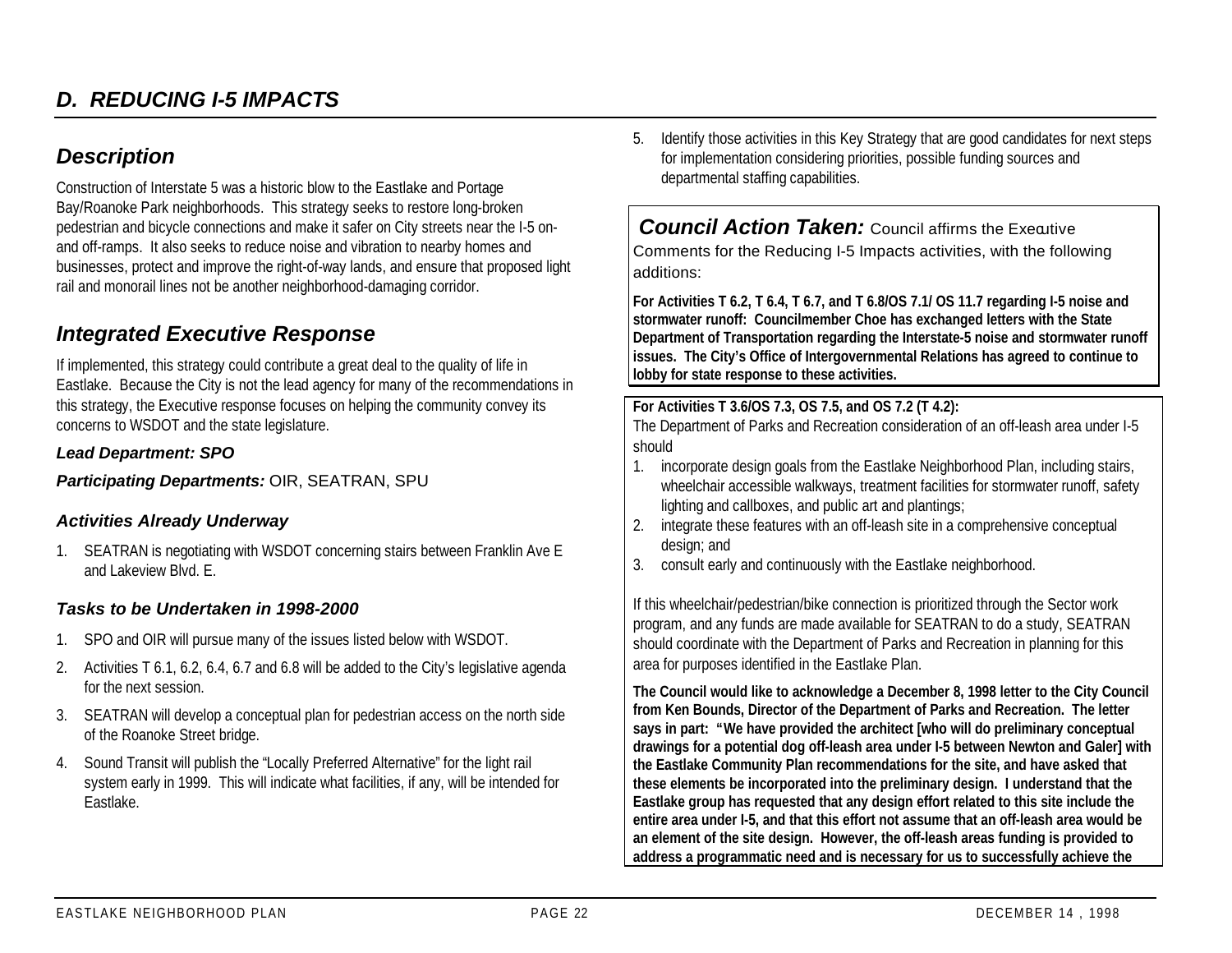**goal of locating a replacement site for Volunteer Park. Unfortunately, the Department does not have the funding to explore all of the opportunities that could be incorporated under this expanse of I-5, nor do we have funding for design that does not include an off-leash area. We are, however, eager to work with the community and with other deparmtents like SEATRAN to leverage design funding so that other community needs can be addressed for this area in conjunction with consideration of an off-leash area."**

|                           | D. Reducing I-5 Impacts                                                                                                                                                                                                        |                 |                   |                      |                    |                                                                                                                                                                                                                                                                                                      |  |  |  |  |  |
|---------------------------|--------------------------------------------------------------------------------------------------------------------------------------------------------------------------------------------------------------------------------|-----------------|-------------------|----------------------|--------------------|------------------------------------------------------------------------------------------------------------------------------------------------------------------------------------------------------------------------------------------------------------------------------------------------------|--|--|--|--|--|
| #                         | <b>Activity</b>                                                                                                                                                                                                                | <b>Priority</b> | <b>Time Frame</b> | <b>Cost Estimate</b> | <b>Implementor</b> | <b>Executive Comments</b>                                                                                                                                                                                                                                                                            |  |  |  |  |  |
|                           | <b>Main Streets</b>                                                                                                                                                                                                            |                 |                   |                      |                    |                                                                                                                                                                                                                                                                                                      |  |  |  |  |  |
| M 2.6                     | Landscape the freeway ramps entering and<br>leaving the neighborhood.                                                                                                                                                          |                 |                   |                      | <b>WSDOT</b>       | This will be included in the list of issues the City<br>will discuss with WSDOT and the state<br>legislature if need be.                                                                                                                                                                             |  |  |  |  |  |
| M 4.5                     | Install a "Capitol Hill/Eastlake "sign on I-5<br>before the Eastlake exits.                                                                                                                                                    |                 |                   |                      | <b>WSDOT</b>       | This will be included in the list of issues the City<br>will discuss with WSDOT and the state<br>legislature if need be.                                                                                                                                                                             |  |  |  |  |  |
|                           | <b>Open Space</b>                                                                                                                                                                                                              |                 |                   |                      |                    |                                                                                                                                                                                                                                                                                                      |  |  |  |  |  |
| T 3.6<br><b>OS</b><br>7.3 | Install a set of stairs and/or wheelchair<br>accessible walkways under the I-5 viaduct<br>between Franklin Ave. E. and Lakeview Blvd.,<br>to connect to the existing Blaine and Garfield<br>Street stairs up to 10th Avenue E. |                 |                   |                      | <b>SEATRAN</b>     | SEATRAN believes that this could be an<br>important connection for pedestrians and<br>bicyclists as it can link Capitol Hill to Eastlake<br>and is negotiating with WSDOT on developing<br>this as a project.                                                                                        |  |  |  |  |  |
|                           |                                                                                                                                                                                                                                |                 |                   |                      |                    | If this wheelchair/pedestrian/bike connection is a<br>top priority for the community, this will be<br>prioritized through the Sector work program and<br>limited implementation funds may be available<br>for SEATRAN to do a study. If this occurs,<br>SEATRAN should work with Parks to engage the |  |  |  |  |  |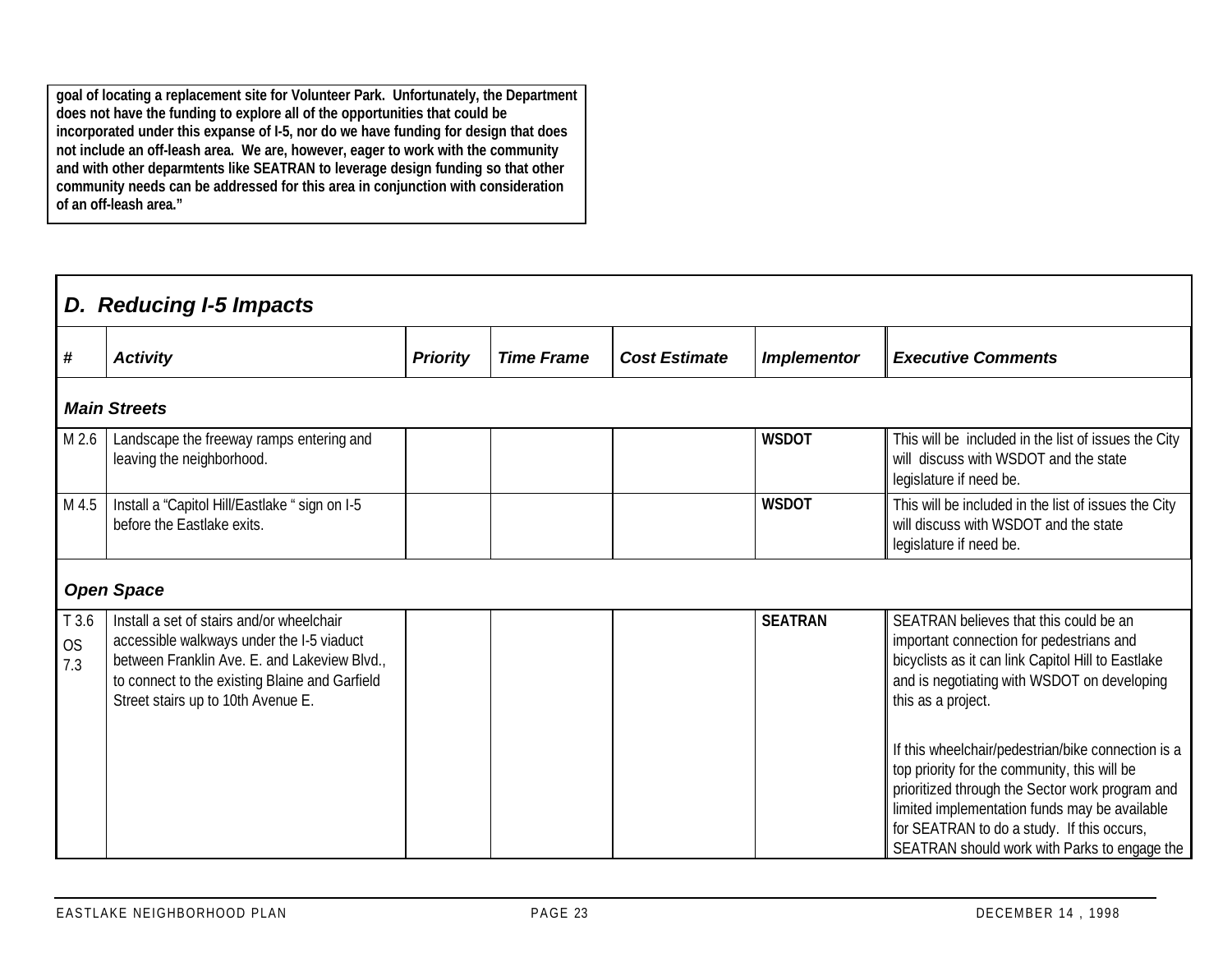|                             | D. Reducing I-5 Impacts                                                                                                                                                                                                                                                                        |                 |                   |                      |                                    |                                                                                                                                                                                                                                                                                                                                                                        |  |  |  |  |  |
|-----------------------------|------------------------------------------------------------------------------------------------------------------------------------------------------------------------------------------------------------------------------------------------------------------------------------------------|-----------------|-------------------|----------------------|------------------------------------|------------------------------------------------------------------------------------------------------------------------------------------------------------------------------------------------------------------------------------------------------------------------------------------------------------------------------------------------------------------------|--|--|--|--|--|
| #                           | <b>Activity</b>                                                                                                                                                                                                                                                                                | <b>Priority</b> | <b>Time Frame</b> | <b>Cost Estimate</b> | <b>Implementor</b>                 | <b>Executive Comments</b>                                                                                                                                                                                                                                                                                                                                              |  |  |  |  |  |
|                             |                                                                                                                                                                                                                                                                                                |                 |                   |                      |                                    | communities adjacent to I-5 in a discussion of<br>joint-use of the area under I-5 between Newton<br>and Galer for purposes identified in the Eastlake<br>Plan, and for possible use as a dog off-leash<br>area. See also item OS7.2(T 4.2) below and<br>the Council Action Taken box, page 22.                                                                         |  |  |  |  |  |
| <b>OS</b><br>7.5            | Increase safety by installing appropriate lighting<br>and call boxes.<br>Note: the community had included this recom-<br>mendation in Section II: Additional Activities for<br>Implementation.                                                                                                 | <b>NT</b>       |                   |                      | WSDOT,<br>Community, SPD           | This will be included in the list of issues the City<br>will discuss with WSDOT. See also the Council<br>Action Taken box, page 22.                                                                                                                                                                                                                                    |  |  |  |  |  |
| <b>OS</b><br>7.2(T)<br>4.2) | Redesign the intersection of Boylston Ave. E.,<br>Lakeview Boulevard, Newton St. and the I-5 on-<br>ramp to facilitate safer conditions for local<br>traffic, bicycles, and pedestrians.                                                                                                       |                 |                   |                      | <b>SEATRAN</b>                     | If the community regards this as a top priority, it<br>will be prioritized through the Sector Work<br>program and addtional funds may be available<br>for SEATRAN to do conceptual design work to<br>address this intersection. For longer term,<br>combine this activity with T3.6 and OS 7.3 to<br>provide an alternate route under I-5 for<br>pedestrians and bikes |  |  |  |  |  |
|                             | <b>Transportation</b>                                                                                                                                                                                                                                                                          |                 |                   |                      |                                    |                                                                                                                                                                                                                                                                                                                                                                        |  |  |  |  |  |
| T <sub>2.8</sub>            | Re-establish pedestrian access on the north<br>side of the Roanoke Street bridge across<br>Interstate 5. Include 'No Right on Red" sign for<br>westbound traffic on Roanoke turning north to<br>Harvard, and an additional crosswalk on the<br>north side of the Harvard/Roanoke intersection. |                 |                   |                      | <b>SEATRAN</b>                     | This is a complex situation an SEATRAN will be<br>looking at it in detail and developing a<br>conceptual plan for the area.                                                                                                                                                                                                                                            |  |  |  |  |  |
| T <sub>6.1</sub>            | Urge WSDOT to retrofit the I-5 ship channel<br>bridge with sound-absorbent panels above the<br>express lanes to reduce reflected noise.<br>WSDOT's acoustic consultants estimate this                                                                                                          |                 |                   |                      | WSDOT, SPO,<br>OIR, Mayor's Office | This is included in the list of issues the City is<br>discussing with WSDOT and the state<br>legislature. See also the Council Action Taken                                                                                                                                                                                                                            |  |  |  |  |  |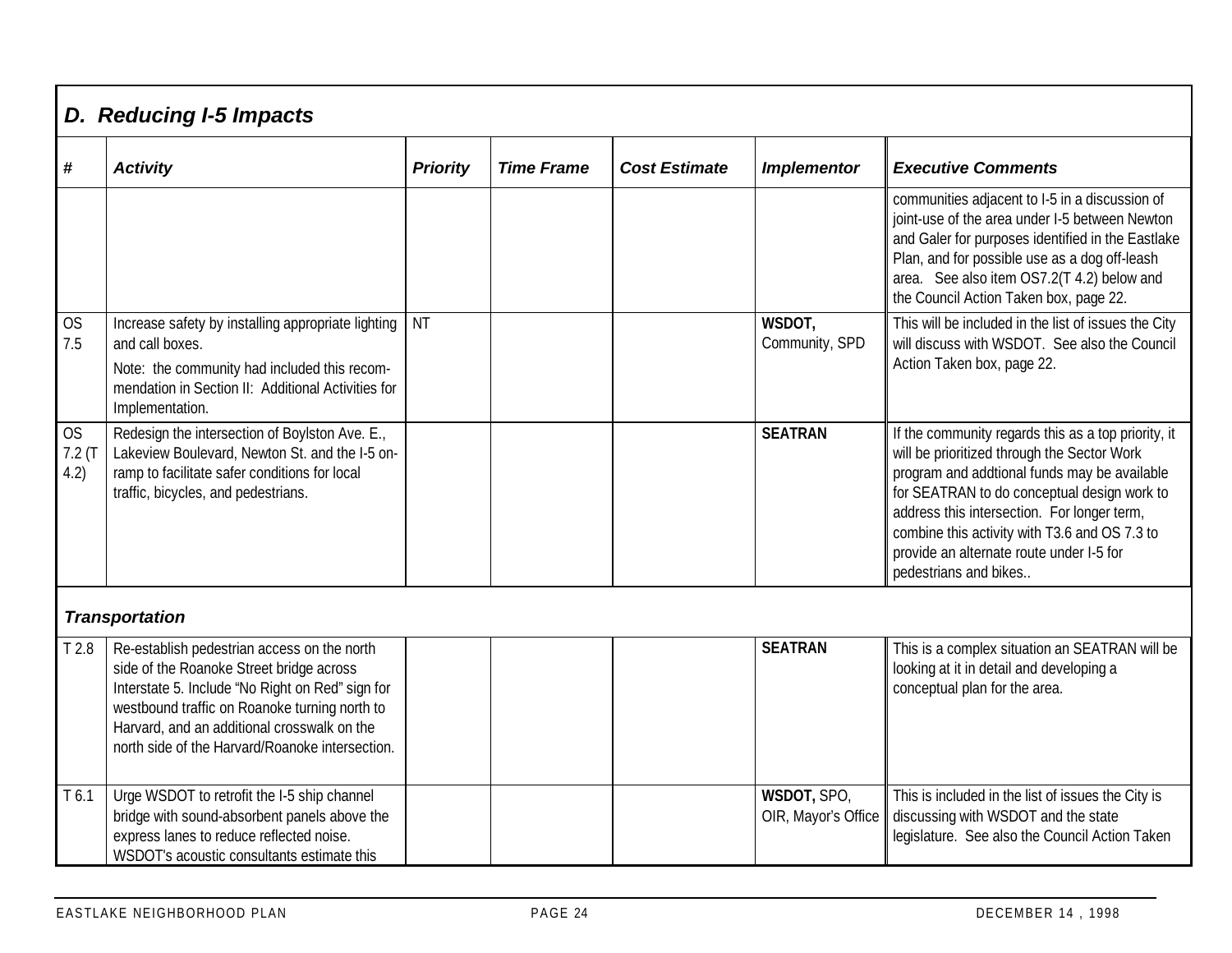|                              | D. Reducing I-5 Impacts                                                                                                                                                                                                                                                                                                                                                                                                                                                  |                 |                   |                      |                                            |                                                                                                                                                              |  |  |  |  |  |
|------------------------------|--------------------------------------------------------------------------------------------------------------------------------------------------------------------------------------------------------------------------------------------------------------------------------------------------------------------------------------------------------------------------------------------------------------------------------------------------------------------------|-----------------|-------------------|----------------------|--------------------------------------------|--------------------------------------------------------------------------------------------------------------------------------------------------------------|--|--|--|--|--|
| #                            | <b>Activity</b>                                                                                                                                                                                                                                                                                                                                                                                                                                                          | <b>Priority</b> | <b>Time Frame</b> | <b>Cost Estimate</b> | <b>Implementor</b>                         | <b>Executive Comments</b>                                                                                                                                    |  |  |  |  |  |
|                              | measure could reduce noise by ten decibels.                                                                                                                                                                                                                                                                                                                                                                                                                              |                 |                   |                      |                                            | box, page 22.                                                                                                                                                |  |  |  |  |  |
| T <sub>6.2</sub>             | Urge WSDOT to install small noise walls on<br>both sides of the I-5 express lanes just north of<br>Shelby Street. This site is particularly noisy, but<br>also well suited for construction of a wall.<br>Design of freeway noise walls should include<br>input from affected residents, and should be<br>accepted by affected residents prior to<br>construction.                                                                                                       |                 |                   |                      | WSDOT, SPO,<br>OIR, Mayor's Office         | This is included in the list of issues the City is<br>discussing with WSDOT and the state<br>legislature. See also the Council Action Taken<br>box, page 22. |  |  |  |  |  |
| T 6.4                        | Urge WSDOT and the state legislature to<br>allocate funds for noise retrofits. City of Seattle<br>to exert influence in Olympia for such funds,<br>which are at a zero level in the current biennial<br>state budget. Support legislation redirecting<br>revenues from parking leases along WSDOT's<br>rights of way (that revenue now funds highway<br>development in rural areas), revenue from<br>cellular antennas, and any other appropriate<br>sources of funding. |                 |                   |                      | WSDOT, SPO,<br>OIR, Mayor's Office         | This is included in the list of issues the City is<br>discussing with WSDOT and the state<br>legislature. See also the Council Action Taken<br>box, page 22. |  |  |  |  |  |
| T 6.7                        | Urge WSDOT to resurface this stretch of I-5<br>with "quiet pavement". When WSDOT<br>resurfaced SR520 on the bridge deck and to<br>the East, noise levels were significantly<br>reduced. Though this technology can be<br>expensive, it can help mitigate noise in affected<br>neighborhoods without even more expensive<br>barriers or lids.                                                                                                                             |                 |                   |                      | WSDOT, SPO,<br>OIR, Mayor's Office         | This is included in the list of issues the City is<br>discussing with WSDOT and the state<br>legislature. See also the Council Action Taken<br>box, page 22. |  |  |  |  |  |
| T 6.8<br>OS7.1<br>OS<br>11.7 | Under I-5, urge WSDOT to ensure adequate<br>drainage; treat stormwater run-off with<br>bioswales or similar methods; plant suitable<br>trees and vegetation; and keep the area clean,<br>safe, and well-lighted.                                                                                                                                                                                                                                                         |                 |                   |                      | WSDOT, SPO,<br>OIR, Mayor's<br>Office, SPU | This is included in the list of issues the City is<br>discussing with WSDOT and the state<br>legislature. See also the Council Action Taken<br>box, page 22. |  |  |  |  |  |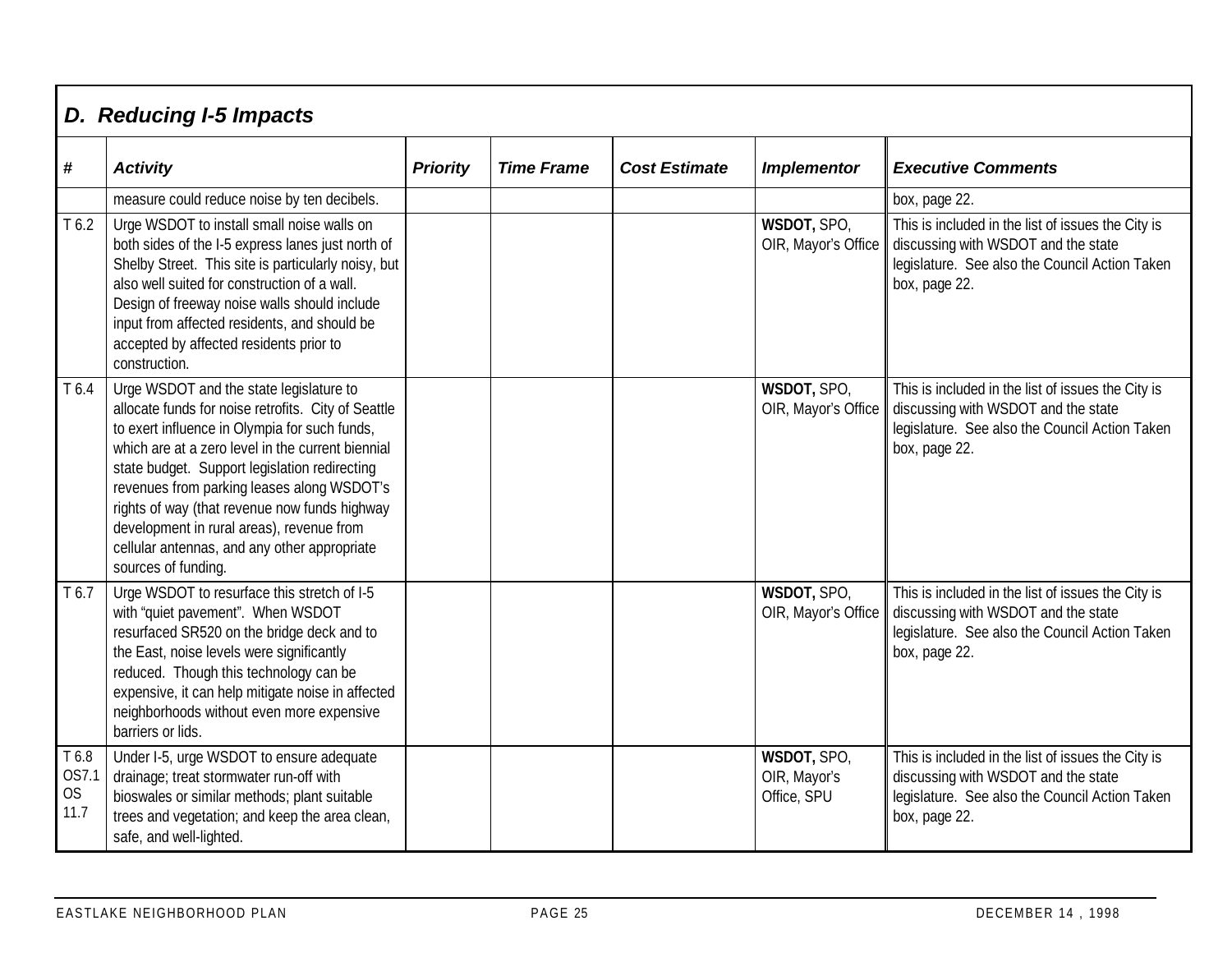|                  | D. Reducing I-5 Impacts                                                                                                                                                                                         |                 |                   |                      |                                   |                                                                                                                                                         |  |  |  |  |  |
|------------------|-----------------------------------------------------------------------------------------------------------------------------------------------------------------------------------------------------------------|-----------------|-------------------|----------------------|-----------------------------------|---------------------------------------------------------------------------------------------------------------------------------------------------------|--|--|--|--|--|
| #                | <b>Activity</b>                                                                                                                                                                                                 | <b>Priority</b> | <b>Time Frame</b> | <b>Cost Estimate</b> | <b>Implementor</b>                | <b>Executive Comments</b>                                                                                                                               |  |  |  |  |  |
| T <sub>7.2</sub> | Oppose an additional light rail (or monorail)<br>bridge crossing over the Ship Canal, or a<br>nearby tunnel opening.                                                                                            |                 |                   |                      | Sound Transit,<br>SP <sub>O</sub> | The City supports this position, since the City's<br>preferred alignment serves Capitol Hill and First<br>Hill and includes a tunnel under Portage Bay. |  |  |  |  |  |
| T 7.8            | Support the Capitol Hill tunnel route for light rail.<br>If the South Lake Union alternative is chosen as<br>the light rail route, support only the all-tunnel<br>alternative through Eastlake and Portage Bay. |                 |                   |                      | Sound Transit,<br><b>SPO</b>      | The Executive supports this position.                                                                                                                   |  |  |  |  |  |
| OS<br>11.6       | Support and enhance habitat uses on hillside<br>west of the area: enhance existing vegetation;<br>require that any pathway on the hillside is an<br>unpaved path.                                               | ΝT              |                   |                      | <b>WSDOT</b>                      | This will be included in the list of issues the City<br>will discuss with WSDOT and the state<br>legislature if need be.                                |  |  |  |  |  |
|                  |                                                                                                                                                                                                                 |                 |                   |                      |                                   |                                                                                                                                                         |  |  |  |  |  |

## *II. Additional Activities For Implementation*

The activities listed in this section are not directly associated with a Key Strategy. For each activity, the City has identified next steps as a part of the City's work program in response to the neighborhood plan. Many of the next steps are actions to be taken by the City, but in some cases, the neighborhood or other agency will be able to take the next steps. As with the activities listed for each Key Strategy in Section I, these activities are intended to be implemented over the span of many years.

Council Action Taken: Council affirms the Executive Recommended Action for these activities, with the following additions:

For activity OS 3.3, "Accommodate swimming from the dock accessed through the gate at Lynn Street-end Park", the Council acknowledges recent information provided by the Parks Department:: Swimming is not prohibited at this site.

For activity CD 2.1, CD 2.2, and CD 2.3: For private views: Consideration of City policy regarding preservation of private views will be placed on the policy docket, and considered as part of the DCLU review of the EAPD in 1999. The Comprehensive Plan policy concerning private views proposed by Eastlake Tomorrow, and policy alternatives considered by the NGP&CE Committee shall be considered in the review.

For activity CD 9, Council adopted a Comprehensive Plan policy that exempts Eastlake from special easier rezone criteria for L3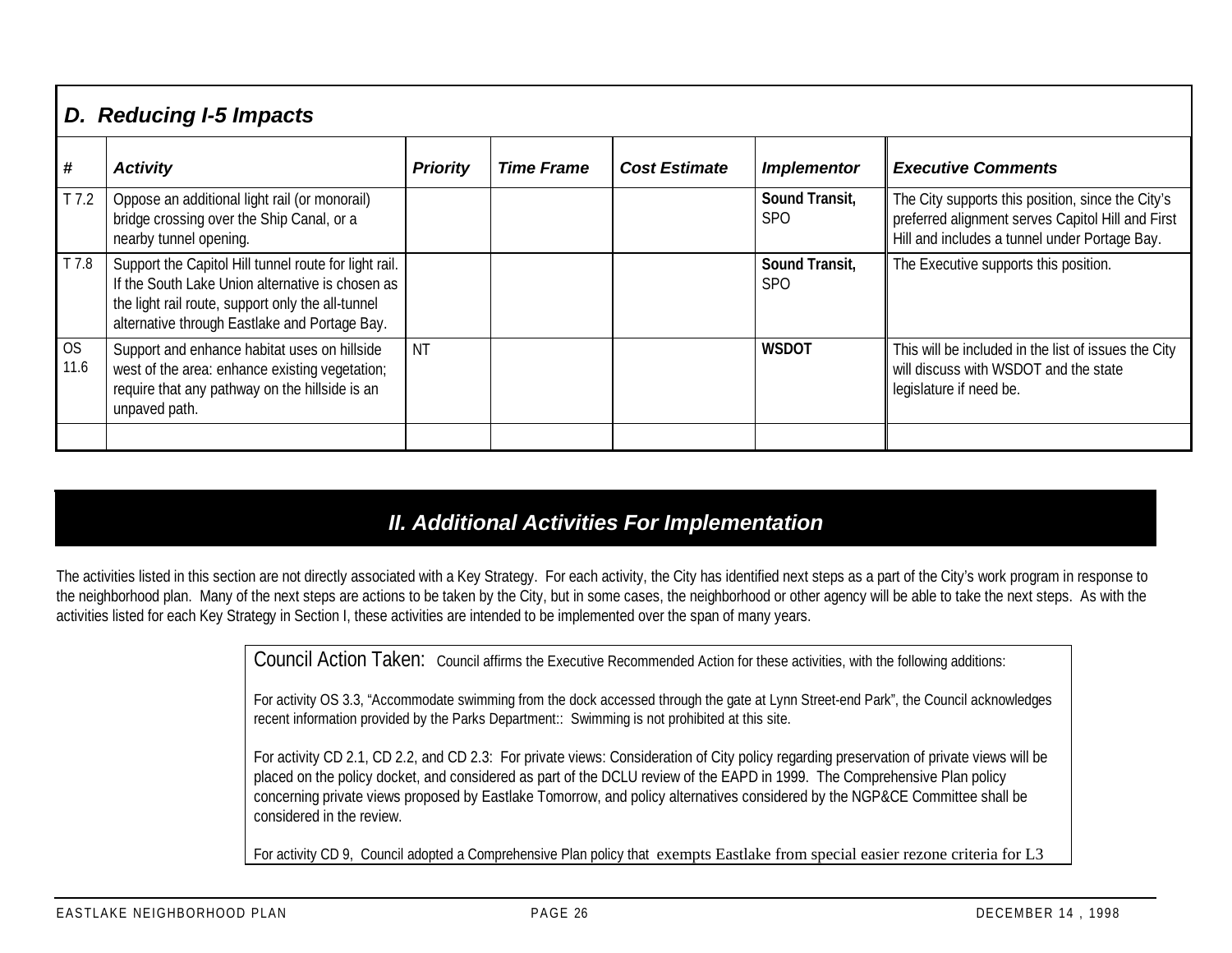and L4.

For activity CD 11, Council adds the following language to the matrix: Recommendation may be considerred in the future, depending on identification of a fund source, possibly Neighborhood Matching Funds. The neighborhood may take the next steps to initiate this project.

| #     | <b>Activity</b>                                                                                                                                                           | <b>Prior-</b><br>ity | <b>Time</b><br><b>Frame</b> | Cost<br><b>Estimate</b> | Implementor    | <b>Executive Response</b>                                                                                                                                                                                                                                                                                                                                                                                                                                         | <b>Executive Recommended Action</b>                                                                                                                                                                                                      |  |  |  |  |  |
|-------|---------------------------------------------------------------------------------------------------------------------------------------------------------------------------|----------------------|-----------------------------|-------------------------|----------------|-------------------------------------------------------------------------------------------------------------------------------------------------------------------------------------------------------------------------------------------------------------------------------------------------------------------------------------------------------------------------------------------------------------------------------------------------------------------|------------------------------------------------------------------------------------------------------------------------------------------------------------------------------------------------------------------------------------------|--|--|--|--|--|
|       | <b>Open Space</b>                                                                                                                                                         |                      |                             |                         |                |                                                                                                                                                                                                                                                                                                                                                                                                                                                                   |                                                                                                                                                                                                                                          |  |  |  |  |  |
| OS 16 | <b>Open Space Acquisition:</b><br>The City should seek<br>opportunities to purchase land<br>in Eastlake for designation,<br>preservation, and protection as<br>open space | High                 |                             |                         | Community, DPR | with the Parks COMPLAN. The<br>community should identify desir-<br>able sites, discuss their interest<br>with the property owner, and then<br>work with the City to consider them<br>for inclusion in a future bond.<br>Conservation Futures Tax (CFT)<br>funds may be available for acquisi-<br>tion, however, a match will be<br>needed and state and county<br>criteria must be met. Another<br>funding source would need to be<br>identified for development. | This recommendation is consistent   Recommendation may be considered in the<br>future, pending prioritization with other<br>neighborhood plans, identification of specific<br>sites and fund sources for acquisition and<br>development. |  |  |  |  |  |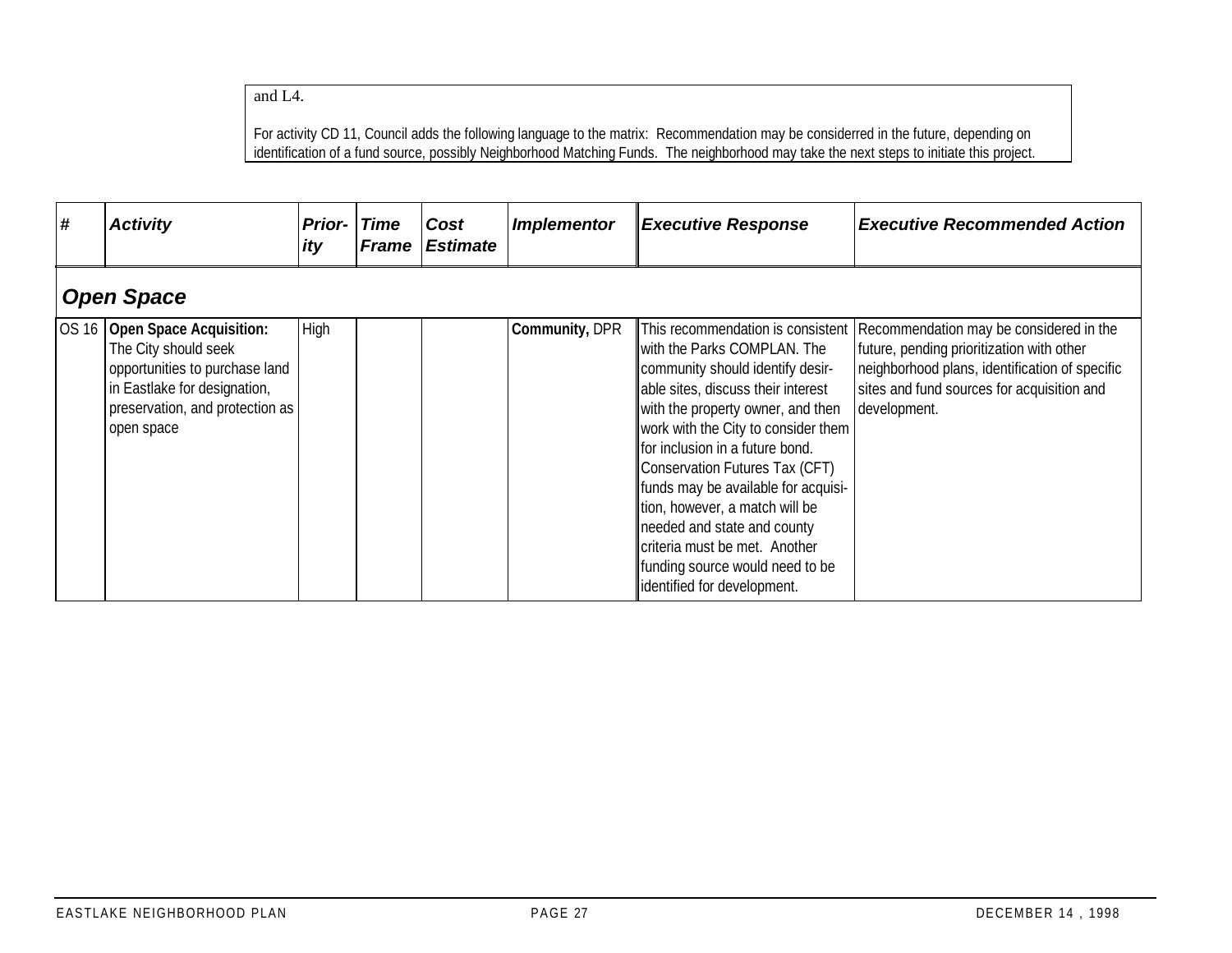| #                 | <b>Activity</b>                                                                                                                                                                                                                                                                                                                                                                                                                                                                                  | <b>Prior-</b><br>ity | <b>Time</b><br><b>Frame</b> | Cost<br><b>Estimate</b> | <b>Implementor</b> | <b>Executive Response</b>                                                                                                                                                                                                                                                                                                                                                                                                                                                                                                                        | <b>Executive Recommended Action</b>                                                                                                                         |
|-------------------|--------------------------------------------------------------------------------------------------------------------------------------------------------------------------------------------------------------------------------------------------------------------------------------------------------------------------------------------------------------------------------------------------------------------------------------------------------------------------------------------------|----------------------|-----------------------------|-------------------------|--------------------|--------------------------------------------------------------------------------------------------------------------------------------------------------------------------------------------------------------------------------------------------------------------------------------------------------------------------------------------------------------------------------------------------------------------------------------------------------------------------------------------------------------------------------------------------|-------------------------------------------------------------------------------------------------------------------------------------------------------------|
|                   | <b>Fair Share Impact Mitigation Policy</b>                                                                                                                                                                                                                                                                                                                                                                                                                                                       |                      |                             |                         |                    |                                                                                                                                                                                                                                                                                                                                                                                                                                                                                                                                                  |                                                                                                                                                             |
| <b>OS</b><br>17.1 | The City should evaluate,<br>develop and adopt a fair share<br>impact mitigation policy to<br>support parks and open space,<br>consistent with RCW 36.70A.                                                                                                                                                                                                                                                                                                                                       | High                 |                             |                         | DPR, SPO           | Although a 'fair share" mitigation<br>concept is not among those cur-<br>rently being explored by the City,<br>the City is working on creative<br>methods for obtaining and dev-<br>eloping parks and open space in<br>urban communities. The levying,<br>collection and use of impact fees<br>are very strictly defined in state<br>law, raising a variety of legal and<br>logistical issues that make the<br>implementation of impact fees<br>problematic, especially in an<br>already developed urban area,<br>such as Seattle.               | Recommendation will not be implemented as<br>proposed. Alternative recommendations may<br>be considered in the future.                                      |
|                   | <b>Street Vacation Policy</b>                                                                                                                                                                                                                                                                                                                                                                                                                                                                    |                      |                             |                         |                    |                                                                                                                                                                                                                                                                                                                                                                                                                                                                                                                                                  |                                                                                                                                                             |
| <b>OS</b><br>18.1 | The City Council should ex-<br>plore a policy to the effect that<br>public rights-of-way should be<br>maintained in public ownership<br>except where it has been<br>shown that: (a) substantial<br>community support exists for<br>private ownership; (b) sub-<br>stantial community benefit will<br>be achieved by private owner-<br>ship; (c) habitat values of exist-<br>ing undeveloped space are<br>shown to be preserved or<br>increased by private owner-<br>ship; and (d) pedestrian ac- | High                 |                             |                         | <b>SEATRAN</b>     | The Executive considers that<br>existing Street Vacation Policies<br>adopted by the City Council<br>address most, if not all, of the<br>neighborhood's concerns, includ-<br>ing: public benefit, land use, open<br>space and environmental issues.<br>Each vacation is reviewed accord-<br>ing to these policies. Public ac-<br>cess, where appropriate, is gen-<br>erally required. Public comment is<br>solicited through circulation of<br>vacation proposals and public<br>hearings. The City Council is<br>sensitive to community input and | Recommendation will not be implemented as<br>proposed by the community.<br>The Executive's Alternative Recommendation<br>is to rely upon existing policies. |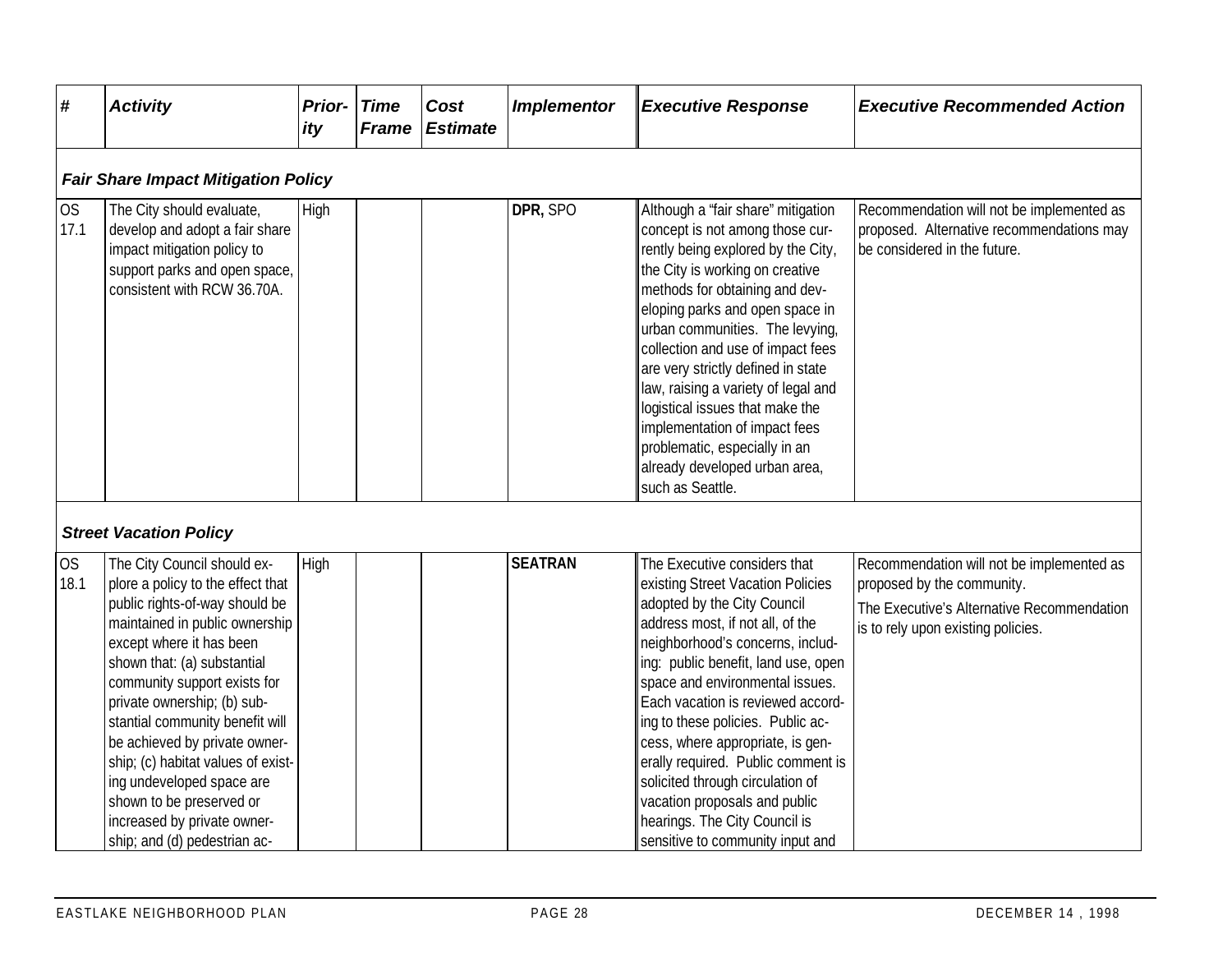| #                         | <b>Activity</b>                                                                                                                                                                                                                                                                                   | <b>Prior-</b><br>ity | <b>Time</b><br><b>Frame</b> | Cost<br><b>Estimate</b> | <b>Implementor</b>                 | <b>Executive Response</b>                                                                                                                            | <b>Executive Recommended Action</b>                                                                                                                                            |  |  |  |  |  |  |
|---------------------------|---------------------------------------------------------------------------------------------------------------------------------------------------------------------------------------------------------------------------------------------------------------------------------------------------|----------------------|-----------------------------|-------------------------|------------------------------------|------------------------------------------------------------------------------------------------------------------------------------------------------|--------------------------------------------------------------------------------------------------------------------------------------------------------------------------------|--|--|--|--|--|--|
|                           | cess is assured in perpetuity.                                                                                                                                                                                                                                                                    |                      |                             |                         |                                    | where feasible, generally incorpor-<br>ates community needs and desires<br>into street vacation decisions.                                           |                                                                                                                                                                                |  |  |  |  |  |  |
|                           | <b>North Fairview Country Lane</b>                                                                                                                                                                                                                                                                |                      |                             |                         |                                    |                                                                                                                                                      |                                                                                                                                                                                |  |  |  |  |  |  |
| OS<br>1.4                 | Explore ways to reduce the<br>negative impacts of Canada<br>geese at South Passage Point<br>Park.                                                                                                                                                                                                 |                      |                             |                         | Community,<br>WSDOT, UW            | No City role identified.                                                                                                                             | Recommendation is a community-based<br>activity.                                                                                                                               |  |  |  |  |  |  |
|                           | <b>Central Fairview Corridor</b>                                                                                                                                                                                                                                                                  |                      |                             |                         |                                    |                                                                                                                                                      |                                                                                                                                                                                |  |  |  |  |  |  |
| OS<br>3.3                 | Accommodate swimming from<br>the dock accessed through the<br>gate at Lynn Street-end Park.                                                                                                                                                                                                       |                      |                             |                         | DPR, Community                     |                                                                                                                                                      | Swimming is not prohibited at this site.                                                                                                                                       |  |  |  |  |  |  |
| OS<br>3.4                 | Improve walking, jogging, and<br>bicycling conditions on-street.<br>(e.g. fill potholes.)                                                                                                                                                                                                         |                      |                             |                         | <b>SEATRAN,</b><br>Community, UW   | SEATRAN has begun a successful Recommendation can and will be<br>"Pothole Ranger" program that can   implemented.<br>make permanent pothole repairs. |                                                                                                                                                                                |  |  |  |  |  |  |
| <b>OS</b><br>3.5          | In developing the Central<br>Fairview Green Street Type III,<br>enhance habitat where<br>appropriate.                                                                                                                                                                                             |                      |                             |                         | Community,<br><b>SEATRAN, DCLU</b> | This issue can be addressed as<br>part of the Green Street plan.                                                                                     | Recommendation may be considered in the<br>future, pending completion of the Green Street<br>plan and identification of public or private<br>resources for its implementation. |  |  |  |  |  |  |
| OS<br>3.6                 | Explore the cultivation of<br>floating wetlands by the<br>floating home community.                                                                                                                                                                                                                |                      |                             |                         | Community, UW                      |                                                                                                                                                      | Recommendation is a community-based<br>activity.                                                                                                                               |  |  |  |  |  |  |
| <b>OS</b><br>3.7<br>T 3.8 | Preserve the Boston Street-<br>end's identity as a public<br>amenity with habitat value for<br>shoreline wildlife. Protect<br>vegetation. Consider signage<br>to identify the street-end as<br>public property. Explore pos-<br>sible walkway and/or viewing<br>platform that, at no sacrifice to |                      |                             |                         | Community                          | This project could be a good<br>candidate for the Neighborhood<br>Matching Fund.                                                                     | Recommendation is a community-based<br>activity.                                                                                                                               |  |  |  |  |  |  |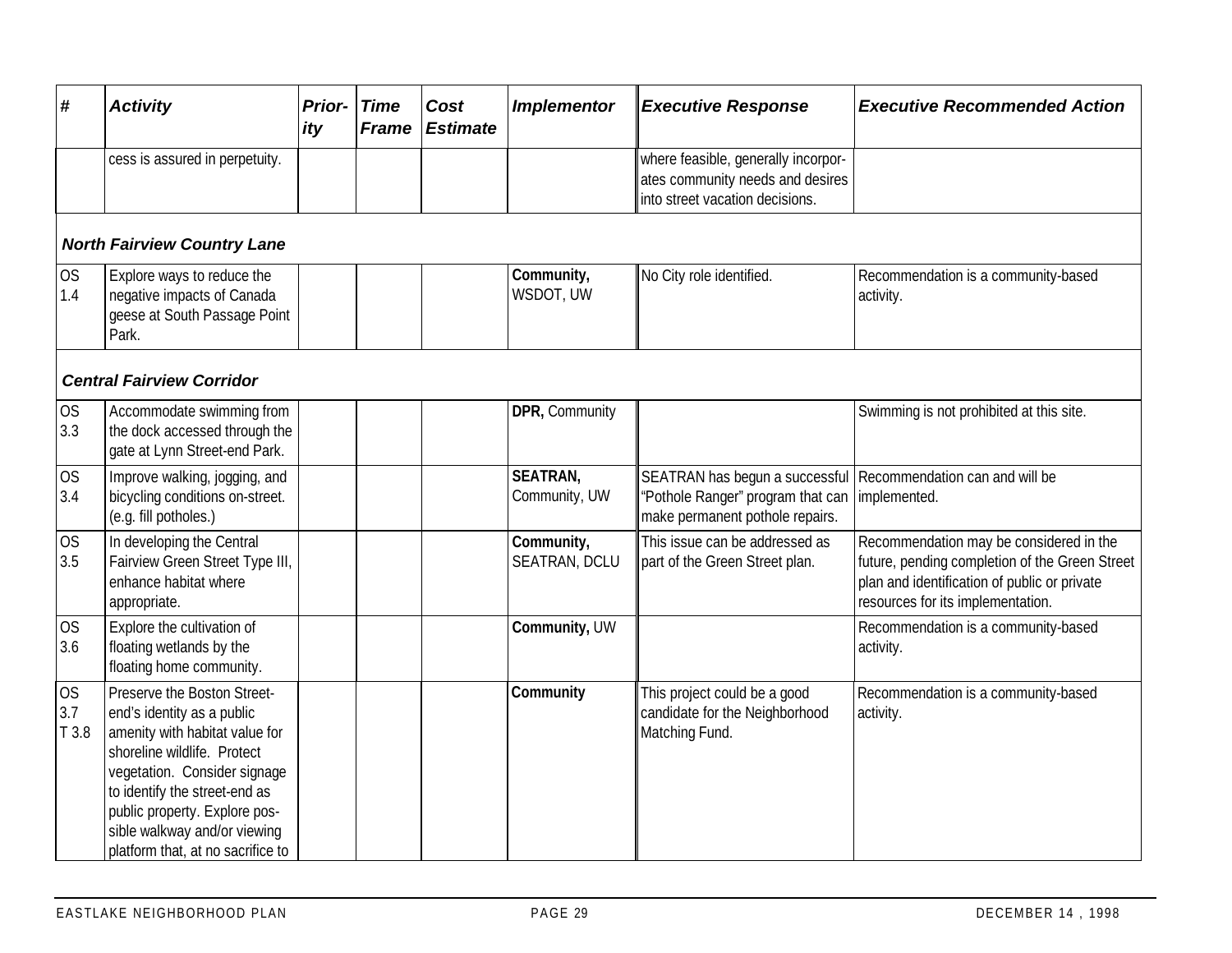| $\pmb{\#}$                | <b>Activity</b>                                                                                                                                                                                                              | Prior-<br>ity | <b>Time</b><br><b>Frame</b> | Cost<br><b>Estimate</b> | <b>Implementor</b>    | <b>Executive Response</b>                                                                                                                                                                   | <b>Executive Recommended Action</b>              |  |  |  |  |
|---------------------------|------------------------------------------------------------------------------------------------------------------------------------------------------------------------------------------------------------------------------|---------------|-----------------------------|-------------------------|-----------------------|---------------------------------------------------------------------------------------------------------------------------------------------------------------------------------------------|--------------------------------------------------|--|--|--|--|
|                           | habitat, allows pedestrians to<br>pass on the west side of Fair-<br>view Avenue at the Boston<br>Street-end. Include in this<br>planning the pedestrian and<br>drainage conditions on the<br>east side of the intersection.  |               |                             |                         |                       |                                                                                                                                                                                             |                                                  |  |  |  |  |
| <b>South Fairview Hub</b> |                                                                                                                                                                                                                              |               |                             |                         |                       |                                                                                                                                                                                             |                                                  |  |  |  |  |
| <b>OS</b><br>4.4          | Provide more picnic tables<br>near the existing portion of the<br>Fairview Ave. Walking Route.                                                                                                                               | <b>NT</b>     |                             |                         | Community             |                                                                                                                                                                                             | Recommendation is a community-based<br>activity. |  |  |  |  |
| <b>OS</b><br>4.5          | Provide more trash cans along NT<br>the existing portion of the<br>Fairview Ave. Walking Route<br>and near businesses.                                                                                                       |               |                             |                         | Community             |                                                                                                                                                                                             | Recommendation is a community-based<br>activity. |  |  |  |  |
| <b>OS</b><br>4.6          | Expand the Adopt-a-Street<br>program to include the Fair-<br>view Walking Route and in-<br>volve the organization of South<br>Fairview residents and busi-<br>nesses as volunteers to en-<br>hance trash collection efforts. | <b>NT</b>     |                             |                         | Community, SPU        | The Fairview Walking Route would<br>be eligible under the current<br>Adopt-a-Street program. Interested<br>community members are<br>encouraged to contact Adopt-a-<br>Street program staff. | Recommendation is a community-based<br>activity. |  |  |  |  |
|                           | <b>Submerged Parcel</b>                                                                                                                                                                                                      |               |                             |                         |                       |                                                                                                                                                                                             |                                                  |  |  |  |  |
| <b>OS</b><br>6.3          | Provide additional seating<br>similar to that described in the<br>design proposed by 1996 UW<br>Studio.                                                                                                                      | <b>NT</b>     |                             |                         | Community, UW,<br>SCL |                                                                                                                                                                                             | Recommendation is a community-based<br>activity. |  |  |  |  |
| <b>OS</b><br>6.4          | Explore cultivation of floating<br>wetlands.                                                                                                                                                                                 | <b>NT</b>     |                             |                         | Community, UW         |                                                                                                                                                                                             | Recommendation is a community-based<br>activity. |  |  |  |  |
| <b>OS</b><br>6.5          | Moved to Section III: Activities<br>for Longer-Term Consideration                                                                                                                                                            |               |                             |                         |                       |                                                                                                                                                                                             |                                                  |  |  |  |  |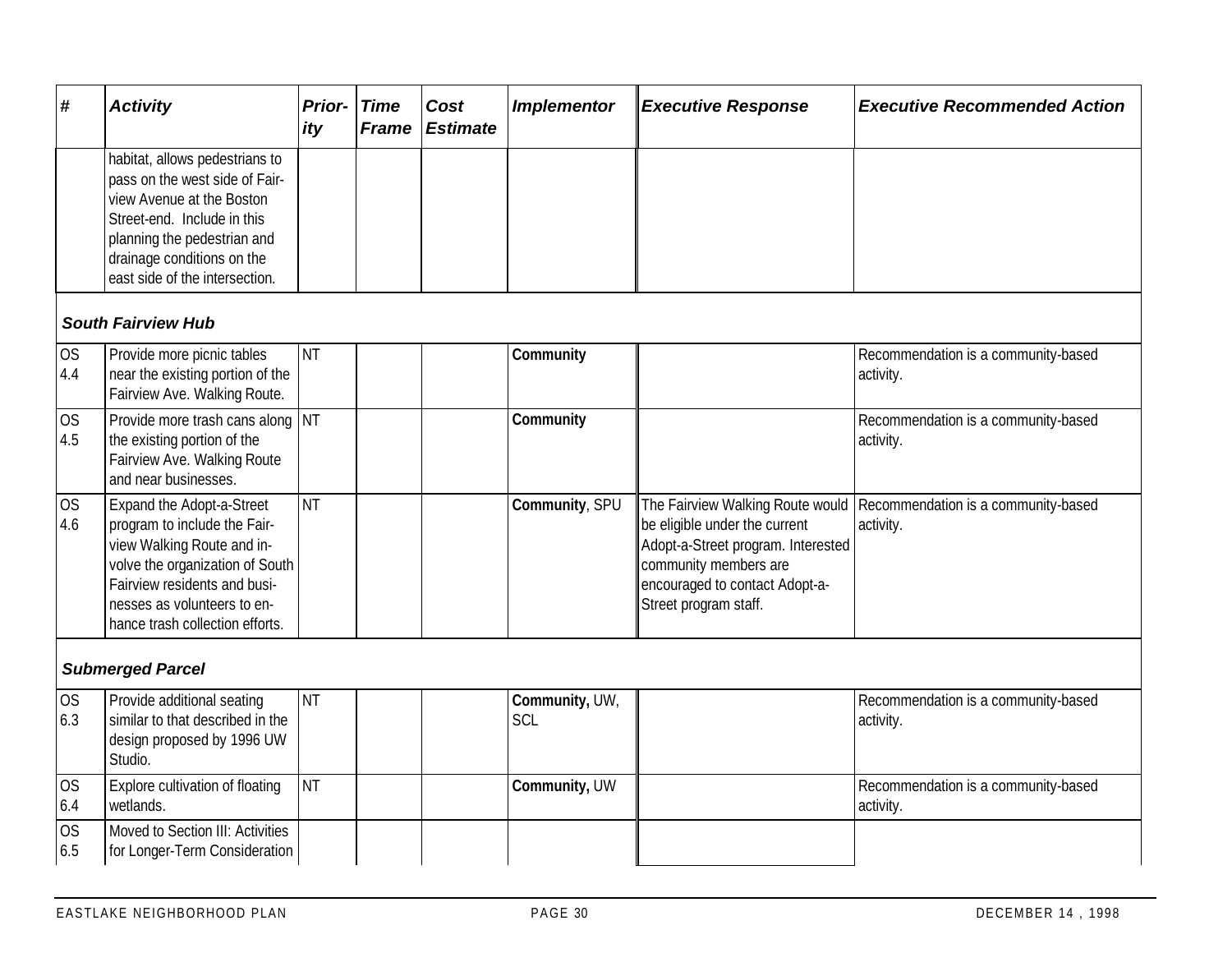| #                                 | <b>Activity</b>                                                                                                                                                                                                                                                                                                                                      | <b>Prior-</b><br>ity | <b>Time</b><br><b>Frame</b> | Cost<br><b>Estimate</b> | <b>Implementor</b>                                    | <b>Executive Response</b>                                                                                                                                                                                                                                                                                                                        | <b>Executive Recommended Action</b>                                                                                  |  |  |  |  |  |
|-----------------------------------|------------------------------------------------------------------------------------------------------------------------------------------------------------------------------------------------------------------------------------------------------------------------------------------------------------------------------------------------------|----------------------|-----------------------------|-------------------------|-------------------------------------------------------|--------------------------------------------------------------------------------------------------------------------------------------------------------------------------------------------------------------------------------------------------------------------------------------------------------------------------------------------------|----------------------------------------------------------------------------------------------------------------------|--|--|--|--|--|
| South I-5 Greenbelt and Hillclimb |                                                                                                                                                                                                                                                                                                                                                      |                      |                             |                         |                                                       |                                                                                                                                                                                                                                                                                                                                                  |                                                                                                                      |  |  |  |  |  |
| <b>OS</b><br>7.5                  | This recommendation has<br>been moved to the Reducing I-<br>5 Impacts Key Strategy                                                                                                                                                                                                                                                                   |                      |                             |                         |                                                       |                                                                                                                                                                                                                                                                                                                                                  |                                                                                                                      |  |  |  |  |  |
| OS<br>7.6                         | Incorporate public art                                                                                                                                                                                                                                                                                                                               | <b>NT</b>            |                             |                         | Community,<br>WSDOT, SAC                              | Public art can be commissioned<br>with the support of a Neighborhood activity.<br>Matching Fund grant. SAC may<br>be able to provide technical<br>expertise, if funds are available.<br>State funds may be available.                                                                                                                            | Recommendation is a community-based                                                                                  |  |  |  |  |  |
| <b>OS</b><br>7.7                  | Explore the feasibility of<br>installing climbing notches on<br>I-5 columns.                                                                                                                                                                                                                                                                         | <b>NT</b>            |                             |                         | Community,<br>WSDOT                                   |                                                                                                                                                                                                                                                                                                                                                  | Recommendation is a community-based<br>activity.                                                                     |  |  |  |  |  |
|                                   | <b>Rogers Playfield and Franklin Ave. Green Street</b>                                                                                                                                                                                                                                                                                               |                      |                             |                         |                                                       |                                                                                                                                                                                                                                                                                                                                                  |                                                                                                                      |  |  |  |  |  |
| OS<br>8.2                         | Improve as outlined in Special<br>Area Plan for Rogers Playfield<br>and Franklin Ave. Green<br>Street, Appendix H of the<br>Eastlake Neighborhood Plan.                                                                                                                                                                                              | <b>NT</b>            |                             |                         | DPR, SEATRAN                                          | DPR will work with community to<br>implement the plan.                                                                                                                                                                                                                                                                                           | Recommendation can and will be<br>implemented.                                                                       |  |  |  |  |  |
| <b>OS</b><br>8.3                  | Prepare detailed plans for the<br>Franklin Green Street and the<br>bank between Franklin and<br>Rogers Playfield, and apply for<br>Neighborhood Matching funds<br>to implement the plan, using<br>the School District's 1998-99<br>commitment of funds for the<br>Franklin Green Street as a<br>match, together with com-<br>munity labor and funds. |                      |                             |                         | DPR, Community,<br>SEATRAN, School<br><b>District</b> | The bank between the Franklin<br>Green Street and the playfield is a<br>DPR project. DPR will work with<br>the community to implement this<br>recommendation. SEATRAN has<br>approved the conceptual design<br>submitted by the community and<br>the School District. The<br>community has applied for a<br>Neighborhood Matching Fund<br>grant. | Recommendation can and will be<br>implemented, pending approval of the<br>Neighborhood Matching Fund grant proposal. |  |  |  |  |  |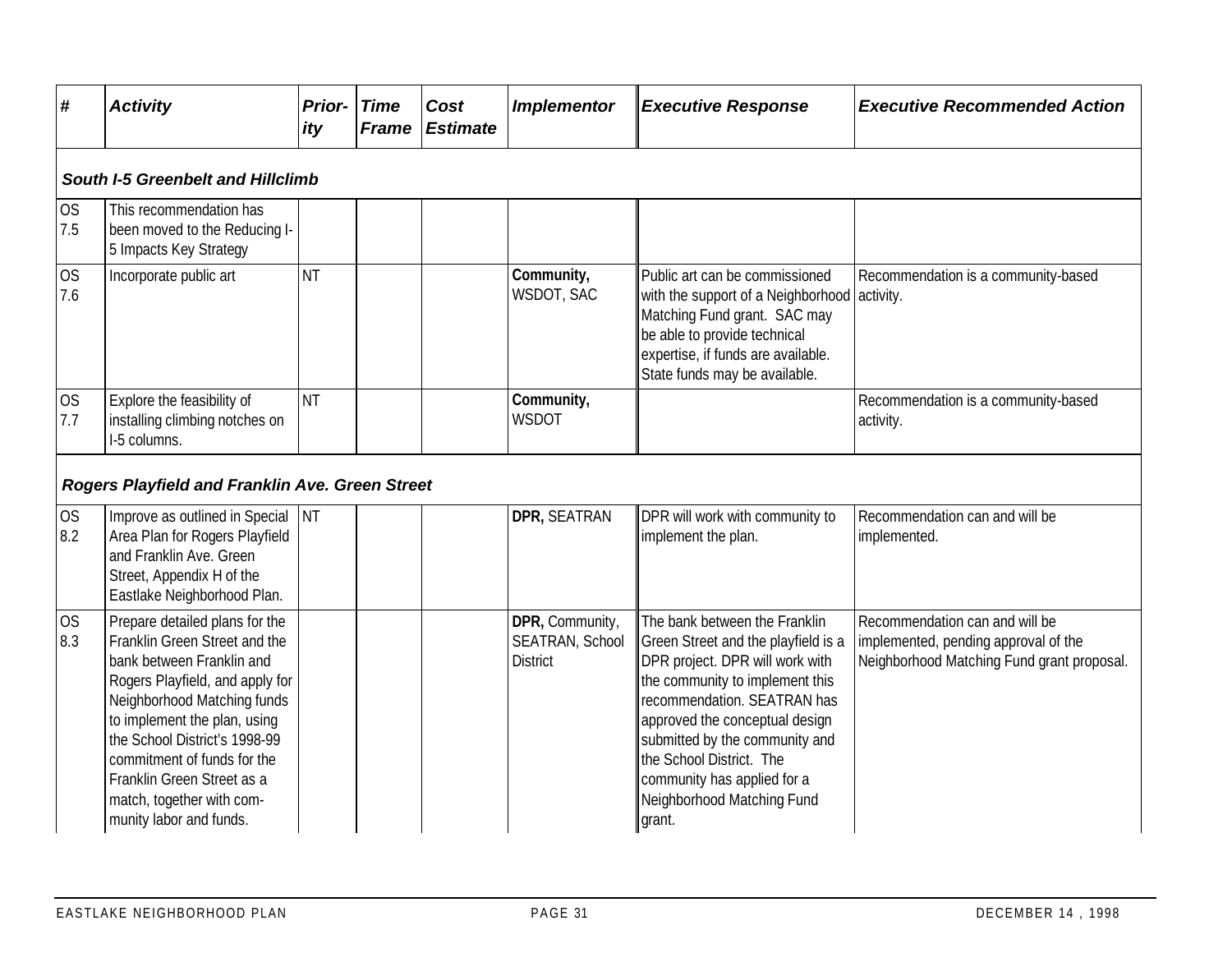| #                | <b>Activity</b>                                                                                                                                                                                                                                                                                                                                                                                                                  | <b>Prior-</b> Time<br>ity | <b>Frame</b> | Cost<br><b>Estimate</b> | <b>Implementor</b>                        | <b>Executive Response</b>                                                                                                                                                                                                                                                                                                                                | <b>Executive Recommended Action</b>                                                          |
|------------------|----------------------------------------------------------------------------------------------------------------------------------------------------------------------------------------------------------------------------------------------------------------------------------------------------------------------------------------------------------------------------------------------------------------------------------|---------------------------|--------------|-------------------------|-------------------------------------------|----------------------------------------------------------------------------------------------------------------------------------------------------------------------------------------------------------------------------------------------------------------------------------------------------------------------------------------------------------|----------------------------------------------------------------------------------------------|
| <b>OS</b><br>8.4 | Implement remaining elements<br>of the concept design plan for<br>the Franklin Green Street and<br>Rogers Playfield with public<br>and private funds, including,<br>for example, funds from the<br>School District, City, TOPS/<br>School and Eastlake com-<br>munity, as opportunities arise                                                                                                                                    |                           |              |                         | DPR, Community,<br><b>School District</b> | DPR will work with community to<br>implement the plan.                                                                                                                                                                                                                                                                                                   | Recommendation can and will be<br>implemented.                                               |
| <b>OS</b><br>8.6 | Support City funding of the<br>following Rogers Playfield<br>projects identified in the City's<br>Major Maintenance Budget<br>provided they are implemented<br>in a manner that preserves<br>and does not endanger the<br>Rogers Playfield trees: sewer<br>line replacement (ID #2379),<br>tennis court surface repair or<br>replacement (ID #2258), and<br>athletic field drainage and<br>irrigation construction (ID<br>#1592) |                           |              |                         | <b>DPR</b>                                | DPR recognizes the need for<br>improvements at Rogers playfield.<br>Several projects including im-<br>provements to irrigation, drainage,<br>and tennis court renovation are<br>included in the capital improve-<br>ment plan, however, these items<br>are not funded in 1999-2000. DPR<br>hopes to replace the sewer line at<br>this site in 1999-2000. | Recommendation will be considered in the<br>future, pending identification of a fund source. |
| <b>OS</b><br>8.5 | Relocate and reconstruct the<br>public-funded playscape,<br>which was on Franklin Avenue,<br>on Seward/TOPS school<br>property as a joint community/<br>school facility, subject to the<br>following: public use of the<br>playscape remains un-<br>restricted, and future decisions<br>regarding any changes to the<br>playscape are made jointly by<br>the Eastlake community and                                              |                           |              |                         | <b>School District</b>                    | No City role identified.                                                                                                                                                                                                                                                                                                                                 | Recommendation is a community-based<br>activity.                                             |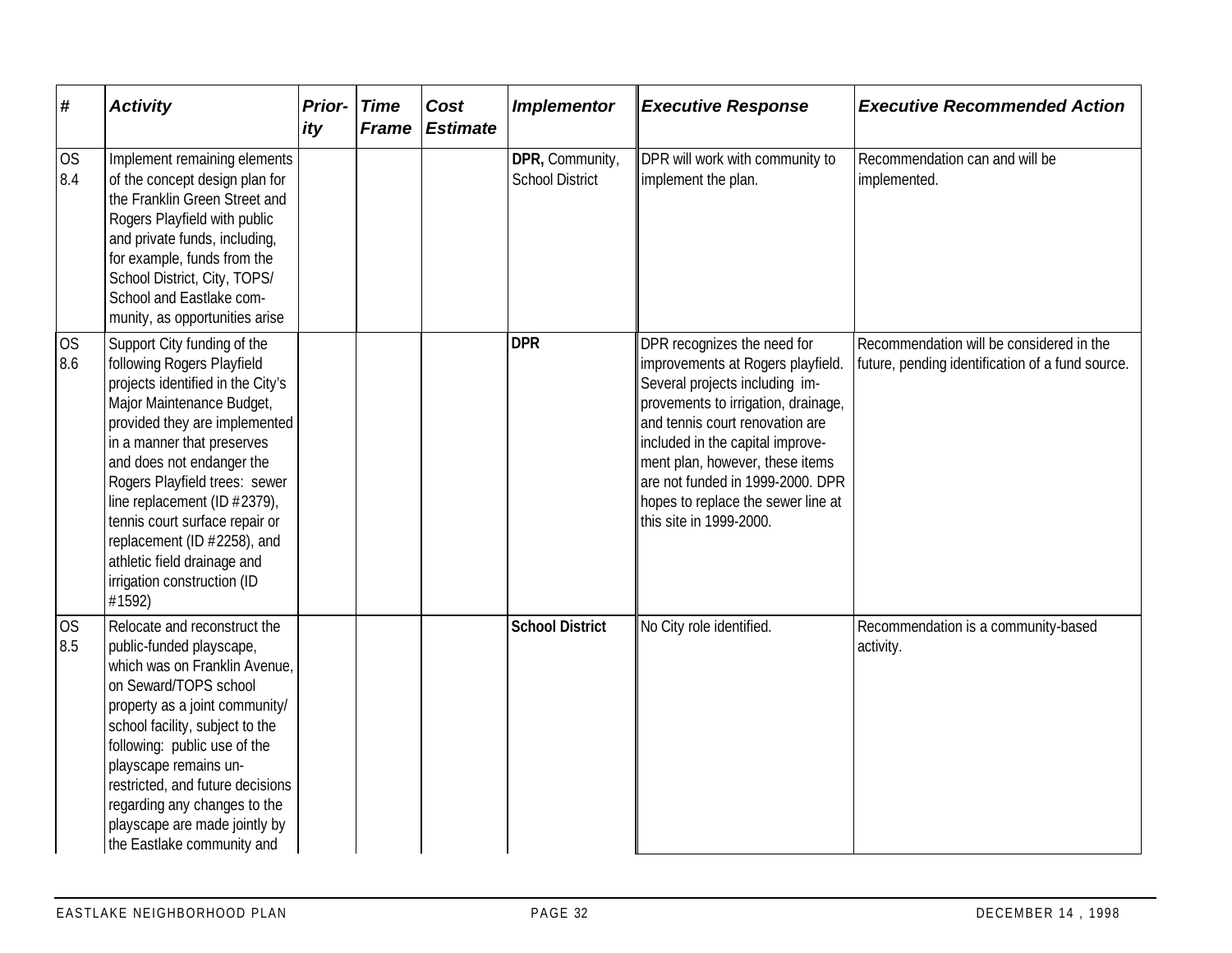| #                 | <b>Activity</b>                                                                       | Prior-<br>ity | <b>Time</b><br><b>Frame</b> | Cost<br><b>Estimate</b> | <b>Implementor</b> | <b>Executive Response</b>                                                                                                                                                           | <b>Executive Recommended Action</b>             |
|-------------------|---------------------------------------------------------------------------------------|---------------|-----------------------------|-------------------------|--------------------|-------------------------------------------------------------------------------------------------------------------------------------------------------------------------------------|-------------------------------------------------|
|                   | TOPS/Seward school.                                                                   |               |                             |                         |                    |                                                                                                                                                                                     |                                                 |
| <b>OS</b><br>8.7  | Install signage to alert dog<br>walkers to clean up after their<br>dogs.              | <b>NT</b>     |                             |                         | <b>DPR</b>         | DPR will implement this<br>recommendation.                                                                                                                                          | Recommendation can and will be<br>implemented.  |
|                   | <b>North I-5 Hub</b>                                                                  |               |                             |                         |                    |                                                                                                                                                                                     |                                                 |
| <b>OS</b><br>11.1 | Explore the location of an<br>occasional open air market<br>here or at North Gateway. | <b>NT</b>     |                             |                         | Community          |                                                                                                                                                                                     | Recommendation is a community-based<br>activity |
| <b>OS</b><br>11.3 | Create a public art space.                                                            | <b>NT</b>     |                             |                         | Community, SAC     | Public art can be commissioned<br>with the support of a Neighborhood activity<br>Matching Fund grant. SAC may<br>be able to provide technical<br>expertise, if funds are available. | Recommendation is a community-based             |
| <b>OS</b><br>11.4 | Design an Eastlake Ave.<br>entrance.                                                  | <b>NT</b>     |                             |                         | Community          | This may be a good candidate for<br>the Neighborhood Matching Fund.                                                                                                                 | Recommendation is a community-based<br>activity |
| <b>OS</b><br>11.5 | Enhance the Fuhrman Ave.<br>entrance.                                                 | <b>NT</b>     |                             |                         | Community          | This may be a good candidate for<br>the Neighborhood Matching Fund.                                                                                                                 | Recommendation is a community-based<br>activity |
| <b>OS</b><br>11.6 | This recommendation has<br>been moved to the Reducing I<br>5 Impacts Key Strategy.    |               |                             |                         |                    |                                                                                                                                                                                     |                                                 |
| <b>OS</b><br>11.7 | Moved to Section III: Activities<br>for Longer-Term consideration.                    |               |                             |                         |                    |                                                                                                                                                                                     |                                                 |
|                   | Louisa St. Arborway                                                                   |               |                             |                         |                    |                                                                                                                                                                                     |                                                 |
| <b>OS</b><br>15.1 | Repair storm drain at Yale<br>Street entry to path.                                   |               |                             |                         | SPU                | The drainage project should be<br>complete soon and the sidewalk<br>restored.                                                                                                       | Already underway.                               |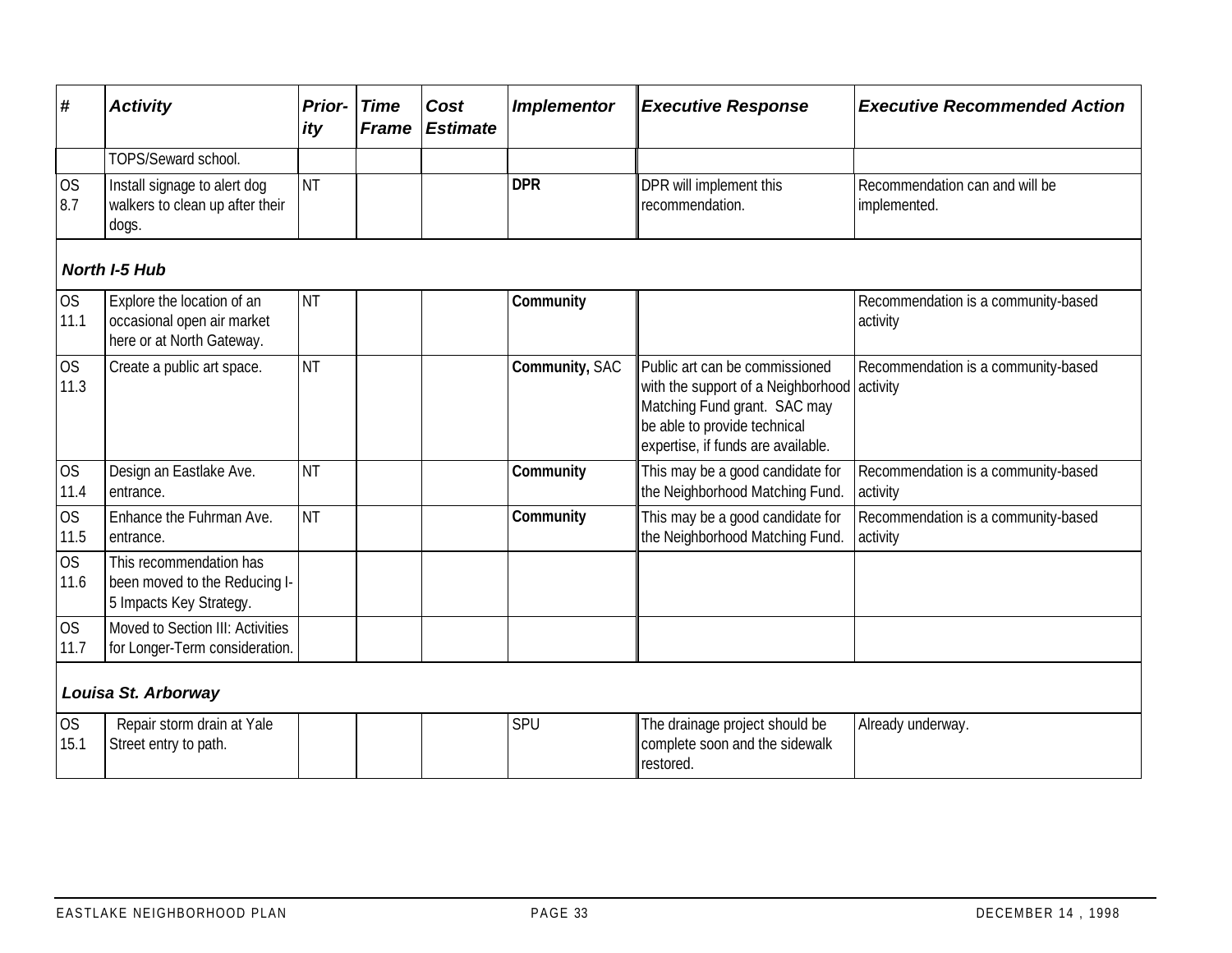| #                               | <b>Activity</b>                                                                                                | <b>Prior-</b><br>ity | <b>Time</b><br><b>Frame</b> | Cost<br><b>Estimate</b> | <b>Implementor</b>                 | <b>Executive Response</b>                                                                                                                                                                                                                                                        | <b>Executive Recommended Action</b>                                                                            |  |  |  |  |  |
|---------------------------------|----------------------------------------------------------------------------------------------------------------|----------------------|-----------------------------|-------------------------|------------------------------------|----------------------------------------------------------------------------------------------------------------------------------------------------------------------------------------------------------------------------------------------------------------------------------|----------------------------------------------------------------------------------------------------------------|--|--|--|--|--|
| <b>Maximize Planting Strips</b> |                                                                                                                |                      |                             |                         |                                    |                                                                                                                                                                                                                                                                                  |                                                                                                                |  |  |  |  |  |
| <b>OS</b><br>21.4               | Increase community<br>participation in the City of<br>Seattle's Tree Steward<br>Program.                       | <b>NT</b>            |                             |                         | Community,<br><b>SEATRAN</b>       | SEATRAN would be interested in<br>working with the community on<br>this.                                                                                                                                                                                                         | Recommendation can and will be<br>implemented.                                                                 |  |  |  |  |  |
| <b>OS</b><br>21.5               | Acquire and plant additional<br>trees, shrubs, and flowers.                                                    | <b>NT</b>            |                             |                         | Community, DON                     | This could be a good candidate for<br>the Neighborhood Matching Fund.                                                                                                                                                                                                            | Recommendation is a community-based<br>activity.                                                               |  |  |  |  |  |
| <b>OS</b><br>21.6               | Re-vegetate paved strips with<br>native plants.                                                                | <b>NT</b>            |                             |                         | Community                          | This is the responsibility of the<br>abutting property owner.<br>SEATRAN can help with plant<br>selection and permitting.                                                                                                                                                        | Recommendation is a community-based<br>activity.                                                               |  |  |  |  |  |
| <b>OS</b><br>21.7               | Provide additional seating<br>where appropriate.                                                               | <b>NT</b>            |                             |                         | Community                          | This would require a street use<br>permit.                                                                                                                                                                                                                                       | Recommendation is a community-based<br>activity.                                                               |  |  |  |  |  |
| <b>OS</b><br>21.8               | Encourage landowner<br>maintenance.                                                                            | <b>NT</b>            |                             |                         | Community                          |                                                                                                                                                                                                                                                                                  | Recommendation is a community-based<br>activity.                                                               |  |  |  |  |  |
|                                 | <b>Tree Inventory</b>                                                                                          |                      |                             |                         |                                    |                                                                                                                                                                                                                                                                                  |                                                                                                                |  |  |  |  |  |
| <b>OS</b><br>19.1               | Identify trees that should be<br>protected and trees that should<br>be planted to enhance the<br>neighborhood. |                      |                             |                         | Community,<br>SEATRAN, DPR,<br>SCL | The City has a variety of programs<br>to support urban forestry projects.<br>Contact SEATRAN's Arborist's<br>Office to find out more about<br>them. Programs include: Neigh-<br>borhood Matching Fund tree<br>planting, City Light's Urban Tree<br>Replacement Program and DPR's | Recommendation can and will be<br>implemented. Community must take the next<br>steps to initiate this project. |  |  |  |  |  |

urban forestry program. The City is formulating a tree protection policy for significant trees and will gladly assist in the identification of prospective planting projects.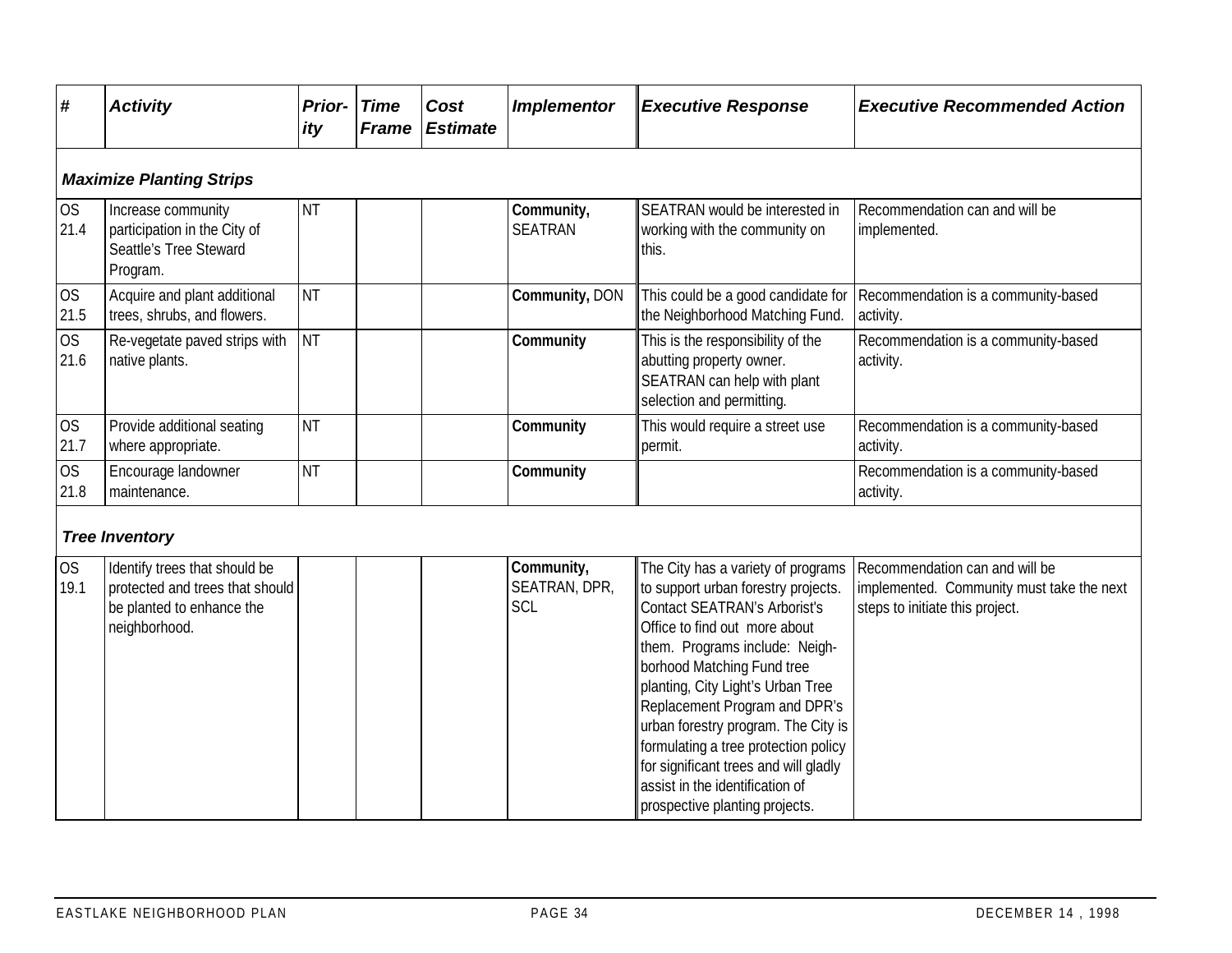| #                 | <b>Activity</b>                                                                                                     | <b>Prior-</b><br>ity | <b>Time</b><br><b>Frame</b> | Cost<br><b>Estimate</b> | <b>Implementor</b>                 | <b>Executive Response</b>                                                                                                                                                                                                                                                                                                                                                               | <b>Executive Recommended Action</b>                                                                            |
|-------------------|---------------------------------------------------------------------------------------------------------------------|----------------------|-----------------------------|-------------------------|------------------------------------|-----------------------------------------------------------------------------------------------------------------------------------------------------------------------------------------------------------------------------------------------------------------------------------------------------------------------------------------------------------------------------------------|----------------------------------------------------------------------------------------------------------------|
| <b>OS</b><br>19.2 | Raise public awareness of<br>significant tree resources                                                             |                      |                             |                         | Community,<br>SEATRAN, DPR,<br>SCL | SEATRAN has trained 500 tree<br>stewards to date on tree care. The implemented.<br>City's Urban Forest Coalition is<br>preparing "A City Among the<br>Trees," a video, planning workbook<br>and educator's quide for high<br>school teachers for precisely this<br>purpose. SEATRAN would be<br>interested in working with the<br>neighborhood to introduce these<br>tools in Eastlake. | Recommendation can and will be                                                                                 |
| <b>OS</b><br>19.3 | Identify opportunities to<br>enhance native vegetation                                                              |                      |                             |                         | Community,<br>SEATRAN, DPR,<br>SCL | DPR works with neighborhoods to<br>implement native vegetation<br>enhancement. The next planning<br>steps might be a good candidate<br>for the Neighborhood Matching<br>Fund.                                                                                                                                                                                                           | Recommendation can and will be<br>implemented. Community must take the next<br>steps to initiate this project. |
|                   | <b>Wildlife Inventory</b>                                                                                           |                      |                             |                         |                                    |                                                                                                                                                                                                                                                                                                                                                                                         |                                                                                                                |
| <b>OS</b><br>20.1 | Conduct a wildlife inventory<br>and identify special species<br>found in Eastlake.                                  | NT                   |                             |                         | Community                          | DPR has an Urban Wildlife and<br>Habitat Management Plan which<br>may be a good resource.                                                                                                                                                                                                                                                                                               | Recommendation is a community-based<br>activity.                                                               |
| <b>OS</b><br>20.2 | Develop a habitat brochure<br>with guidelines for planting<br>vegetation to support various<br>species in Eastlake. | NT                   |                             |                         | Community, DON,<br>SEATRAN, DPR    | This may be a good candidate for<br>the Neighborhood Matching Fund.<br>SEATRAN and DPR could offer<br>advice and technical assistance.                                                                                                                                                                                                                                                  | Recommendation is a community-based<br>activity.                                                               |
| <b>OS</b><br>20.3 | Identify ways to deal with the<br>beavers that gnaw trees along<br>the Lake Union shoreline.                        | <b>NT</b>            |                             |                         | Community, WA<br>Fish and Wildlife | No City role identified.                                                                                                                                                                                                                                                                                                                                                                | Recommendation is a community-based<br>activity.                                                               |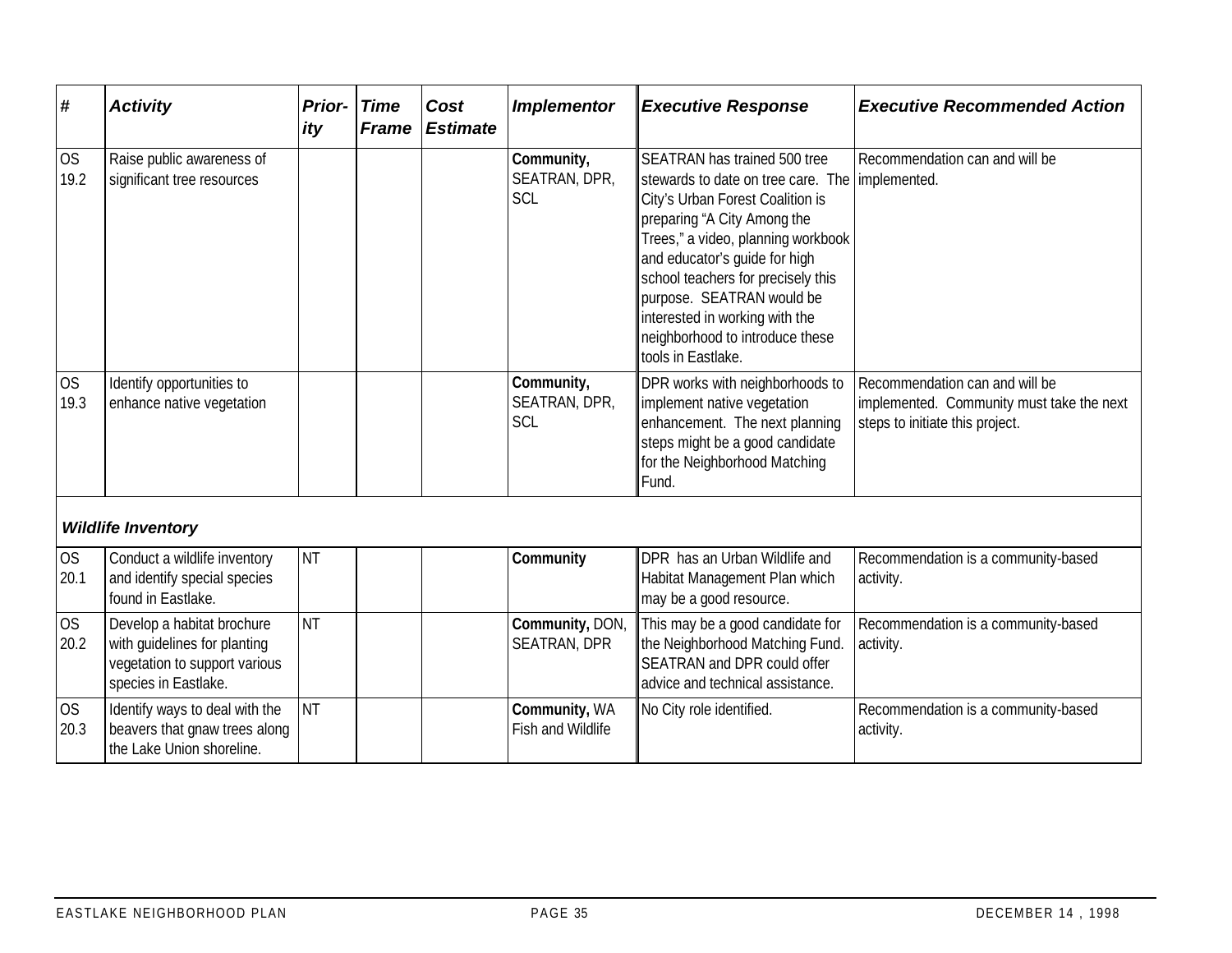| #                        | <b>Activity</b>                                                                                                                                                                                                                                                                                                                                           | <b>Prior-</b><br>ity | <b>Time</b><br><b>Frame</b> | Cost<br><b>Estimate</b>            | <b>Implementor</b>                                                   | <b>Executive Response</b>                                                                                                                                                                                                                                                                                                                                                                                                                                                                          | <b>Executive Recommended Action</b>                                                                                                                                                                                               |  |  |  |  |  |
|--------------------------|-----------------------------------------------------------------------------------------------------------------------------------------------------------------------------------------------------------------------------------------------------------------------------------------------------------------------------------------------------------|----------------------|-----------------------------|------------------------------------|----------------------------------------------------------------------|----------------------------------------------------------------------------------------------------------------------------------------------------------------------------------------------------------------------------------------------------------------------------------------------------------------------------------------------------------------------------------------------------------------------------------------------------------------------------------------------------|-----------------------------------------------------------------------------------------------------------------------------------------------------------------------------------------------------------------------------------|--|--|--|--|--|
| <b>Backyard Programs</b> |                                                                                                                                                                                                                                                                                                                                                           |                      |                             |                                    |                                                                      |                                                                                                                                                                                                                                                                                                                                                                                                                                                                                                    |                                                                                                                                                                                                                                   |  |  |  |  |  |
| OS<br>24.1               | Encourage participation in the<br><b>Backyard Wilderness Program</b><br>and encourage the creation of<br>floating wetlands where<br>appropriate                                                                                                                                                                                                           | <b>NT</b>            |                             |                                    | Community,<br><b>Floating Homes</b><br>Association, WA<br><b>DNR</b> | The community is encouraged to<br>contact the state Department of<br>Natural Resources to find out more<br>about this program.                                                                                                                                                                                                                                                                                                                                                                     | Recommendation is a community-based<br>activity.                                                                                                                                                                                  |  |  |  |  |  |
|                          | <b>Transportation</b>                                                                                                                                                                                                                                                                                                                                     |                      |                             |                                    |                                                                      |                                                                                                                                                                                                                                                                                                                                                                                                                                                                                                    |                                                                                                                                                                                                                                   |  |  |  |  |  |
| T <sub>2.4</sub>         | Restore automatic 'WALK" at<br>full traffic signals. As is still the<br>case at the Lynn Street<br>crossing of Eastlake Avenue,<br>do not require pedestrians to<br>press a button to obtain a<br>'WALK" indicator at full traffic<br>signals (push button would still<br>be used to gain a quicker<br>'WALK" signal, and at<br>pedestrian half-signals). |                      |                             |                                    | <b>SEATRAN</b>                                                       |                                                                                                                                                                                                                                                                                                                                                                                                                                                                                                    | SEATRAN will test its recently modified policy<br>on pedestrian push buttons at intersections<br>indicated in the Plan. SEATRAN will report to<br>the Council's Transportation Commttee by<br>June 1999 on results of this study. |  |  |  |  |  |
| T <sub>2.7</sub>         | Left -turn signal (from west on<br>Lynn to south on Eastlake)<br>Neighborhood will support only<br>if Lynn St. not widened.                                                                                                                                                                                                                               |                      |                             | \$10,000 to<br>\$40,000 (p.<br>59) | <b>SEATRAN</b>                                                       | There does not appear to be<br>enough right-of-way to widen Lynn<br>Street. This intersection is<br>currently running fixed time, and<br>would need to be completely<br>upgraded electronically. On June<br>4,1996, the Director of Engineering<br>sent a letter to the Eastlake<br><b>Community Council President</b><br>requesting feedback on three<br>proposals for installing north and<br>southbound left turns at Eastlake<br>Ave. E. and E. Lynn St. To move<br>forward, SEATRAN needs the | Recommendation may be considered in the<br>future, pending indication from the community<br>re: the preferred design, analysis of inter-<br>section function and identification of a fund<br>source.                              |  |  |  |  |  |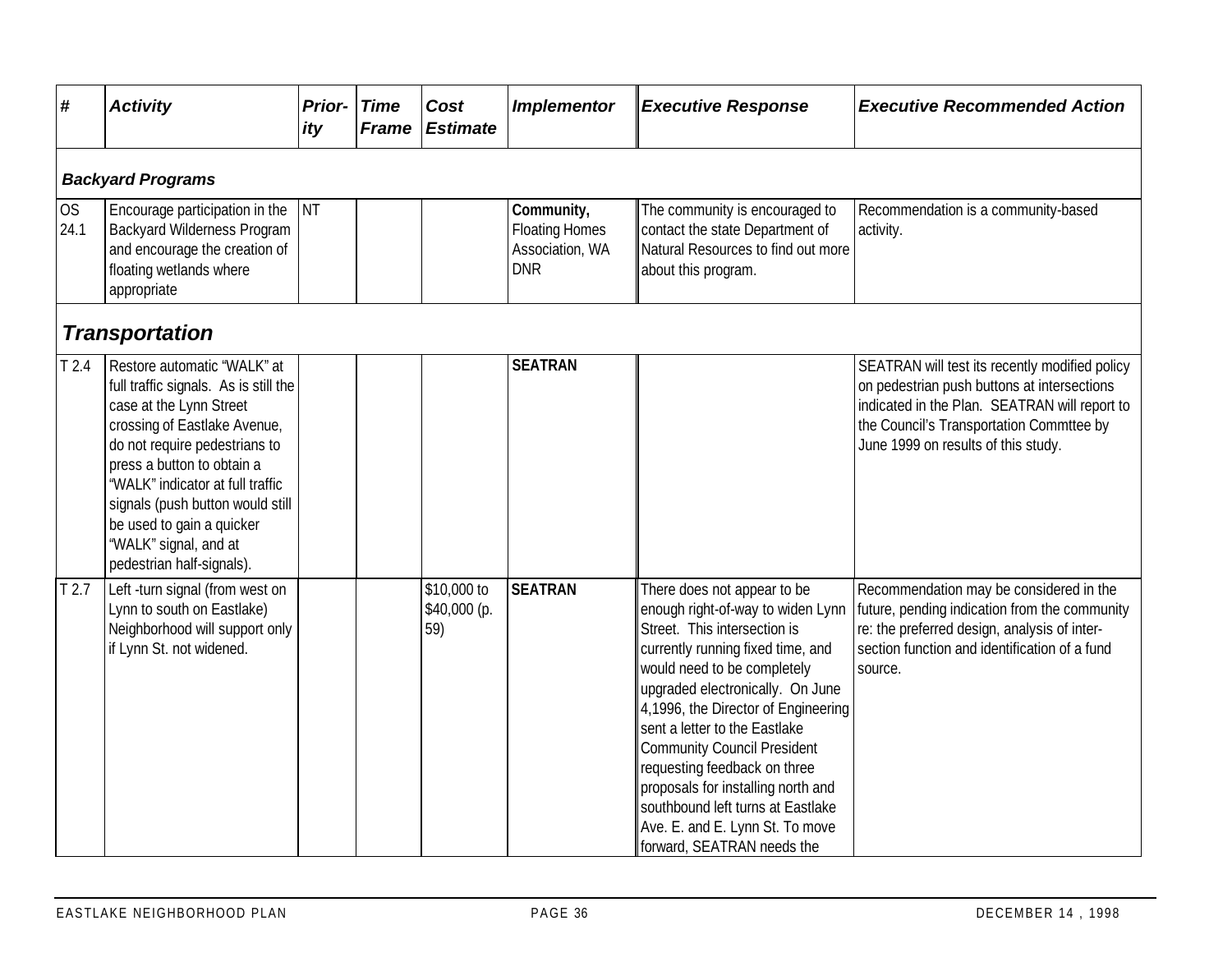| #                | <b>Activity</b>                                                                                                                                                                                                    | <b>Prior-</b> Time<br>ity | <b>Frame</b> | Cost<br><b>Estimate</b> | <b>Implementor</b> | <b>Executive Response</b>                                                                                                                                                                                                                                                                                                                                                                  | <b>Executive Recommended Action</b>                                                                                                                                                                           |
|------------------|--------------------------------------------------------------------------------------------------------------------------------------------------------------------------------------------------------------------|---------------------------|--------------|-------------------------|--------------------|--------------------------------------------------------------------------------------------------------------------------------------------------------------------------------------------------------------------------------------------------------------------------------------------------------------------------------------------------------------------------------------------|---------------------------------------------------------------------------------------------------------------------------------------------------------------------------------------------------------------|
|                  |                                                                                                                                                                                                                    |                           |              |                         |                    | community to identify a preferred<br>alternative from among these<br>designs or to offer an alternative.<br>Then the intersection and<br>proposed movement can be<br>analyzed to see if it will function<br>properly and funds identified.                                                                                                                                                 |                                                                                                                                                                                                               |
| T4.1             | Recognize Minor Avenue E. as<br>a "major bikeway" (a<br>designation now given only to<br>Fairview Ave. E.). Doing so<br>would encourage bicycle travel<br>on Minor, alleviating crowded<br>conditions on Fairview. |                           |              |                         | <b>SEATRAN</b>     | Eastlake and Fairview are N-S<br>designated routes and are well<br>traveled and seem to be preferred<br>by bicyclists. Drivers are used to<br>seeing bicyclists in these locations.<br>Signing Minor will not likely be<br>sufficient encouragement to cause<br>bicyclists to switch routes. For<br>these reasons, SEATRAN recom-<br>mends that this recommendation<br>not be implemented. | Recommendation will not be implemented.                                                                                                                                                                       |
| T4.3             | Install bike racks                                                                                                                                                                                                 |                           |              |                         | <b>SEATRAN</b>     | SEATRAN will install racks on City<br>right-of-way in neighborhood<br>business districts at property<br>owner request.                                                                                                                                                                                                                                                                     | Recommendation can and will be<br>implemented, upon request of property<br>owners.                                                                                                                            |
| T <sub>2.3</sub> | Install pedestrian half signal at<br>Eastlake and Allison<br>intersection (On file with<br>SeaTran) Widespread support;<br>funding provided by<br>Neighborhood Street Fund                                         |                           |              |                         | <b>SEATRAN</b>     | SEATRAN has reviewed this loca-<br>tion three times and it does not<br>meet the necessary criteria. How-<br>ever, SEATRAN and the Pedestri-<br>an Board will review the pedestrian<br>half signal policy this summer and<br>will forward the resulting<br>recommendation to City Council.                                                                                                  | Recommendation may be considered in the<br>future, pending an analysis that shows the<br>signal meets the necessary criteria or if<br>changes being considered to current policies<br>are adopted by Council. |
| T <sub>2.3</sub> | Install pedestrian half signal;<br>Eastlake and Newton<br>intersection                                                                                                                                             |                           |              | \$20,000                | <b>SEATRAN</b>     | The intersection of Eastlake and<br>Newton does not appear to meet<br>the requirements necessary for a<br>pedestrian signal.                                                                                                                                                                                                                                                               | Recommendation may be considered in the<br>future, pending an analysis that shows the<br>signal meets the necessary criteria.                                                                                 |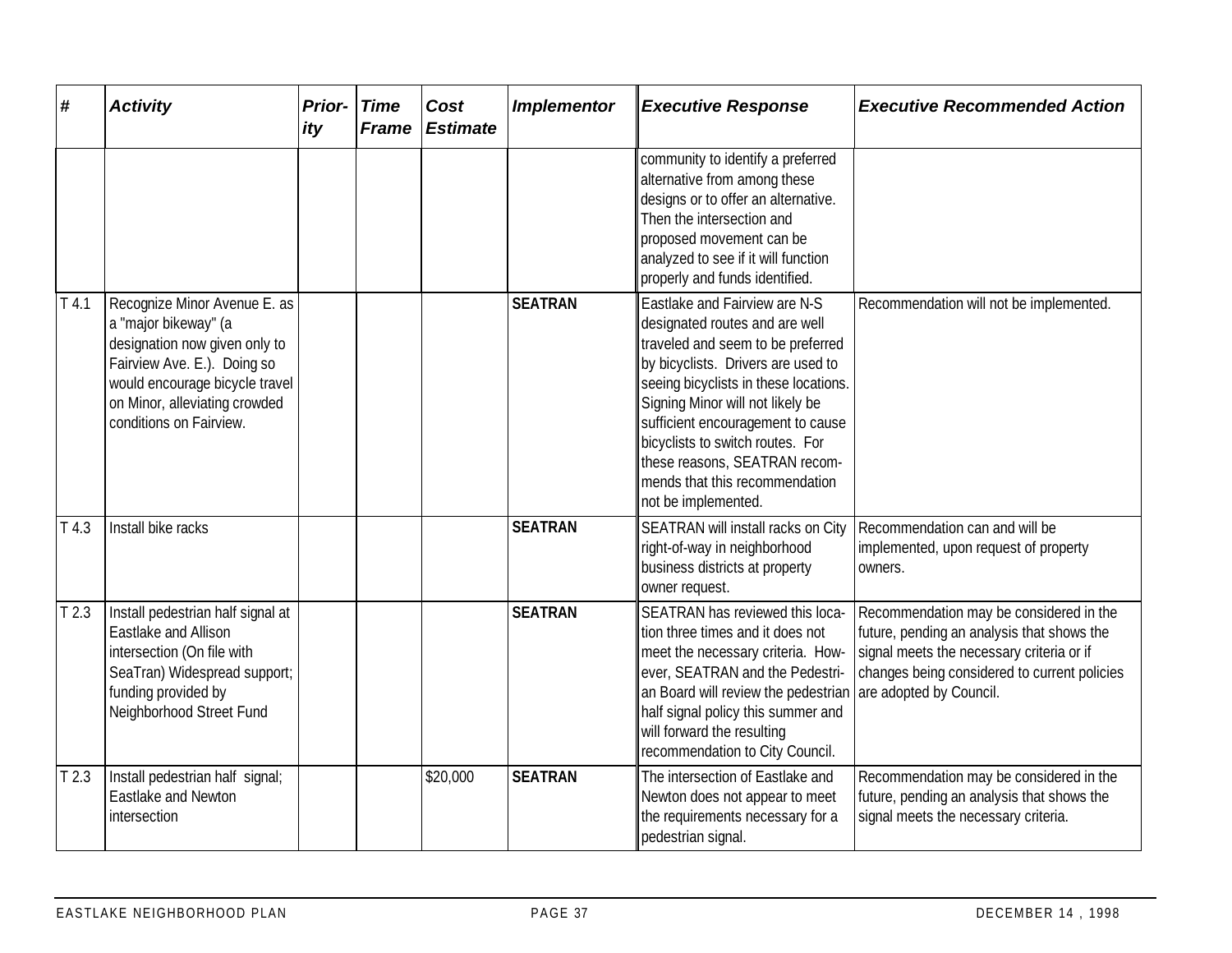| #                | <b>Activity</b>                                                                                                                                                                          | <b>Prior-</b><br>ity | <b>Time</b><br><b>Frame</b> | Cost<br><b>Estimate</b> | <b>Implementor</b>     | <b>Executive Response</b>                                                                                                                                                                                                                                                                                                                                                                                                                                                                                                                                               | <b>Executive Recommended Action</b>                                                                                                                                                                                                                                                                     |
|------------------|------------------------------------------------------------------------------------------------------------------------------------------------------------------------------------------|----------------------|-----------------------------|-------------------------|------------------------|-------------------------------------------------------------------------------------------------------------------------------------------------------------------------------------------------------------------------------------------------------------------------------------------------------------------------------------------------------------------------------------------------------------------------------------------------------------------------------------------------------------------------------------------------------------------------|---------------------------------------------------------------------------------------------------------------------------------------------------------------------------------------------------------------------------------------------------------------------------------------------------------|
| T <sub>2.1</sub> | Make all crosswalks on<br>Eastlake, Harvard, and<br>Boylston Avenue marked<br>crosswalks. Renew marked<br>crosswalks that have faded.                                                    |                      |                             |                         | <b>SEATRAN</b>         | Remarking crosswalks in the<br>ladder-style configuration will be<br>done as funding allows. For new<br>crosswalks, the community should<br>provide a prioritized list of specific<br>locations for evaluation against<br>SEATRAN's crosswalk policies.                                                                                                                                                                                                                                                                                                                 | Existing crosswalks: Recommendation will be<br>implemented as funding allows.<br>New crosswalks: Recommendation may be<br>considered in the future, pending evaluation of<br>specific proposals and identification of a fund<br>source. Community must take the next steps<br>to initiate this project. |
| T3.1             | Restore and clean sidewalks<br>throughout the neighborhood.                                                                                                                              |                      |                             |                         | <b>Property owners</b> |                                                                                                                                                                                                                                                                                                                                                                                                                                                                                                                                                                         | Recommendation is a community-based<br>activity.                                                                                                                                                                                                                                                        |
| T3.5             | Sidewalk on south side of<br>Allison between Eastlake and<br>Fairview.<br>Note: The community had this<br>recommendation in Section III:<br>Activities for Longer-Term<br>Consideration. |                      |                             |                         | <b>SEATRAN</b>         | This activity is proposed as a 1998<br>NSF project.                                                                                                                                                                                                                                                                                                                                                                                                                                                                                                                     | Recommendation will be implemented,<br>pending approval of funding.                                                                                                                                                                                                                                     |
| T <sub>5.4</sub> | Bus shelters for both north &<br>south bound buses.                                                                                                                                      |                      |                             | \$10,000                | <b>KC/Metro</b>        | For KC/Metro to consider a shelter<br>at a stop there needs to be at least KC/Metro.<br>25 boardings a day. Through the<br>Mayor's Transportation Strategic<br>Plan, the Seattle Transit Initiative,<br>neighborhood planning and the<br>KC/Metro Six-Year Plan Update,<br>the City is trying to influence this<br>kind of decision. One way to fund<br>shelters at low priority locations is<br>to use private contributions or the<br>Neighborhood Matching Fund. It<br>would be helpful for the community<br>to provide a prioritized list of<br>specific locations. | Recommendation will be forwarded to                                                                                                                                                                                                                                                                     |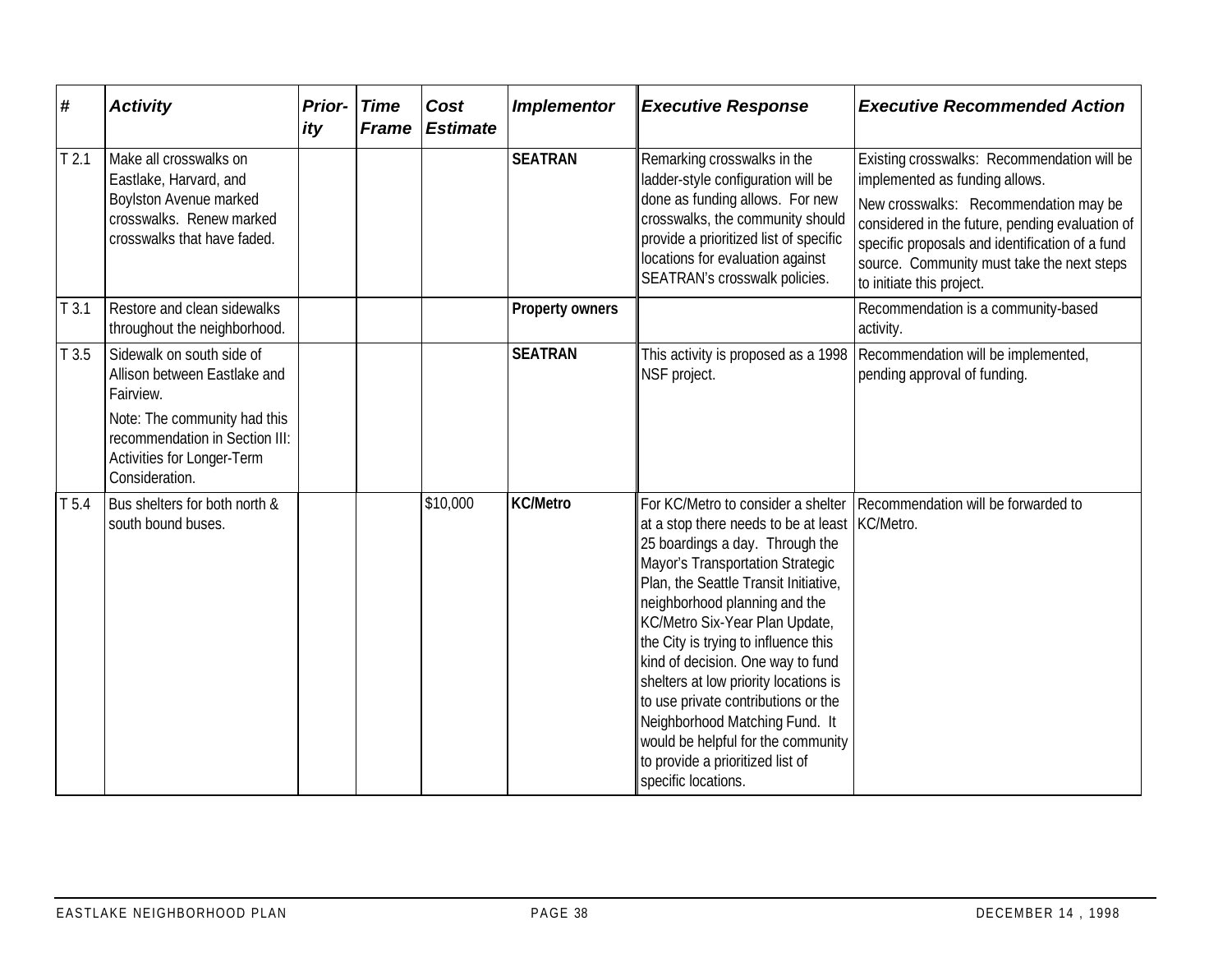| $\pmb{\#}$       | <b>Activity</b>                                                                                                                                               | Prior-<br>ity | <b>Time</b><br><b>Frame</b> | Cost<br><b>Estimate</b> | <b>Implementor</b> | <b>Executive Response</b>                                                                                                                                                                                                                                                                                                   | <b>Executive Recommended Action</b>                                                                                             |
|------------------|---------------------------------------------------------------------------------------------------------------------------------------------------------------|---------------|-----------------------------|-------------------------|--------------------|-----------------------------------------------------------------------------------------------------------------------------------------------------------------------------------------------------------------------------------------------------------------------------------------------------------------------------|---------------------------------------------------------------------------------------------------------------------------------|
| T <sub>5.4</sub> | Increase the number of bus<br>shelters and decorate them<br>with the help of artists and<br>students; provide benches at<br>more bus stops                    |               |                             |                         | <b>KC/Metro</b>    | KC/Metro has a Bus Shelter Mural<br>Program in which the community<br>can design and paint bus shelter<br>murals to foster community pride<br>and cultivate community partner-<br>ships. The program fits in nicely<br>with the neighborhood planning<br>groups street level amenities goals<br>and objectives (see M 2.1). | Recommendation is a community-based<br>activity.                                                                                |
| T <sub>2.3</sub> | Install pedestrian half signal<br>Eastlake and Howe<br>intersection                                                                                           |               |                             | \$20,000                | <b>SEATRAN</b>     | This intersection does not appear<br>to meet the criteria for a signal at<br>this time.                                                                                                                                                                                                                                     | Recommendation may be considered, pending<br>an analysis that indicates the intersection<br>meets the criteria for this signal. |
|                  | <b>Fairview Ave E. South of Roanoke</b>                                                                                                                       |               |                             |                         |                    |                                                                                                                                                                                                                                                                                                                             |                                                                                                                                 |
| T1.5             | Posted speed reduced to 15<br>mph Fairview from Roanoke to<br>Newton                                                                                          |               |                             | \$75-100 per<br>sign    | <b>SEATRAN</b>     | SEATRAN will install some type of<br>warning sign on Fairview with a<br>recommended speed of 15 mph.                                                                                                                                                                                                                        | Recommendation can and will be<br>implemented.                                                                                  |
| T <sub>1.8</sub> | Stop sign on Blaine for<br>westbound traffic Fairview and<br><b>Blaine intersection</b>                                                                       |               |                             | \$100 (p. 75)           | <b>SEATRAN</b>     | A review of this intersection<br>indicates a stop sign is not<br>necessary. If a stop sign was<br>installed, speeds would increase<br>slightly on Fairview which is<br>contrary to TC 7.                                                                                                                                    | Recommendation will not be implemented.                                                                                         |
| T <sub>2.8</sub> | Restore north side pedestrian<br>crossing. Roanoke Street<br>bridge over I-5 (Strong<br>supported by Eastlake and<br>Portage Bay/Roanoke Park<br>communities) |               |                             | \$300                   | <b>SEATRAN</b>     | This intersection is complex and<br>SEATRAN will review this request<br>and location.                                                                                                                                                                                                                                       | Recommendation will be considered in the<br>future, pending review of the way the<br>intersection functions.                    |
| T <sub>2.8</sub> | No right on red sign for<br>westbound traffic on Roanoke<br>turning north to Harvard                                                                          |               |                             |                         | <b>SEATRAN</b>     | This intersection is complex and<br>SEATRAN will review this request<br>and location.                                                                                                                                                                                                                                       | Recommendation will be considered in the<br>future, pending review of the way the<br>intersection functions.                    |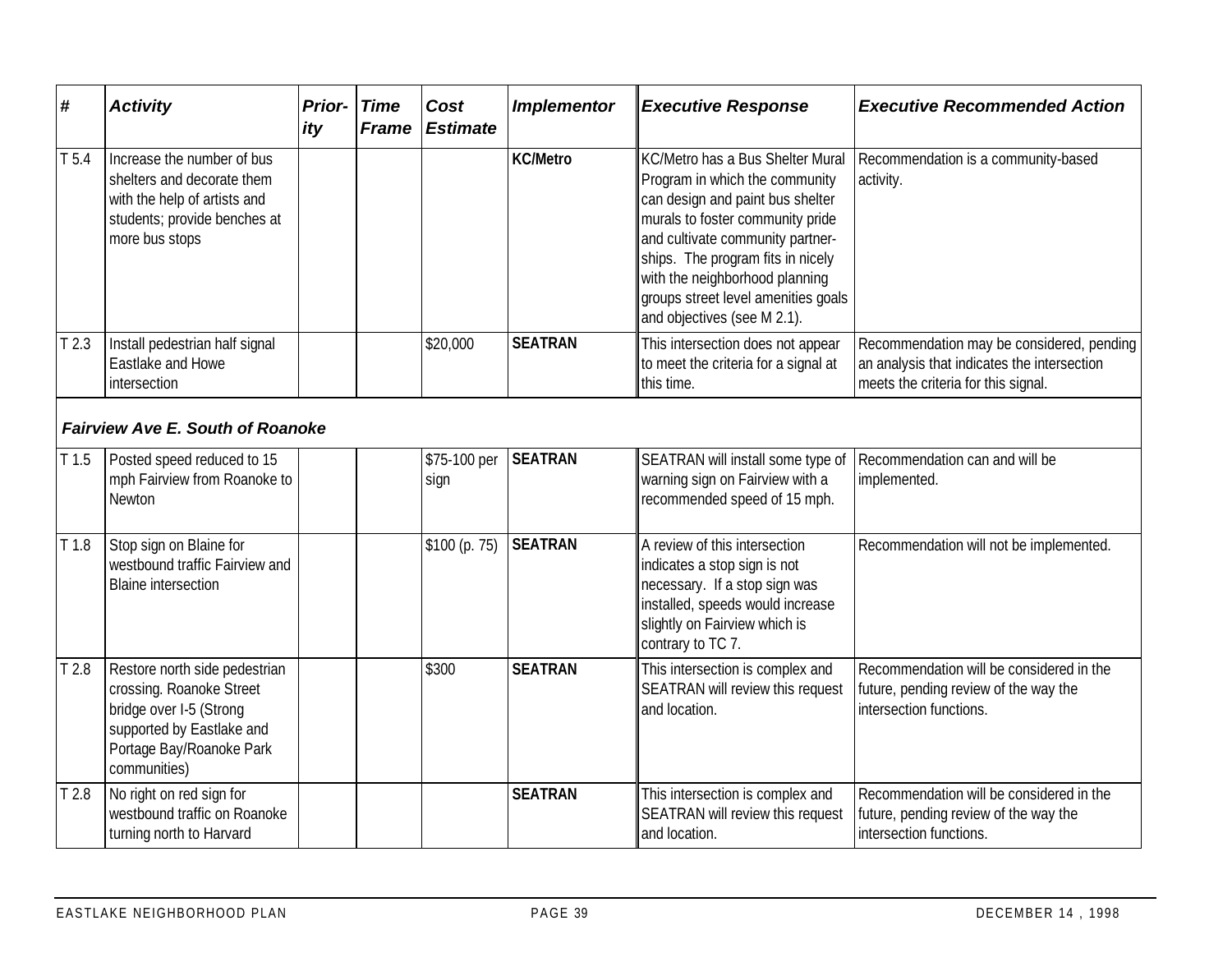| #                    | <b>Activity</b>                                                                                                                                                                                                       | <b>Prior-</b><br>ity | <b>Time</b><br><b>Frame</b> | Cost<br><b>Estimate</b> | <b>Implementor</b>                          | <b>Executive Response</b>                                                                                                                                                                                                                                                                                                                                                                                                           | <b>Executive Recommended Action</b>                                                                                                                                                      |  |  |  |  |  |
|----------------------|-----------------------------------------------------------------------------------------------------------------------------------------------------------------------------------------------------------------------|----------------------|-----------------------------|-------------------------|---------------------------------------------|-------------------------------------------------------------------------------------------------------------------------------------------------------------------------------------------------------------------------------------------------------------------------------------------------------------------------------------------------------------------------------------------------------------------------------------|------------------------------------------------------------------------------------------------------------------------------------------------------------------------------------------|--|--|--|--|--|
| <b>Freeway Noise</b> |                                                                                                                                                                                                                       |                      |                             |                         |                                             |                                                                                                                                                                                                                                                                                                                                                                                                                                     |                                                                                                                                                                                          |  |  |  |  |  |
| T 6.5                | Further reduce the hours when<br>the I-5 express lanes are in<br>operation. They are now<br>closed between 11 p.m. and 5<br>a.m., whereas the City noise<br>ordinance recognizes 10 p.m.<br>to 7 a.m. as quiet times. |                      |                             |                         | <b>WSDOT</b>                                | This will be included in the list of<br>issues the City will discuss with<br>WSDOT and the state legislature if<br>need be.                                                                                                                                                                                                                                                                                                         |                                                                                                                                                                                          |  |  |  |  |  |
|                      | <b>Other Recommendations</b>                                                                                                                                                                                          |                      |                             |                         |                                             |                                                                                                                                                                                                                                                                                                                                                                                                                                     |                                                                                                                                                                                          |  |  |  |  |  |
| T3.2                 | Unused driveways returned to<br>street parking                                                                                                                                                                        |                      |                             |                         | Neighborhood -<br>landowner<br>coordination |                                                                                                                                                                                                                                                                                                                                                                                                                                     | Recommendation is a community-based<br>activity.                                                                                                                                         |  |  |  |  |  |
| T <sub>5.3</sub>     | Reduce deadheading (bus<br>storage) Eastlake south of<br>Fairview (1994 Eastlake<br>Transp. Plan)                                                                                                                     |                      |                             |                         | <b>KC/Metro</b>                             | Metro currently stages (stores) its<br>express buses in Eastlake. An<br>alternate location would have to be<br>found that serves the transit sys-<br>tem's needs equally well, and does<br>not generate the same concerns<br>as the Eastlake community is ex-<br>pressing. A location that does not<br>meet system needs as well may<br>negatively affect bus operations,<br>taking service resources from<br>elsewhere in Seattle. | Recommendation will be forwarded to<br>KC/Metro.                                                                                                                                         |  |  |  |  |  |
|                      | <b>Community Design</b>                                                                                                                                                                                               |                      |                             |                         |                                             |                                                                                                                                                                                                                                                                                                                                                                                                                                     |                                                                                                                                                                                          |  |  |  |  |  |
| CD<br>2.1,<br>2.2    | Evaluate design standards and High<br>guidelines to preserve and<br>improve public and private<br>views.<br>Evaluate and consider                                                                                     |                      |                             |                         | Community, DCLU                             | Viewscapes, view corridors,<br>sightlines, slot views, and roof-<br>scapes can be interesting con-<br>cepts for treatment in design<br>quidelines. DCLU is currently                                                                                                                                                                                                                                                                | For public views: Recommendation will be<br>considered in 1999 through review of the<br>Design Review Guidelines and adoption of<br>quidelines specific to the Eastlake<br>neighborhood. |  |  |  |  |  |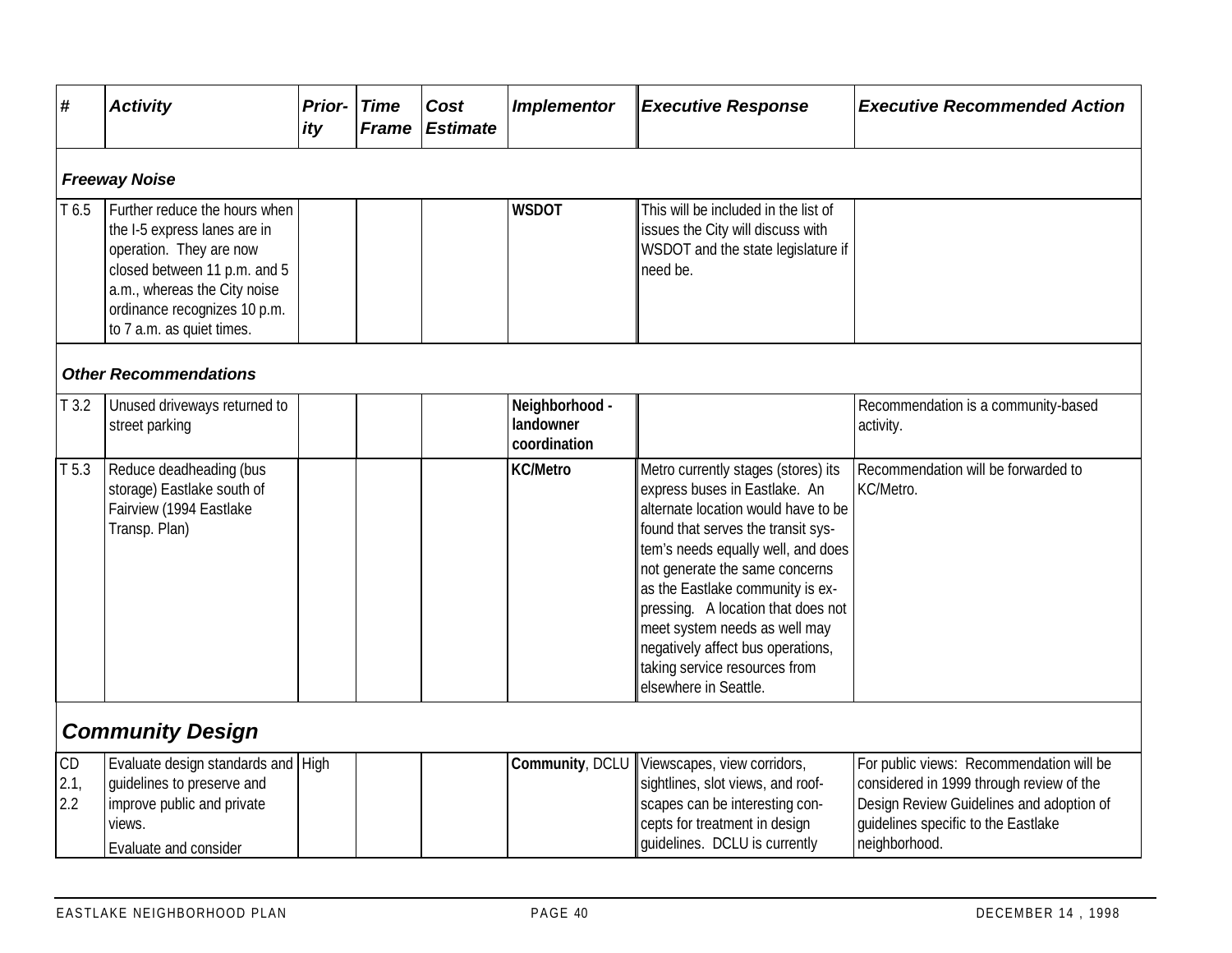| #                 | <b>Activity</b>                                                                                                                                                                                                                                                                                                                                                                                                                                                                        | <b>Prior-</b><br>ity | <b>Time</b><br><b>Frame</b> | Cost<br><b>Estimate</b> | <b>Implementor</b> | <b>Executive Response</b>                                                                                                                                                                                                                                                                                                                                                                                                                                                                                                                                                                                                                                                                                                                                | <b>Executive Recommended Action</b>                                                                                                                                                                                                                                                                                                                                                                     |
|-------------------|----------------------------------------------------------------------------------------------------------------------------------------------------------------------------------------------------------------------------------------------------------------------------------------------------------------------------------------------------------------------------------------------------------------------------------------------------------------------------------------|----------------------|-----------------------------|-------------------------|--------------------|----------------------------------------------------------------------------------------------------------------------------------------------------------------------------------------------------------------------------------------------------------------------------------------------------------------------------------------------------------------------------------------------------------------------------------------------------------------------------------------------------------------------------------------------------------------------------------------------------------------------------------------------------------------------------------------------------------------------------------------------------------|---------------------------------------------------------------------------------------------------------------------------------------------------------------------------------------------------------------------------------------------------------------------------------------------------------------------------------------------------------------------------------------------------------|
|                   | development standards and<br>guidelines for public<br>viewscapes and view<br>corridors.<br>Evaluate and consider an<br>"Eastlake Roof Sightlines and<br>Roofscapes" design quideline.                                                                                                                                                                                                                                                                                                  |                      |                             |                         |                    | envisioning reviewing recom-<br>mendations in 1999 for neigh-<br>borhood specific design quidelines<br>from all neighborhood plans.<br>The concept of design standards,<br>which DCLU is interpreting to<br>mean development standards in<br>the Land Use Code, for dealing<br>with <i>private</i> view protection, is a<br>potentially problematic issue in a<br>highly urbanized area like Seattle.                                                                                                                                                                                                                                                                                                                                                    | For private views: Consideration of City policy<br>regarding preservation of private views will be<br>placed on the policy docket, and considered as<br>part of the DCLU review of the EAPD in 1999.<br>The Comprehensive Plan policy concerning<br>private views proposed by Eastlake Tomorrow,<br>and policy alternatives considered by the<br>NGP&CE Committee shall be considered in<br>the review. |
| CD<br>5.1,<br>5.2 | Adopt changes to the design<br>review program that expand<br>the types of projects included<br>in mandatory design review<br>and creates more neighbor-<br>hood participation.<br>Revise the current permitting<br>process by adopting a man-<br>datory design review program<br>for projects in L1, L2 & C<br>zones that also require<br>environmental review.<br>For all neighborhoods, support<br>adoption of a more neighbor-<br>hood-based, interactive design<br>review process. |                      |                             |                         | <b>DCLU</b>        | City Council just adopted legisla-<br>tion to expand required Design<br>Review to C1 and C2 zones in<br>urban villages. In addition, a new<br>administrative design review pro-<br>cess will encourage applicants of<br>smaller multifamily and commercial<br>projects to opt for design review<br>when it is not required. This legis-<br>lation moved Eastlake into a small<br>district with Capitol Hill, rather than<br>a large district with Magnolia and<br>Queen Anne. Other neighbor-<br>hoods have proposed expanding<br>the application of the Design Re-<br>view Program. Given the citywide<br>implications and administrative<br>issues, DCLU is proposing to as-<br>sess options for future expansion<br>as part of the 1999 work program. | Expansion of design review to C zones, more<br>neighborhood involvement and smaller<br>projects' inclusion in the program:<br>Recommendation has already been<br>implemented.<br>Remainder of recommendation will be<br>considered in 1999.                                                                                                                                                             |
| CD<br>6.1         | Evaluate the following<br><b>Community Design</b>                                                                                                                                                                                                                                                                                                                                                                                                                                      | High                 |                             |                         | DCLU, Community    | DCLU is currently envisioning<br>reviewing recommendations in                                                                                                                                                                                                                                                                                                                                                                                                                                                                                                                                                                                                                                                                                            | Recommendation will be considered in 1999<br>through review of the Design Review                                                                                                                                                                                                                                                                                                                        |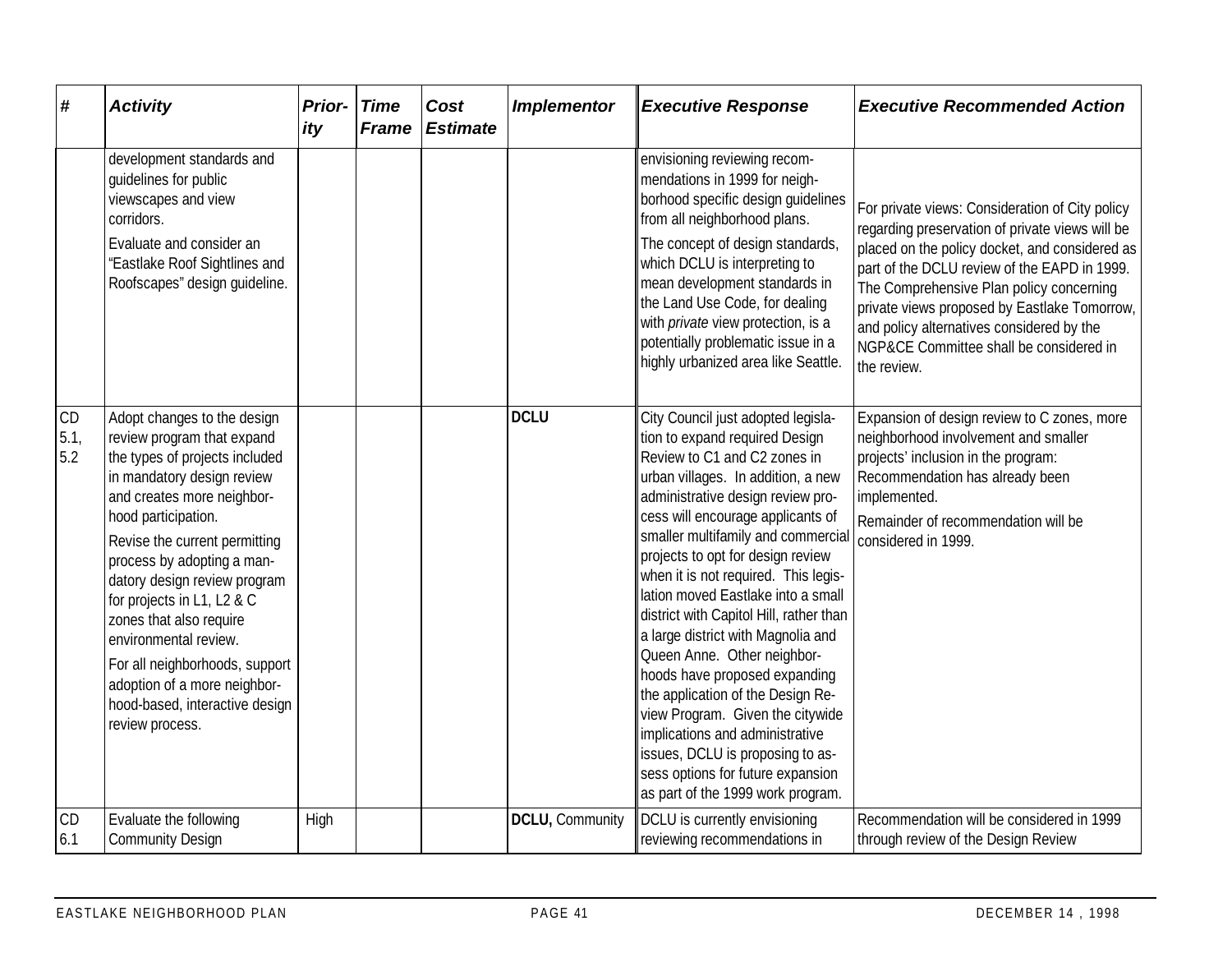| #                          | <b>Activity</b>                                                                                                                                                                                                                                   | Prior-<br>ity | <b>Time</b><br><b>Frame</b> | Cost<br><b>Estimate</b> | <b>Implementor</b>                | <b>Executive Response</b>                                                                                                                                                                                                                                                                                                                                                                                                                                                                                                                                                                                                                                            | <b>Executive Recommended Action</b>                                                                                                               |
|----------------------------|---------------------------------------------------------------------------------------------------------------------------------------------------------------------------------------------------------------------------------------------------|---------------|-----------------------------|-------------------------|-----------------------------------|----------------------------------------------------------------------------------------------------------------------------------------------------------------------------------------------------------------------------------------------------------------------------------------------------------------------------------------------------------------------------------------------------------------------------------------------------------------------------------------------------------------------------------------------------------------------------------------------------------------------------------------------------------------------|---------------------------------------------------------------------------------------------------------------------------------------------------|
| 6.2                        | supplemental quidelines:<br>1. "Eastlake Facade Width"<br>design guideline for L1, L2 &<br>L3 residential zones.<br>2. 'Eastlake Facade and<br>Storefront Character" design<br>guideline.                                                         |               |                             |                         |                                   | 1999 for neighborhood specific<br>design guidelines from all<br>neighborhood plans.                                                                                                                                                                                                                                                                                                                                                                                                                                                                                                                                                                                  | Guidelines and adoption of quidelines specific<br>to the Eastlake neighborhood.                                                                   |
| $CD-7$                     | Encourage the development of<br>live/work units in areas that<br>already allow commercial<br>development and prepare an<br>evaluation of live/work units in<br>Eastlake.                                                                          |               |                             |                         | DCLU, Community                   | Such an evaluation should include<br>an assessment of supply and<br>need, Land Use Code implications,<br>identification of prototypes, and<br>recommendations to achieve this<br>diversity goal. Building code (life<br>safety) issues and costs asso-<br>ciated with meeting those stan-<br>dards tend to be where proponents<br>of live/work housing find difficul-<br>ties, rather than with the Land Use<br>Code. DCLU would be glad to<br>participate in future discussions<br>about barriers and opportunities for<br>"non-traditional" housing in the<br>city's land use and building codes.<br>DCLU is also working to allow<br>some demonstration projects. | Recommendation may be considered in the<br>future, pending prioritization with other citywide<br>land use code issues from neighborhood<br>plans. |
| CD<br>8.1,<br>8.2<br>M 2.5 | Identify appropriate locations<br>on public and private property<br>throughout Eastlake for<br>community kiosks, bulletin<br>boards, and other methods of<br>posting notices of community<br>interest.<br>1. Prepare a Community<br>Notice study. | High          |                             |                         | Community, DON,<br><b>SEATRAN</b> | The City Council has established a<br>Community Kiosk Task Force that<br>will investigate several issues<br>including funding, and design and<br>placement standards.                                                                                                                                                                                                                                                                                                                                                                                                                                                                                                | Recommendation may be considered in the<br>future, pending the results of the Task Force.                                                         |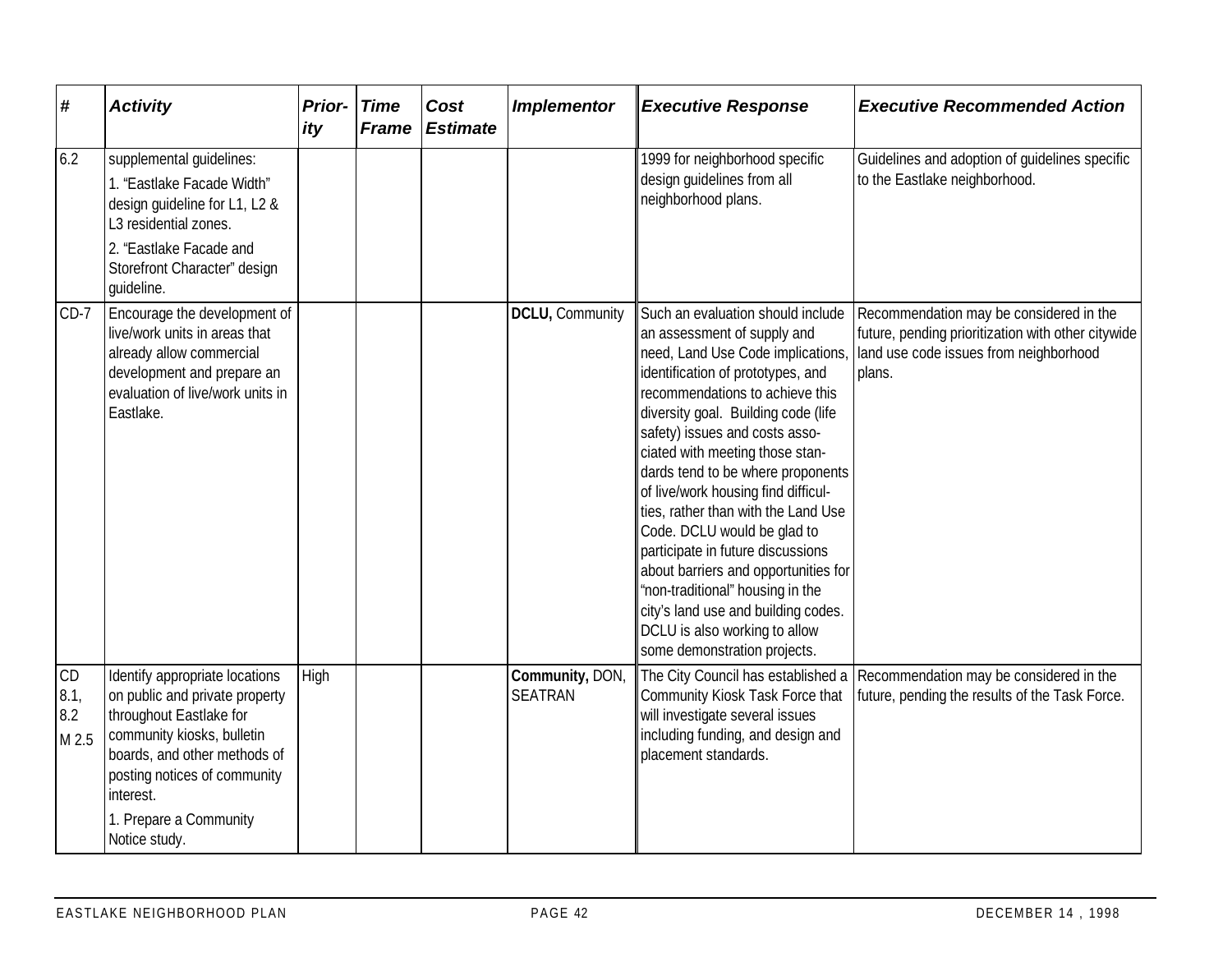| #      | <b>Activity</b>                                                                                                                                                           | <b>Prior-</b><br>ity | Time<br><b>Frame</b> | Cost<br><b>Estimate</b> | <b>Implementor</b>         | <b>Executive Response</b>                                                                                                                                                                                                                                                                                                                                                                                                                                                  | <b>Executive Recommended Action</b>                                                                                                                                                                                 |
|--------|---------------------------------------------------------------------------------------------------------------------------------------------------------------------------|----------------------|----------------------|-------------------------|----------------------------|----------------------------------------------------------------------------------------------------------------------------------------------------------------------------------------------------------------------------------------------------------------------------------------------------------------------------------------------------------------------------------------------------------------------------------------------------------------------------|---------------------------------------------------------------------------------------------------------------------------------------------------------------------------------------------------------------------|
|        | 2. Install community notice<br>fixtures where and when<br>opportunities arise.                                                                                            |                      |                      |                         |                            |                                                                                                                                                                                                                                                                                                                                                                                                                                                                            |                                                                                                                                                                                                                     |
| $CD-9$ | Develop rezone locational<br>criteria for Lowrise 3 and<br>Lowrise 4 zones in Eastlake<br>that emphasize scale and<br>density compatibility with<br>existing development. | High                 |                      |                         | <b>DCLU</b>                | This issue can be addressed with<br>other land use regulation issues in<br>Eastlake in 1999.                                                                                                                                                                                                                                                                                                                                                                               | Recommendation may be considered in the<br>future, pending development, analysis and<br>public review of specific criteria. See Council<br>Action Taken box, page 26-27.                                            |
| CD-11  | Prepare and implement a plan<br>to preserve, restore and<br>maintain Eastlake's<br>cobblestone street surfaces.                                                           | High                 |                      |                         | Community,<br>SEATRAN, DON | Neighborhood Matching Funds are<br>an option for related design,<br>Urban Conservation   planning, development and<br>implementation.<br>In an agreement with Urban<br>Conservation (DON) adopted in<br>1996, SEATRAN agreed to<br>preserve cobblestone streets that<br>were in good condition or better.<br>About 50% of the cobblestone<br>streets in Eastlake need<br>restoration. SEATRAN does not<br>have funds to preserve, or restore<br>these cobblestone streets. | SEATRAN will not 'harvest" cobblestones from<br>the Eastlake neighborhood. Cobblestones<br>removed during utility or transportation work<br>will be replaced. See also the Council Action<br>Taken box, page 26-27. |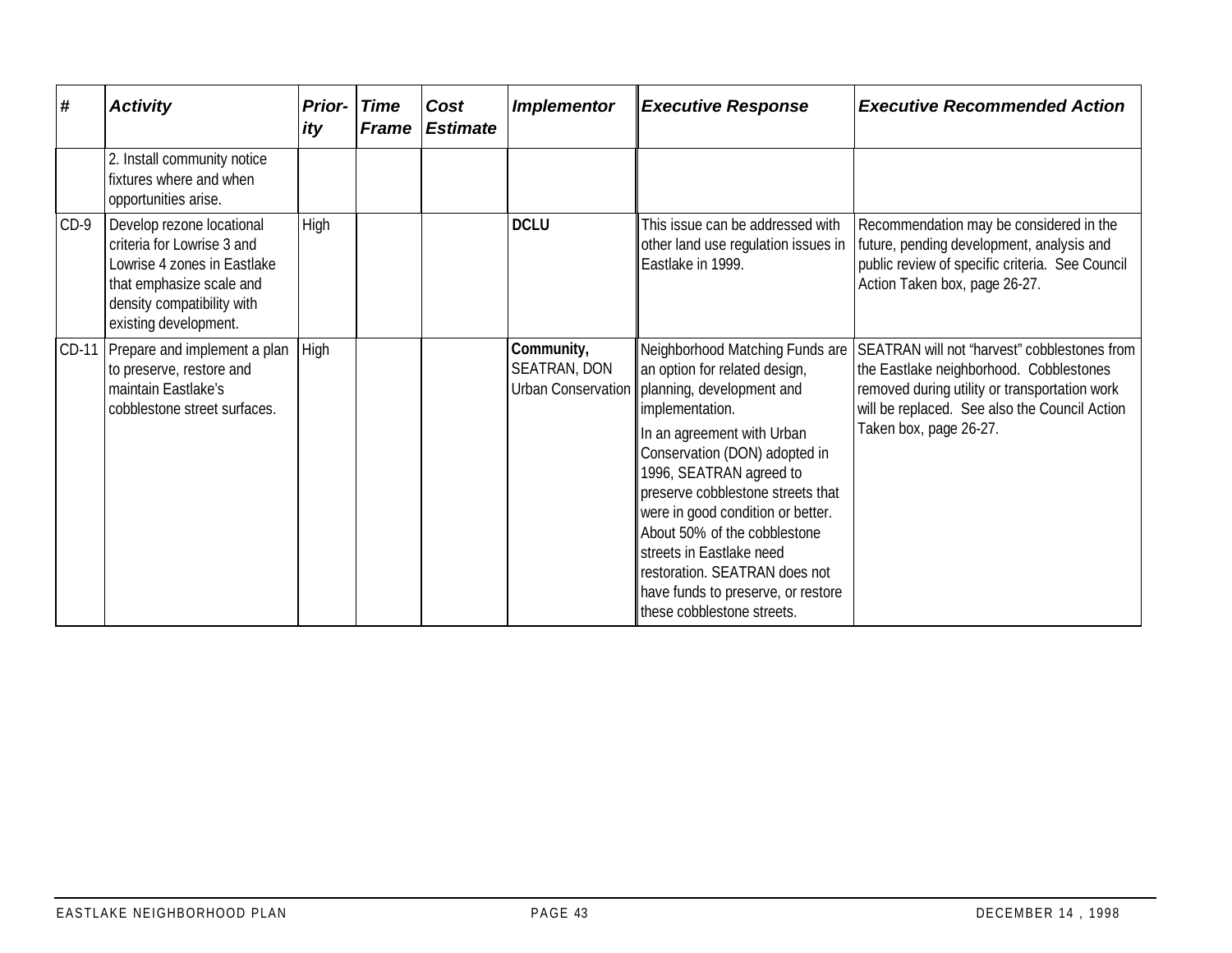| #          | <b>Activity</b>                                                                                                                                                                                                                                        | <b>Prior-</b><br>ity | <b>Time</b><br><b>Frame</b> | Cost<br><b>Estimate</b> | <b>Implementor</b>      | <b>Executive Response</b>                                                                                                                                                                                                                                                                                                                                                                                                                                               | <b>Executive Recommended Action</b>                                                                                                                                                                                                                                                                                                       |
|------------|--------------------------------------------------------------------------------------------------------------------------------------------------------------------------------------------------------------------------------------------------------|----------------------|-----------------------------|-------------------------|-------------------------|-------------------------------------------------------------------------------------------------------------------------------------------------------------------------------------------------------------------------------------------------------------------------------------------------------------------------------------------------------------------------------------------------------------------------------------------------------------------------|-------------------------------------------------------------------------------------------------------------------------------------------------------------------------------------------------------------------------------------------------------------------------------------------------------------------------------------------|
| CD<br>17.1 | Develop tracking and<br>enforcement mechanisms for<br>elements of Eastlake projects,<br>including:<br>1. Amount and location of<br>parking required for all ap-<br>proved Eastlake projects and<br>for Transportation Manage-<br>ment Programs (TMPs). |                      |                             |                         | <b>DCLU, SEATRAN</b>    | The City is in the process of<br>revising Director's Rule 02-94,<br>which would apply to new TMPs<br>only, DCLU is moving to alter the<br>requirements to make TMPs more<br>monitorable, and is moving to a<br>new system of tracking. This<br>establishes the contents and<br>procedures for Transportation<br>Management Programs required<br>for certain developments.<br>SEATRAN monitors compliance,<br>and DCLU has procedures in place<br>for their enforcement. | Enforcement is already done on a complaint<br>basis. Enforcement capacity could be<br>increased with additional staff. DCLU<br>recognizes that TMP compliance is<br>complicated to enforce. In 1999-2000, DCLU<br>will research this issue (working with<br>SEATRAN) and will make preliminary findings<br>available to the neighborhood. |
|            | <b>Diversity</b>                                                                                                                                                                                                                                       |                      |                             |                         |                         |                                                                                                                                                                                                                                                                                                                                                                                                                                                                         |                                                                                                                                                                                                                                                                                                                                           |
| D 2.1      | Adopt City policies that help<br>preserve 'Mom and Pop" and<br>other small neighborhood-<br>serving businesses.                                                                                                                                        |                      |                             |                         | OED, DCLU,<br>Community | DCLU provides relief to small<br>businesses through its permit<br>process redesign, which includes<br>technical assistance to one-time<br>and first-time applicants, and the<br>creation of a new information<br>resource center.                                                                                                                                                                                                                                       | The City already has many policies and takes<br>many actions to preserve small business. The<br>recommendation needs to be more specific for<br>a further City response.                                                                                                                                                                  |
|            |                                                                                                                                                                                                                                                        |                      |                             |                         |                         | OED supports the creation and<br>retention of small businesses<br>through:                                                                                                                                                                                                                                                                                                                                                                                              |                                                                                                                                                                                                                                                                                                                                           |
|            |                                                                                                                                                                                                                                                        |                      |                             |                         |                         | 1) Community Capital Develop-<br>ment (CCD). CCD provides<br>technical assistance and loans for<br>start-up, existing and business<br>expansion, often to businesses<br>that do not qualify for conventional<br>financing.<br>2) The Mayor's Small Business                                                                                                                                                                                                             |                                                                                                                                                                                                                                                                                                                                           |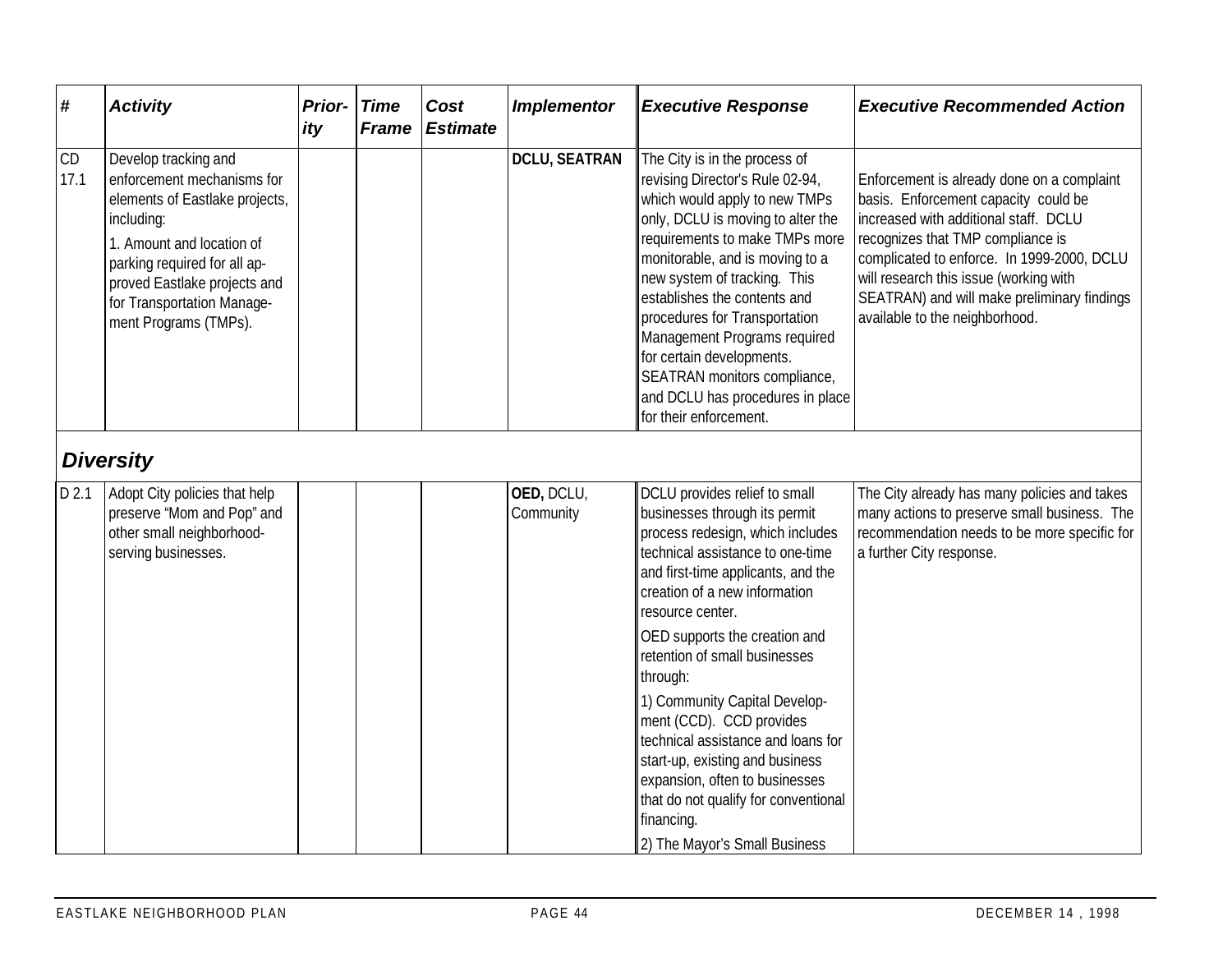| #                | <b>Activity</b>                                                                                                | Prior- Time<br>ity | <b>Frame</b> | Cost<br><b>Estimate</b> | <b>Implementor</b>            | <b>Executive Response</b>                                                                                                                                                                                                                                                                             | <b>Executive Recommended Action</b>              |
|------------------|----------------------------------------------------------------------------------------------------------------|--------------------|--------------|-------------------------|-------------------------------|-------------------------------------------------------------------------------------------------------------------------------------------------------------------------------------------------------------------------------------------------------------------------------------------------------|--------------------------------------------------|
|                  |                                                                                                                |                    |              |                         |                               | Task Force is a group of small<br>business owners that serve as<br>liaisons between the City and the<br>small business community. The<br>Task Force recommends inno-<br>vative solutions to political, social<br>and economic issues which affect<br>businesses.                                      |                                                  |
| D 2.3            | Provide 'welcome packets" for<br>new residents and businesses.                                                 |                    |              |                         | Community                     |                                                                                                                                                                                                                                                                                                       | Recommendation is a community-based<br>activity. |
| D 2.4            | Use the Eastlake web site for<br>advertising                                                                   |                    |              |                         | Community                     |                                                                                                                                                                                                                                                                                                       | Recommendation is a community-based<br>activity. |
|                  | <b>Main Streets</b>                                                                                            |                    |              |                         |                               |                                                                                                                                                                                                                                                                                                       |                                                  |
| <b>MS</b><br>1.1 | Explore developing a united<br>theme suitable for joint<br>advertising for the Eastlake<br>business district.  |                    |              |                         | Community, DON,<br><b>OED</b> | The University District Business<br>Improvement Area and the<br>Fremont Chamber of Commerce<br>are two business districts the<br>planning group should contact to<br>learn more about the successful<br>development and implementation<br>of business district marketing and<br>promotional programs. | Recommendation is a community-based<br>activity. |
| <b>MS</b><br>1.2 | Explore having an annual<br>Eastlake event to promote the<br>neighborhood's retail and<br>services businesses. |                    |              |                         | Community                     |                                                                                                                                                                                                                                                                                                       | Recommendation is a community-based<br>activity. |
| M 2.2            | Expand volunteer cleanup<br>efforts.                                                                           |                    |              |                         | Community                     |                                                                                                                                                                                                                                                                                                       | Recommendation is a community-based<br>activity. |
| M 4.1            | Provide prospective<br>businesses with demographic<br>information on Eastlake.                                 |                    |              |                         | Community                     |                                                                                                                                                                                                                                                                                                       | Recommendation is a community-based<br>activity. |
| M 4.2            | Recruit businesses that the                                                                                    |                    |              |                         | Community, OED                | A business district survey and                                                                                                                                                                                                                                                                        | Recommendation is a community-based              |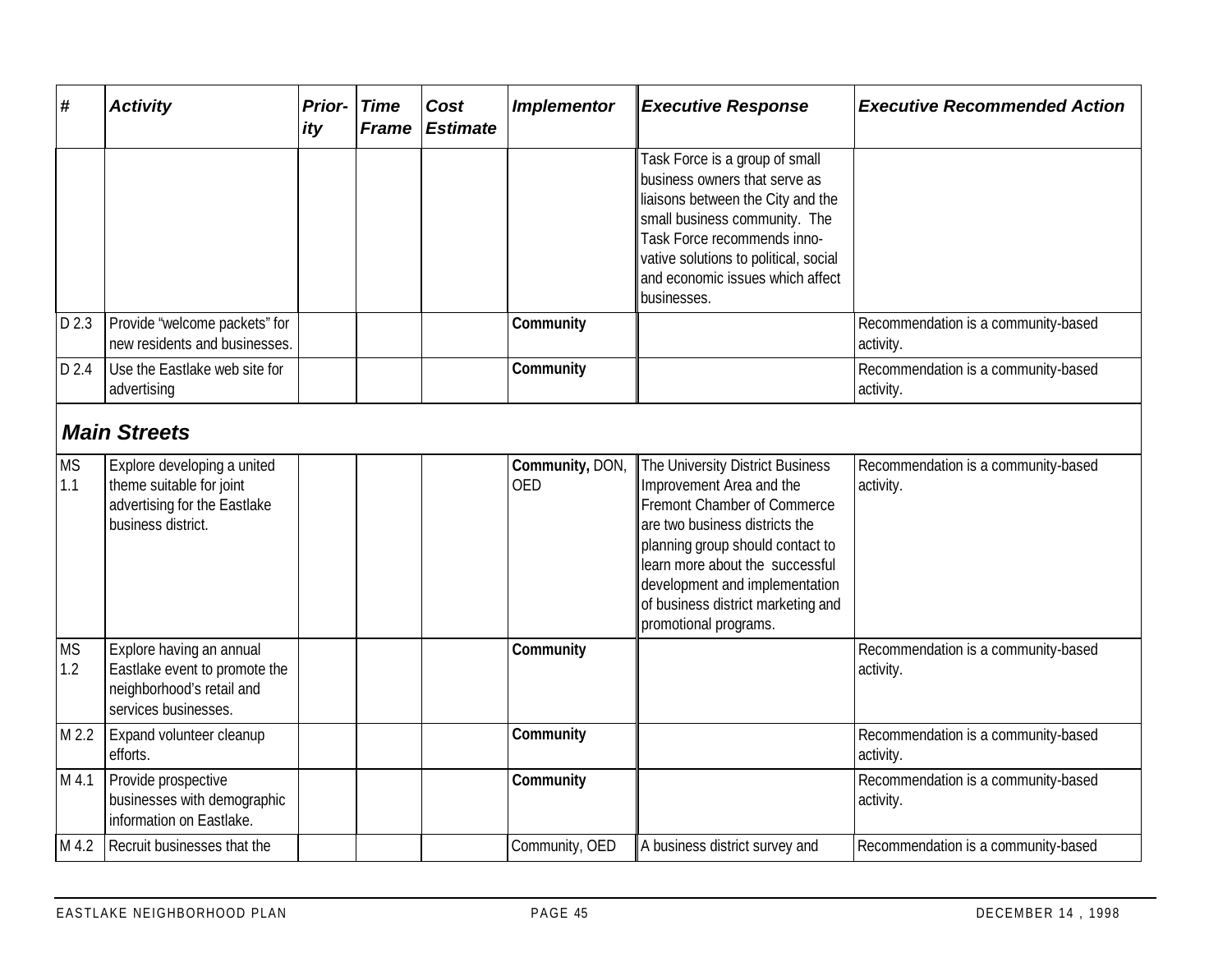| ∦     | <b>Activity</b>                                         | <b>Prior-</b><br><i>ity</i> | <b>Time</b><br><b>Frame</b> | Cost<br><b>Estimate</b> | <b>Implementor</b> | <b>Executive Response</b>                                                                                                                                                | <b>Executive Recommended Action</b>              |
|-------|---------------------------------------------------------|-----------------------------|-----------------------------|-------------------------|--------------------|--------------------------------------------------------------------------------------------------------------------------------------------------------------------------|--------------------------------------------------|
|       | neighborhood needs.                                     |                             |                             |                         |                    | economic and trade analysis will<br>assist in determining the type of<br>businesses the area can support<br>as the community undertakes<br>business recruitment efforts. | activity.                                        |
|       |                                                         |                             |                             |                         |                    | OED has supported a number of<br>business districts in selecting<br>consultants, developing a work<br>program and survey questionnaire.                                  |                                                  |
| M 4.4 | Initiate more media mentions<br>of Eastlake businesses. |                             |                             |                         | Community          |                                                                                                                                                                          | Recommendation is a community-based<br>activity. |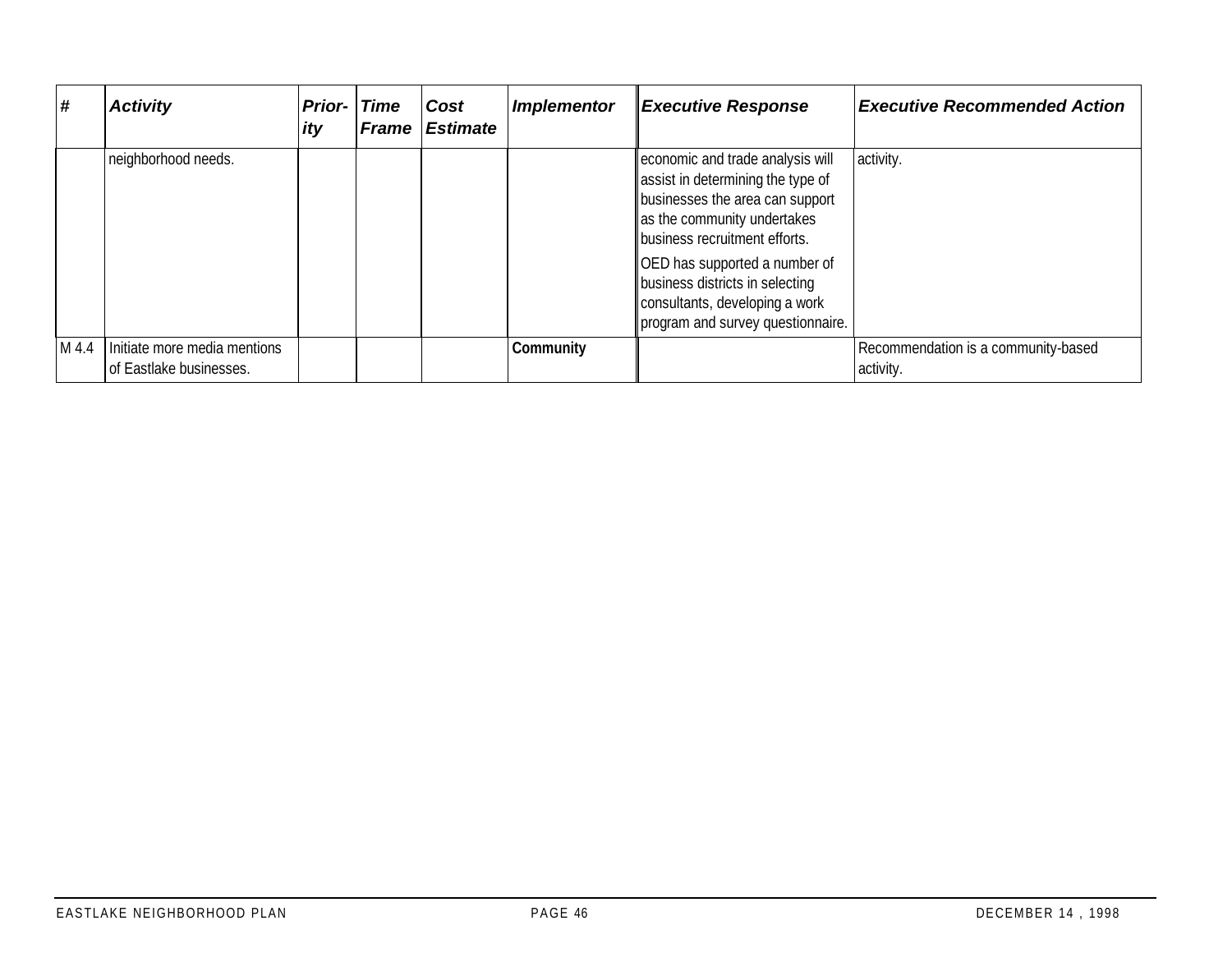## *III. Activities For Longer Term Consideration*

The activities in this section are not yet ready for a detailed City response, for a number of reasons: 1) because the neighborhood needs to develop the idea further; 2) the activities are of interest for the longer-term; and/or 3) the activities were proposed as a result of validation and the City did not have time to develop a detailed response. As a result, the City is not likely to work proactively to implement the activities in this section. Instead, the activities will be included in the City's database for monitoring neighborhood plan implementation. Should an opportunity arise to further develop the activity, the City will work with neighborhood representatives to consider the activities for implementation. Opportunities might include combining the activity with another City project, or finding a source of funding through a new or expanded federal or state grant program.

If the neighborhood or City staff further develop any of these activities to a level sufficient for a more detailed City response, they will be considered relative to the neighborhood's priorities for other activities being considered for implementation. For items requiring Council approval, an amendment to the City's approved work program for the neighborhood plan may be presented to the City Council for approval.

| #                 | <b>Activity</b>                                                                                                | <b>City Department Comments</b>                                                                                                                                                                                                                                                                                                                                                                                                                                                                                                                                 |  |  |  |  |  |
|-------------------|----------------------------------------------------------------------------------------------------------------|-----------------------------------------------------------------------------------------------------------------------------------------------------------------------------------------------------------------------------------------------------------------------------------------------------------------------------------------------------------------------------------------------------------------------------------------------------------------------------------------------------------------------------------------------------------------|--|--|--|--|--|
|                   | <b>OS 6.1 North Fairview Country Lane</b>                                                                      |                                                                                                                                                                                                                                                                                                                                                                                                                                                                                                                                                                 |  |  |  |  |  |
| OS 1.6            | Identify and implement stormwater run-off treatment methods that are habitat-<br>sensitive, such as bioswales. |                                                                                                                                                                                                                                                                                                                                                                                                                                                                                                                                                                 |  |  |  |  |  |
| <b>OS</b><br>22.4 | Develop a street-end park at Allison St.                                                                       | This may be a good candidate for the Neighborhood Matching Fund. SEATRAN: This<br>could be problematic. The first step is to develop a conceptual design.                                                                                                                                                                                                                                                                                                                                                                                                       |  |  |  |  |  |
| OS 3.9            | Support traffic calming efforts.                                                                               | Traffic calming should be considered as part of the Green Street plan (see Fairview<br>Shoreline Corridor Key Strategy).                                                                                                                                                                                                                                                                                                                                                                                                                                        |  |  |  |  |  |
|                   | <b>Central Fairview Corridor</b>                                                                               |                                                                                                                                                                                                                                                                                                                                                                                                                                                                                                                                                                 |  |  |  |  |  |
| OS<br>3.10        | Implement existing plan for Louisa Street-end Park.                                                            | A permit has been issued by DCLU with SEATRAN approval in association with an<br>adjacent development project.                                                                                                                                                                                                                                                                                                                                                                                                                                                  |  |  |  |  |  |
| OS 4.7            | Improve safety lighting on Fairview south of NOAA at entrances to shoreline<br>businesses.                     | For lighting projects, the neighborhood is encouraged to develop a "lighting plan" by<br>working with Seattle City Light's North Service Center (Contact Roy Alexander at 615-<br>0601). The plan should include the location and type of lighting fixtures which will be the<br>basis of project feasibility and cost estimates. City Light works closely with the Police<br>department to address security issues. For lighting on arterials, SeaTran has jurisdiction<br>and needs to be involved and lighting in parks should involve the Parks Department. |  |  |  |  |  |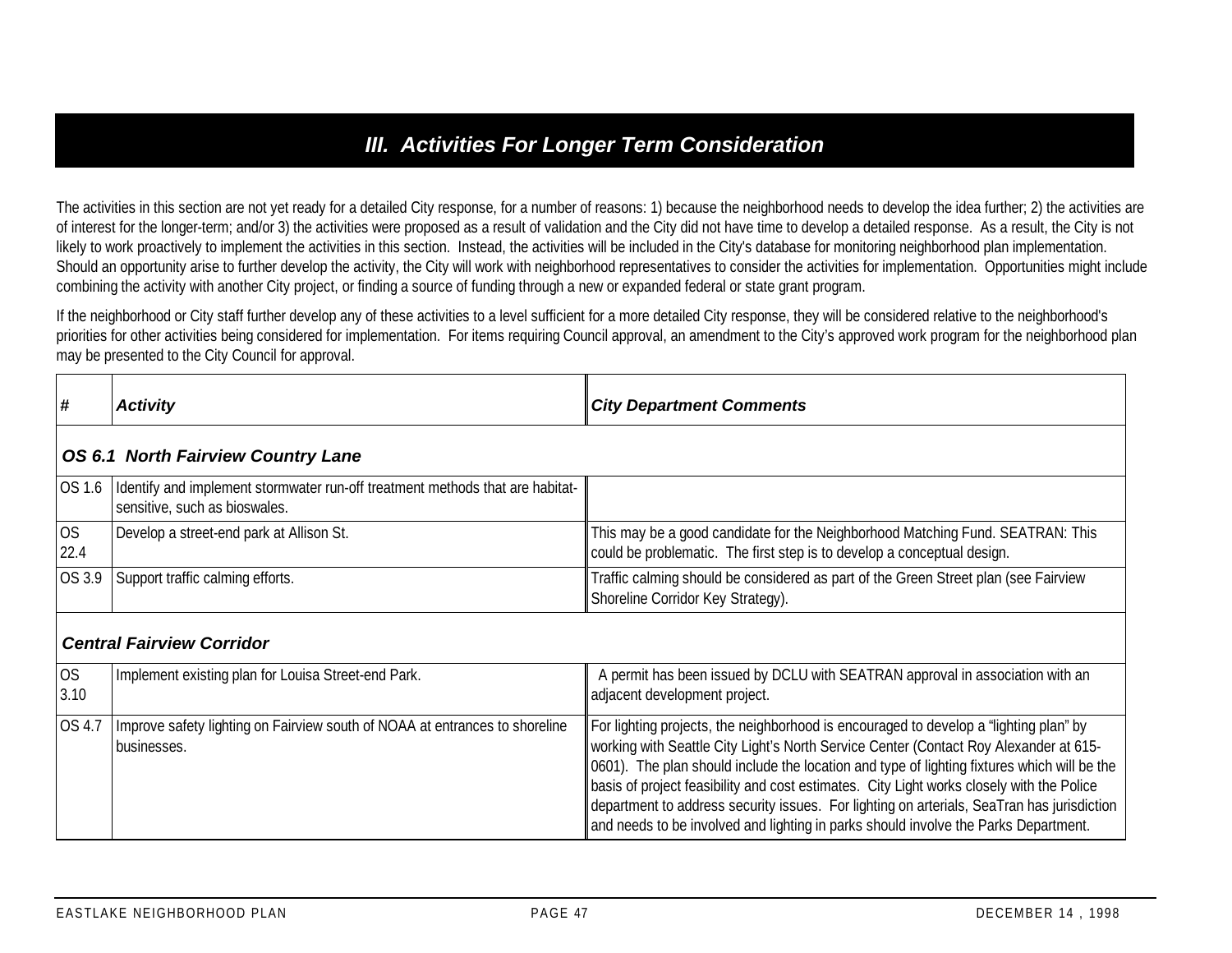| #                 | <b>Activity</b>                                                                                                                                                                                                                                                                                                                                                                                                                                            | <b>City Department Comments</b>                                                                                                                                                                                                                                                                                                                                                                                          |
|-------------------|------------------------------------------------------------------------------------------------------------------------------------------------------------------------------------------------------------------------------------------------------------------------------------------------------------------------------------------------------------------------------------------------------------------------------------------------------------|--------------------------------------------------------------------------------------------------------------------------------------------------------------------------------------------------------------------------------------------------------------------------------------------------------------------------------------------------------------------------------------------------------------------------|
| OS 5.1            | Reconfigure parcels so that private properties are contiguous and public<br>of the Howe Street right-of-way between Eastlake and Fairview Avenues to<br>improve the pedestrian connection and make the private properties more<br>contiguous, maintain a 30 foot right-of-way and assure no net loss of public<br>property unless property owners can show that their street vacation request<br>complies with the proposed street vacation policy (OS 18) | SEATRAN: Reconfiguration of street ends requires a street vacation. A vacation process<br>parcels form a sensible right-of-way. If adjustments are made in the ownership is started by an abutting property owner. Vacation policies provide a public hearing and<br>notification process for public input. State law requires vacated property to be replaced<br>with money from vacation or an equal value land trade. |
| OS 6.5            | Incorporate into Fairview Walking Route by requiring that Route improvements This recommendation requires clarification from the community.<br>are consistent with this recommendation.                                                                                                                                                                                                                                                                    |                                                                                                                                                                                                                                                                                                                                                                                                                          |
|                   | Note: the community had this recommendation in Section II: Additional<br>Activities for Implementation.                                                                                                                                                                                                                                                                                                                                                    |                                                                                                                                                                                                                                                                                                                                                                                                                          |
| OS 6.6            | Create Lake Union Habitat educational kiosk.                                                                                                                                                                                                                                                                                                                                                                                                               | If this is on street right-of-way, a street use permit must be obtained.                                                                                                                                                                                                                                                                                                                                                 |
| OS 7.1            | Under I-5 south of Newton, treat stormwater runoff.                                                                                                                                                                                                                                                                                                                                                                                                        |                                                                                                                                                                                                                                                                                                                                                                                                                          |
| OS 9.1            | Create a stairway on the Shelby Street right-of-way from between Eastlake<br>Avenue to Franklin Avenue.                                                                                                                                                                                                                                                                                                                                                    | More detail is needed before SEATRAN can comment.                                                                                                                                                                                                                                                                                                                                                                        |
| OS 9.2            | Create a community garden space on the Shelby Street right-of-way between<br>Eastlake Avenue and Franklin Avenue.                                                                                                                                                                                                                                                                                                                                          | According to an analysis done for the Mayor's Recommended Comprehensive Plan,<br>1994, Eastlake should plan for one community garden site to meet Comprehensive Plan<br>goals. Staff in DON's P-patch program are available to assist in this community-based<br>activity.                                                                                                                                               |
| OS 9.3            | Create habitat for birds and butterflies on the Shelby Street right-of-way<br>between Eastlake Avenue and Franklin Avenue.                                                                                                                                                                                                                                                                                                                                 | This is a community-based activity.                                                                                                                                                                                                                                                                                                                                                                                      |
| <b>OS</b><br>11.7 | Identify and implement stormwater run-off treatment methods that are habitat-<br>sensitive, such as bioswales.                                                                                                                                                                                                                                                                                                                                             | SPU staff have incorporated such methods into projects where appropriate and feasible.<br>Recommendation requires clarification from the community.                                                                                                                                                                                                                                                                      |
|                   | Note: the community had this recommendation in Section II: Additional<br>Activities for Implementation.                                                                                                                                                                                                                                                                                                                                                    |                                                                                                                                                                                                                                                                                                                                                                                                                          |
| OS15.2            | Add subtle safety lighting at Louisa Street arborway.                                                                                                                                                                                                                                                                                                                                                                                                      | See OS 3.10, and OS 4.7                                                                                                                                                                                                                                                                                                                                                                                                  |
| OS<br>21.9        | neighborhood prepared design.                                                                                                                                                                                                                                                                                                                                                                                                                              | Prohibit paving over of existing unpaved planting strips, except where part of a Council Directs SEATRAN to review and update the Board of Public Works rule<br>interpreting SMC 4.30, and to consider recommending legislation to include in the SMC<br>the requirements for landscaping planting strips and restricting the paving of planting<br>strips.                                                              |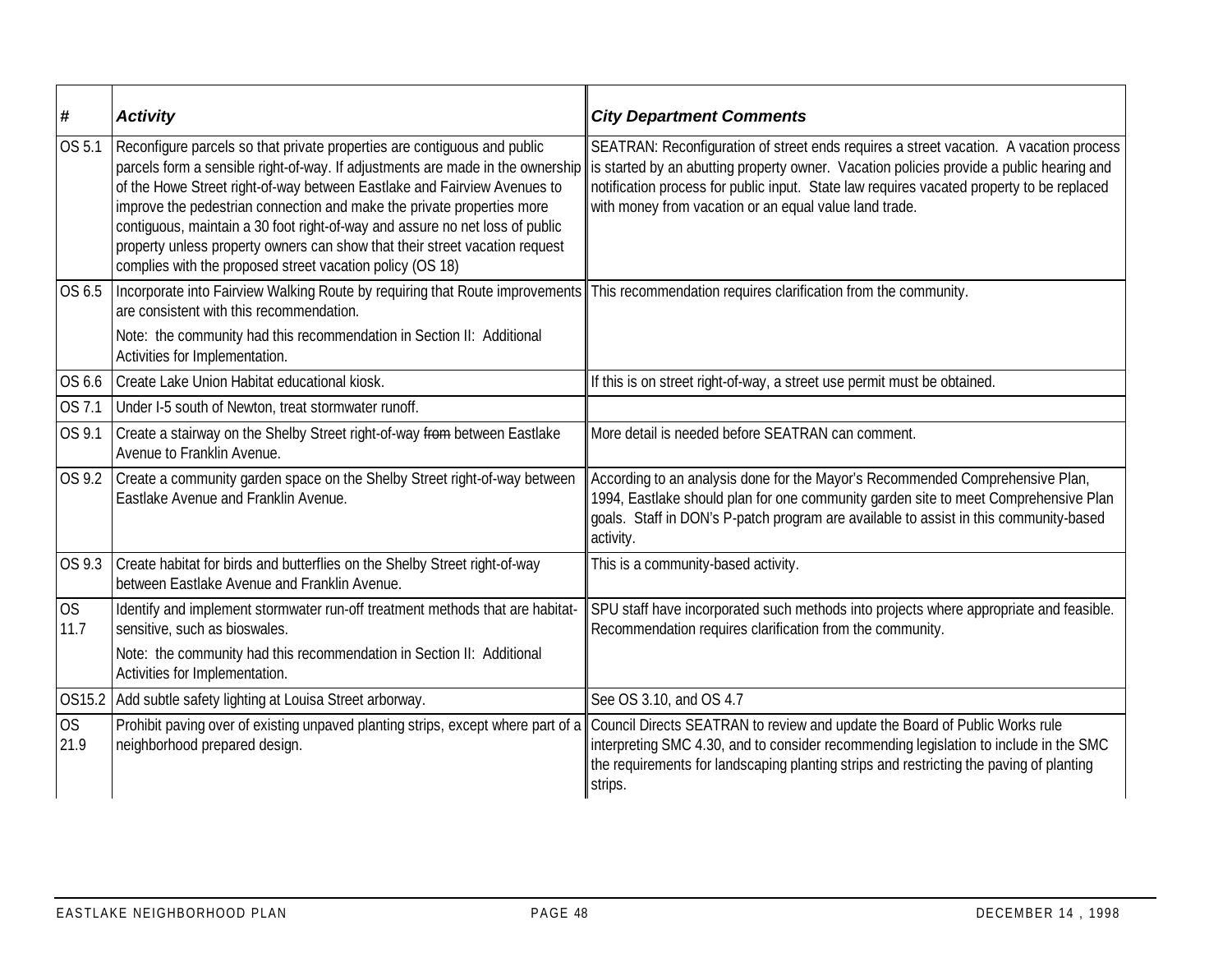| #                 | <b>Activity</b>                                                                                                                                                                                                                                                                                                                                                   | <b>City Department Comments</b>                                                                                                                                                                                                                                                                                                                                                       |
|-------------------|-------------------------------------------------------------------------------------------------------------------------------------------------------------------------------------------------------------------------------------------------------------------------------------------------------------------------------------------------------------------|---------------------------------------------------------------------------------------------------------------------------------------------------------------------------------------------------------------------------------------------------------------------------------------------------------------------------------------------------------------------------------------|
| <b>OS</b><br>22.5 | Explore ways to implement improvements identified in the Eastlake Park<br>Maintenance Study (Appendix 7).<br>(This recommendation was moved from Section II: Additional Activities for<br>Implementation).                                                                                                                                                        | For improved maintenance at street-end park, DPR encourages the community to<br>participate in the Adopt-A-Park program that supports community initiatives in small<br>maintenance projects.                                                                                                                                                                                         |
|                   | <b>Transportation</b>                                                                                                                                                                                                                                                                                                                                             |                                                                                                                                                                                                                                                                                                                                                                                       |
| T 5.5             | Study Lake Union ferry to connect Fremont, UW Eastlake & Westlake Lake<br>Union ferry landings (Support from Fremont Neighborhood Plan)                                                                                                                                                                                                                           |                                                                                                                                                                                                                                                                                                                                                                                       |
| T 5.6             | Study jitney (van/bus) to circle Lake Union (Support from Fremont<br>Neighborhood Plan)                                                                                                                                                                                                                                                                           |                                                                                                                                                                                                                                                                                                                                                                                       |
| T 5.7             | Neighborhood-wide trip reduction pilot project                                                                                                                                                                                                                                                                                                                    | Recommendation requires further clarification from the community.                                                                                                                                                                                                                                                                                                                     |
| T 1.4 &           | The City of Seattle should work with other localities and with state legislators<br>to amend state law to permit localities to enforce speed limits on residential<br>streets down to 15 miles per hour from the current 25, and to allow a school<br>zone speed of 20 miles per hour to be enforced whether crossing guards are<br>present or not.               | This recommendation was significantly revised after community validation.                                                                                                                                                                                                                                                                                                             |
| $T$ 1.11          | Redesign Eastlake and Harvard intersection to reduce collisions; redesign<br>should include (1) curb bulbs and wider sidewalks for that portion of Harvard<br>Avenue fronting on the commercial property between Franklin Avenue<br>staircase and Allison Street, and (2) additional planted median at the<br>intersection of Harvard Avenue and Eastlake Avenue. | This recommendation was significantly revised following community validation.<br>SEATRAN requires more time to develop a response.                                                                                                                                                                                                                                                    |
| T <sub>1.9</sub>  | Intersection redesign Fairview and Lynn intersection (Stakeholder consent not<br>present for last design presented from city. In planning this project, the<br>objectives of the plan must be clarified so city design meets them all.)                                                                                                                           | Conceptual design approved by abutting property owners and SEATRAN is needed.                                                                                                                                                                                                                                                                                                         |
| $T$ 1.10          | Intersection design Fairview and Roanoke                                                                                                                                                                                                                                                                                                                          | Conceptual design approved by abutting property owners and SEATRAN is needed.                                                                                                                                                                                                                                                                                                         |
| T1.13             | In general, do not widen existing street widths, construct large curb radii, or<br>make other roadway or intersection modifications that expand Eastlake's<br>existing street sections, unless identified and supported in an Eastlake<br>planning process.                                                                                                       | It is standard practice for SEATRAN to work with the community on transportation<br>projects. With multiple community groups in each neighborhood, it is difficult to know we<br>have fully communicated to the community. SEATRAN generally notifies the abutting<br>property owners. It is important to note that community desires do not take precedence<br>over safety concerns. |
| T3.4              | Sidewalk on north side of Allison between Eastlake and Fairview.                                                                                                                                                                                                                                                                                                  | This is an expensive project and on-street parking would be lost. The abutting property<br>owners would need to approve this activity.                                                                                                                                                                                                                                                |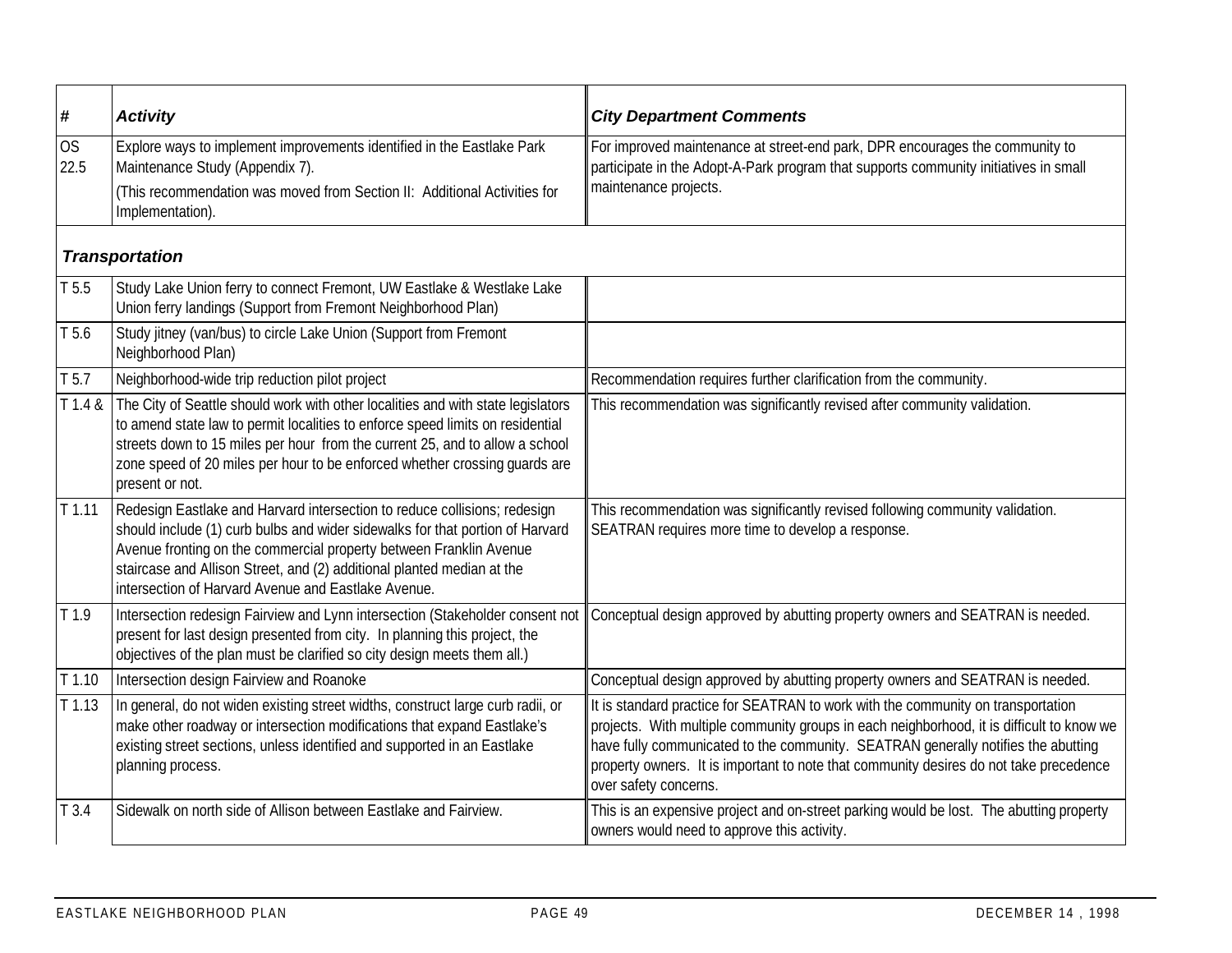| #                     | <b>Activity</b>                                                                                                                                                                                                                                                                                                               | <b>City Department Comments</b>                                                                                                                                                                                                                                                                                                                                                                                                                                                           |
|-----------------------|-------------------------------------------------------------------------------------------------------------------------------------------------------------------------------------------------------------------------------------------------------------------------------------------------------------------------------|-------------------------------------------------------------------------------------------------------------------------------------------------------------------------------------------------------------------------------------------------------------------------------------------------------------------------------------------------------------------------------------------------------------------------------------------------------------------------------------------|
| T3.5                  | This recommendation was moved to Section II.                                                                                                                                                                                                                                                                                  |                                                                                                                                                                                                                                                                                                                                                                                                                                                                                           |
| T3.4                  | At no sacrifice to habitat, complete the walkway on the west side of Fairview<br>Avenue E. between Fuhrman and Martin (south of University Bridge).                                                                                                                                                                           | Conceptual design approved by abutting property owners and SEATRAN is needed.                                                                                                                                                                                                                                                                                                                                                                                                             |
| T <sub>5.8</sub>      | Yield Traffic Signs Franklin Avenue and cross streets (Dialogue with SeaTran<br>on expanded use: \$100 per sign)                                                                                                                                                                                                              | The use of yield signs can be an effective means of assigning right-of-way at intersec-<br>tions. However, they also have the effect of giving priority to traffic on one street which<br>can result in increased traffic speeds. SEATRAN has reviewed intersections along<br>Franklin Av. E in the past and found that they would not be appropriate locations for yield<br>signs. Devices that calm traffic would be more appropriate and more likely to address<br>community concerns. |
| T <sub>5.9</sub>      | Complete the sidewalk N. side of Newton St. between Eastlake and Franklin                                                                                                                                                                                                                                                     | This activity could be funded through NSF, if the abutting property owner agrees to the<br>loss of parking.                                                                                                                                                                                                                                                                                                                                                                               |
| T <sub>6.9</sub>      | Tax revenue study on noise & devaluation (Fundable by state legislature.<br>City support needed.)                                                                                                                                                                                                                             |                                                                                                                                                                                                                                                                                                                                                                                                                                                                                           |
| T <sub>6.3</sub>      | Planning for future noise barriers.                                                                                                                                                                                                                                                                                           |                                                                                                                                                                                                                                                                                                                                                                                                                                                                                           |
| T6.6                  | Secure a City ordinance prohibiting the use of diesel compression brakes on<br>the Eastlake sections of I-5.                                                                                                                                                                                                                  |                                                                                                                                                                                                                                                                                                                                                                                                                                                                                           |
| T 3.7 &<br>OS12.2     | Explore ways to connect the Edgar Street-end with Fairview Avenue E. north<br>to Hamlin Street (north end of Mallard Cove); if this does not work, explore a<br>floating walkway on the Fairview Avenue E. right-of-way. Clear public owner-<br>ship, but legal, environmental, cost concerns make the land route preferable. | Conceptual design approved by abutting property owners and SEATRAN is needed. If<br>this is a top priority for the community, this will be prioritized through the Sector work<br>program and limited implementation funds may be available for SEATRAN to do a study.<br>See also the Council Action Taken box, page 18.                                                                                                                                                                 |
| T 3.7 &<br>OS<br>12.1 | Floating walk for bikes and pedestrians Submerged Fairview right-of-way from<br>Edgar to Roanoke (Clear public ownership, but legal, environmental, cost<br>concerns make the land route far preferable)                                                                                                                      | Conceptual design approved by abutting property owners and SEATRAN is needed. This<br>activity may also require a Shoreline Substantial Development Permit, therefore, DCLU<br>would need to be involved.                                                                                                                                                                                                                                                                                 |
| T 7.3                 | Explore the addition of rail to I-5 and the ship canal bridge, if it produces a net<br>reduction in noise and vibration and does not produce a widening of the<br>bridge.                                                                                                                                                     | Sound Transit has determined that the ship canal bridge would require massive seismic<br>retrofitting to carry light rail and has ruled the idea out.                                                                                                                                                                                                                                                                                                                                     |
| T 7.5                 | A Boylston Avenue E. or I-5 monorail route could be explored if it produces a<br>net reduction in noise and does not harm existing properties.                                                                                                                                                                                | The Executive supports this position.                                                                                                                                                                                                                                                                                                                                                                                                                                                     |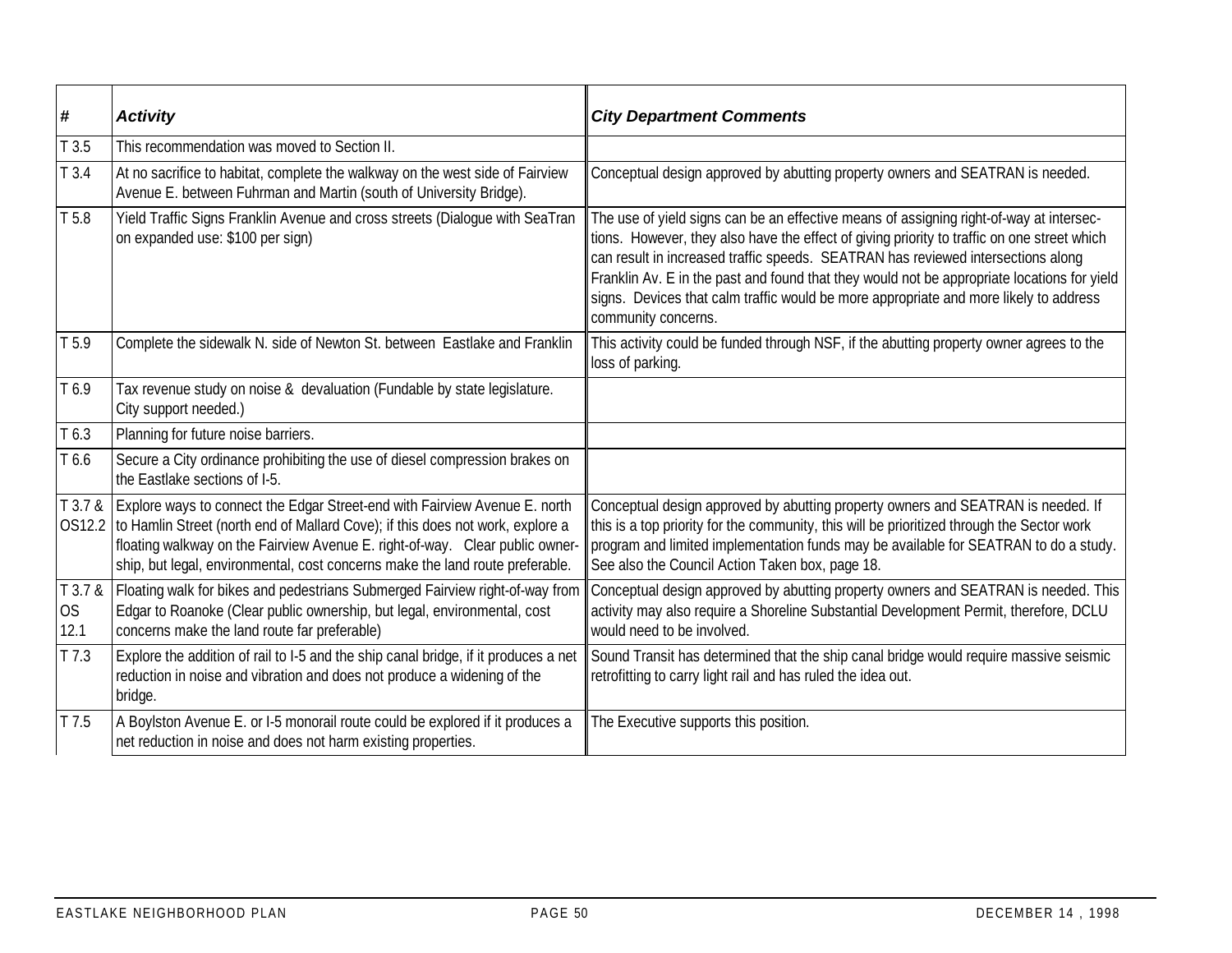| #          | <b>Activity</b>                                                                                                                                                                                      | <b>City Department Comments</b>                                                                                                                                                                                                                                                                                                                                                             |
|------------|------------------------------------------------------------------------------------------------------------------------------------------------------------------------------------------------------|---------------------------------------------------------------------------------------------------------------------------------------------------------------------------------------------------------------------------------------------------------------------------------------------------------------------------------------------------------------------------------------------|
|            | <b>Community Design</b>                                                                                                                                                                              |                                                                                                                                                                                                                                                                                                                                                                                             |
| CD 2.3     | Develop and adopt design standards and guidelines to preserve and improve<br>public and private views.                                                                                               | See response to CD-2.1 and CD 2.2 in Section II: Additional Activities for<br>Implementation.                                                                                                                                                                                                                                                                                               |
|            | 3. Adopt a design guideline that provides incentives for slot views through<br>private property. (Items 1 & 2 in Section II)                                                                         | For private views: Consideration of City policy regarding preservation of private views will<br>be placed on the policy docket, and considered as part of the DCLU review of the EAPD<br>in 1999. The Comprehensive Plan policy concerning private views proposed by Eastlake<br>Tomorrow, and policy alternatives considered by the NGP&CE Committee shall be<br>considered in the review. |
| $CD-10$    | Prepare and implement a plan, with design standards, guidelines and<br>incentives, for key "Eastlake Neighborhood Hillclimbs and Passageways."                                                       | This project could be a good candidate for the Neighborhood Matching Fund.                                                                                                                                                                                                                                                                                                                  |
| CD-11      | Prepare and implement a plan to preserve, restore and maintain Eastlake's<br>cobblestone street surfaces. (in case it cannot be accomplished near term)                                              | Such a plan needs to identify a location where cobblestones can be stored and a fund to<br>pay for transporting base layer cobblestones that are being replaced and the labor<br>involved in restoration. As an alternative to cobblestones, the community could consider<br>textured concrete. See also the Council Action Taken box, page 26-27.                                          |
| $CD-12$    | Develop a Lynn Street pedestrian improvement project.                                                                                                                                                | Conceptual design approved by abutting property owners and SEATRAN is needed.                                                                                                                                                                                                                                                                                                               |
| $CD-13$    | Prepare development standards and quidelines to increase the amount and<br>creative use of vegetation on public and private properties and buildings.                                                | If a planting strip is greater than 5' wide, 40% of the area may be paved (i.e. to create a<br>wider sidewalk with tree pits. Anything less than 5' must be landscaped. DCLUsuggests<br>that this activity can be partially implemented through the use of design guidelines and<br>through Green Street designations.                                                                      |
| $CD-14$    | Adopt an "Eastlake Natural Sound Absorption" design guideline to reduce<br>noise on and emanating from public and private properties.                                                                | This technical issue may not lend itself to application via the Design Review Program.<br>However, DCLU will work with the neighborhood on this activity as part of the<br>development of neighborhood design guidelines in the future.                                                                                                                                                     |
| $CD-16$    | Adopt development standards and/or an "Eastlake Transitional Massing"<br>design guideline that would increase the compatibility of commercial and<br>residential uses on abutting properties.        | DCLU will work with the neighborhood on this activity as part of the development of<br>neighborhood design guidelines in the future.                                                                                                                                                                                                                                                        |
| CD<br>17.2 | Develop tracking and enforcement mechanisms for elements of Eastlake<br>projects, including:                                                                                                         | See response to CD-17 in Section II: Additional Activities for Implementation.                                                                                                                                                                                                                                                                                                              |
|            | 2. Other important elements of all approved development projects in Eastlake,<br>including types and square footage of non-residential approved uses, and<br>approved height. (Item 1 in Section II) |                                                                                                                                                                                                                                                                                                                                                                                             |